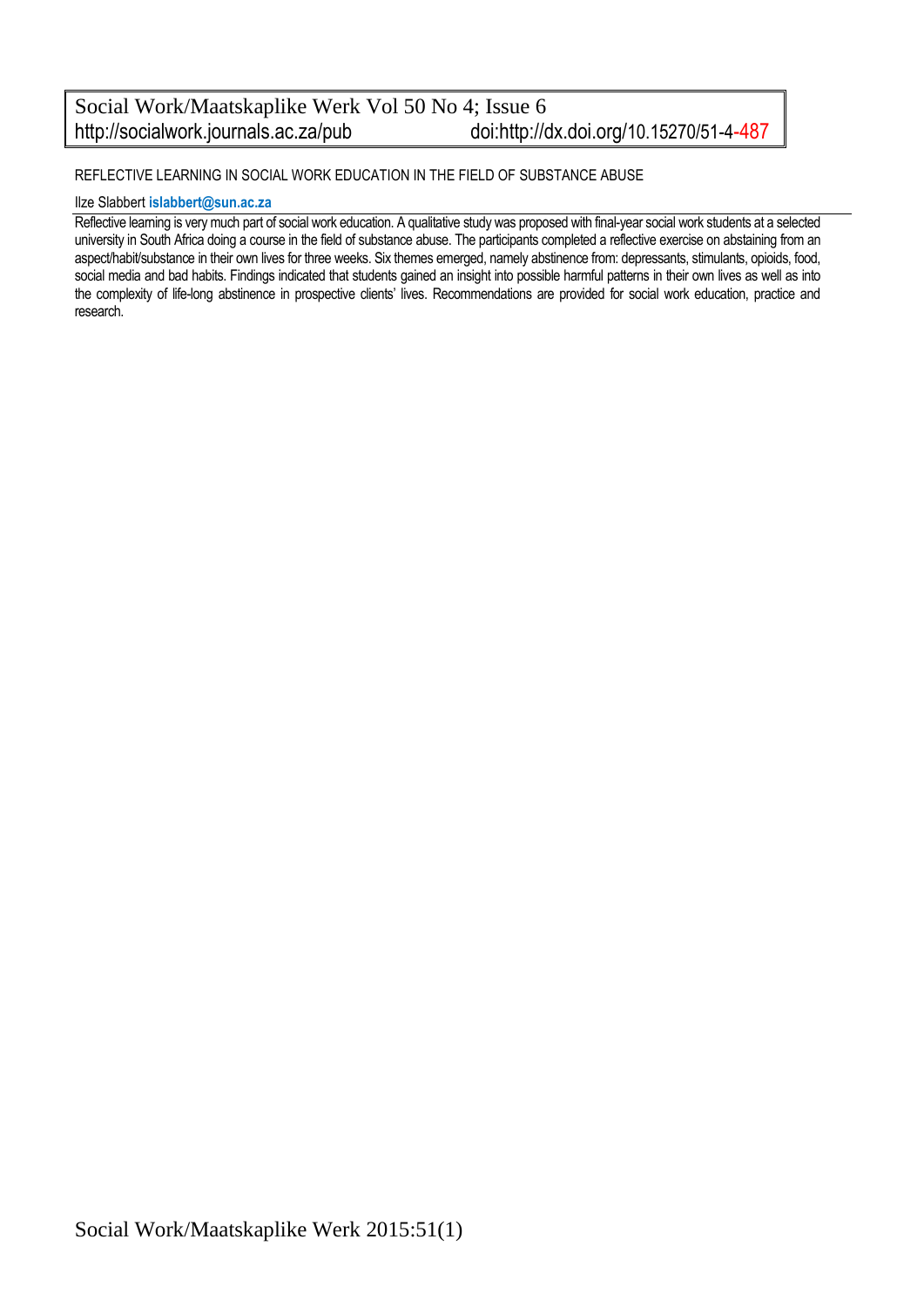# **REFLECTIVE LEARNING IN SOCIAL WORK EDUCATION IN THE FIELD OF SUBSTANCE ABUSE**

## **Ilze Slabbert**

## **INTRODUCTION**

After introduction of democracy in South Africa in 1994 social work education changed from norm- to outcomes-based education. This entailed the development of certain learning outcomes which social work students need to acquire before they could qualify as social workers. Challenges to meaningful assimilation of knowledge are posed by passive learning, where students merely repeat or reproduce others' ideas, parrotfashion, to pass a module, or strategic learning where students only learn "enough" to obtain a pass mark. There are also a significant number of students who struggle to engage with their study material, failing to make it their own. To qualify as a social worker and achieve the required learning outcomes, it is important that students engage meaningfully and deeply with their studies rather than just attempt passive or strategic learning (Collins, 2014:2).

To quote Aristotle (384-322 BC): "For the things we have to learn before we can do them, we learn by doing them." Social work education is very much about "learning by doing" and demands a deeper or more thorough kind of learning than passive or strategic learning. Deep learning implies that the student attempts to make sense of big ideas. Deep learning is an essential part of preparing for the social work profession where theory and practice are integrated and where social work values and ethics should be internalised (Biggs, 2003; Collins, 2014). In the social work profession one's own connectedness to certain issues such as substance abuse could enhance a sense of self and one's approach to practice (Heron, 2005).

In professions such as social work it is vital to have a greater insight into one's own identity (including one's own personal life experiences and values) as well as into one's clients' identities. Reflective learning is a valuable way to achieve relevant learning outcomes and to develop insight into and knowledge of one's own identity as well as of clients' identities and challenges. Critical reflection can be viewed as deep learning and is crucial for a greater connectedness to social work issues. Specific learning outcomes will be more meaningful and contribute to preparation for social work practice if students learn by doing, thus through critically reflecting on an issue at hand (Davys & Beddoe, 2009; Herrington, Parker & Boase-Jelinek, 2014).

Critical reflection can be viewed as a core element of, and a highly effective and powerful tool in, social work education. It is during training that social work students have the opportunity to reflect on their own experiences and develop relevant skills for use in the future. Toporek and Worthington (2014) value reflective learning as a useful technique where students need to show sensitivity and humility in dealing with vulnerable clients. Clients who abuse substances are one of the vulnerable groups of clients social workers have to engage with. Stein (2008) argues that in the field of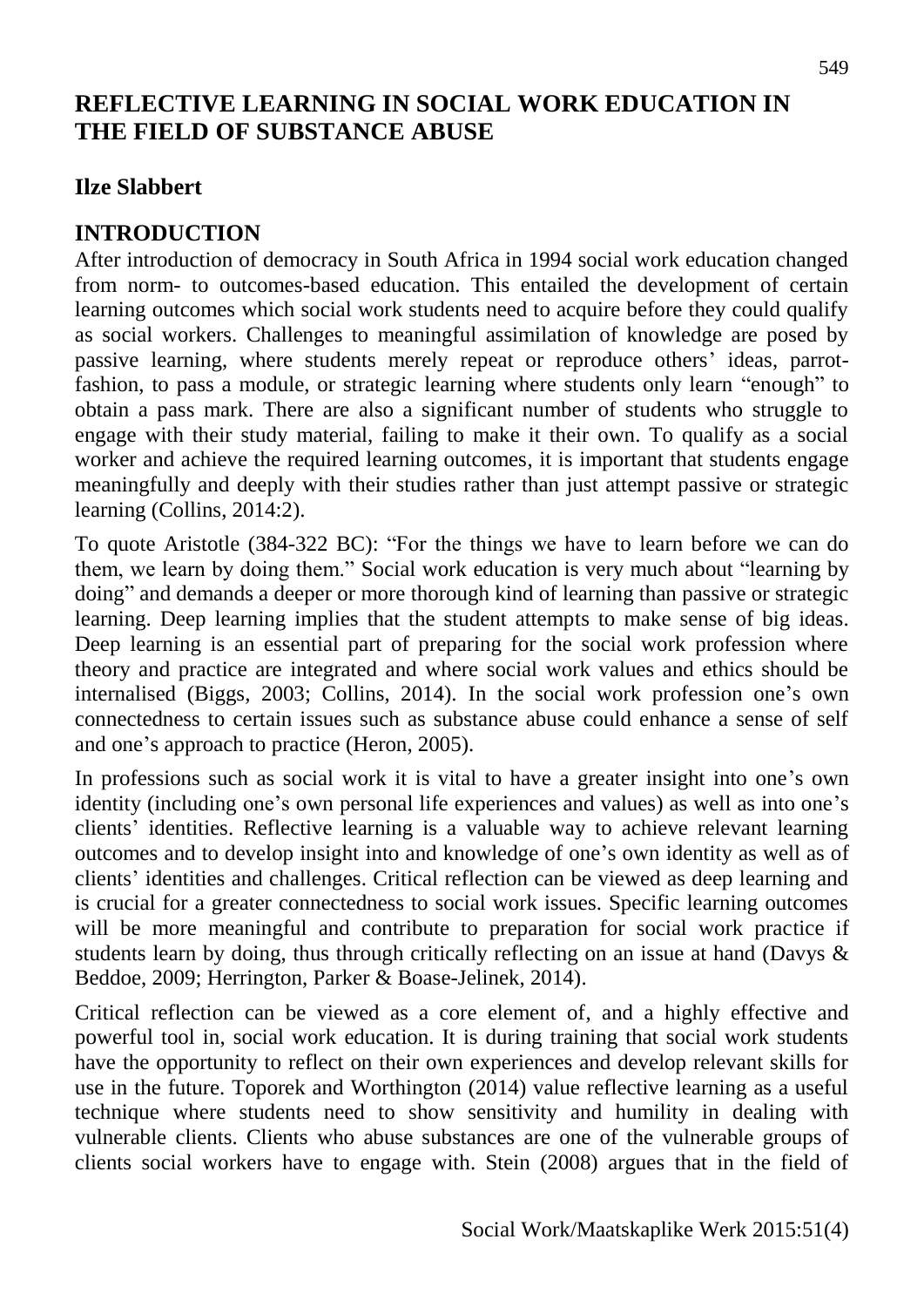substance abuse it is important that social workers have insight into the complexity of addiction and the challenges an addicted person has to cope with. Social workers have to guard against having and fostering negative thoughts around substance abuse and addiction.

## **CONCEPTUALISATION AND THEORETICAL DISCUSSION**

## **Reflection**

Dewey (1933) introduced the concept of reflection as an important component of learning and added that it was necessary to incorporate experiences into an existing framework of knowledge, taking into consideration a student's life experiences as well as current observations. White, Fook and Gardner (2006) observe that the journey of reflection is not easy and often uncomfortable. This journey could, however, also be liberating if one's shackles of complacency and ritualised patterns could be removed. Clarity is needed on what reflection entails, while those who claim to practise it should ensure that they indeed do so and are not merely analysing a learning experience. It is also important to ensure that students know and understand what is expected of them regarding reflection work, as this is nowadays very much part of tertiary students' curricula (Bellefeuille, 2006; Beytell, 2014; Cowan, 2014; Johns, 2010; Jones, 2009; Van den Heuvel, Au, Levin, Bernstein, Ford-Jones & Martimianakis, 2014).

## **Reflective learning**

Reflective learning occurs in several fields such as teaching, nursing, paediatrics and social work. Some overlapping terms – namely reflexivity, critical reflection, transformative learning and action research – are also used to describe reflective learning. Reflective learning can be defined as "the process of internally examining and exploring an issue of concern, triggered by an experience, which creates and clarifies meaning in terms of self, and which results in a changed conceptual perspective" (Lam, Wong & Leung, 2007:93)*.* Learning is thus an active and developmental process and is the responsibility of the individual. What one learns becomes part of a body of knowledge that is drawn upon in future reflective observations. Reflective learning can be viewed as a cumulative process during which past experiences and reflections will shape and construct future learning (Boyd & Fales, 1985 cited in Lam *et al.*, 2007:93).

Reflective learning is more concerned with "who am I" and linking this with "what I do". It thus means being mindful of oneself during a learning experience. Several authors (Bozalek, Carolissen, Leibowitz, Nicholls, Rohleder & Swartz, 2010; Dyment & O'Connel, 2011; Johns, 2010; Lam *et al.*, 2007) maintain that reflective learning is a very effective approach as students learn to discover themselves and are enabled to personally engage with their studies. Teater (2011) identified four steps educators could take in order to underpin successful learning in social work, namely to revisit the learning outcomes; to determine teaching methods and learning activities; to design assessment; and lastly to provide feedback and evaluate. These steps encourage students to reflect and assess critically what they have learned and how they can apply this knowledge. At the same time passive or strategic learning would be reduced.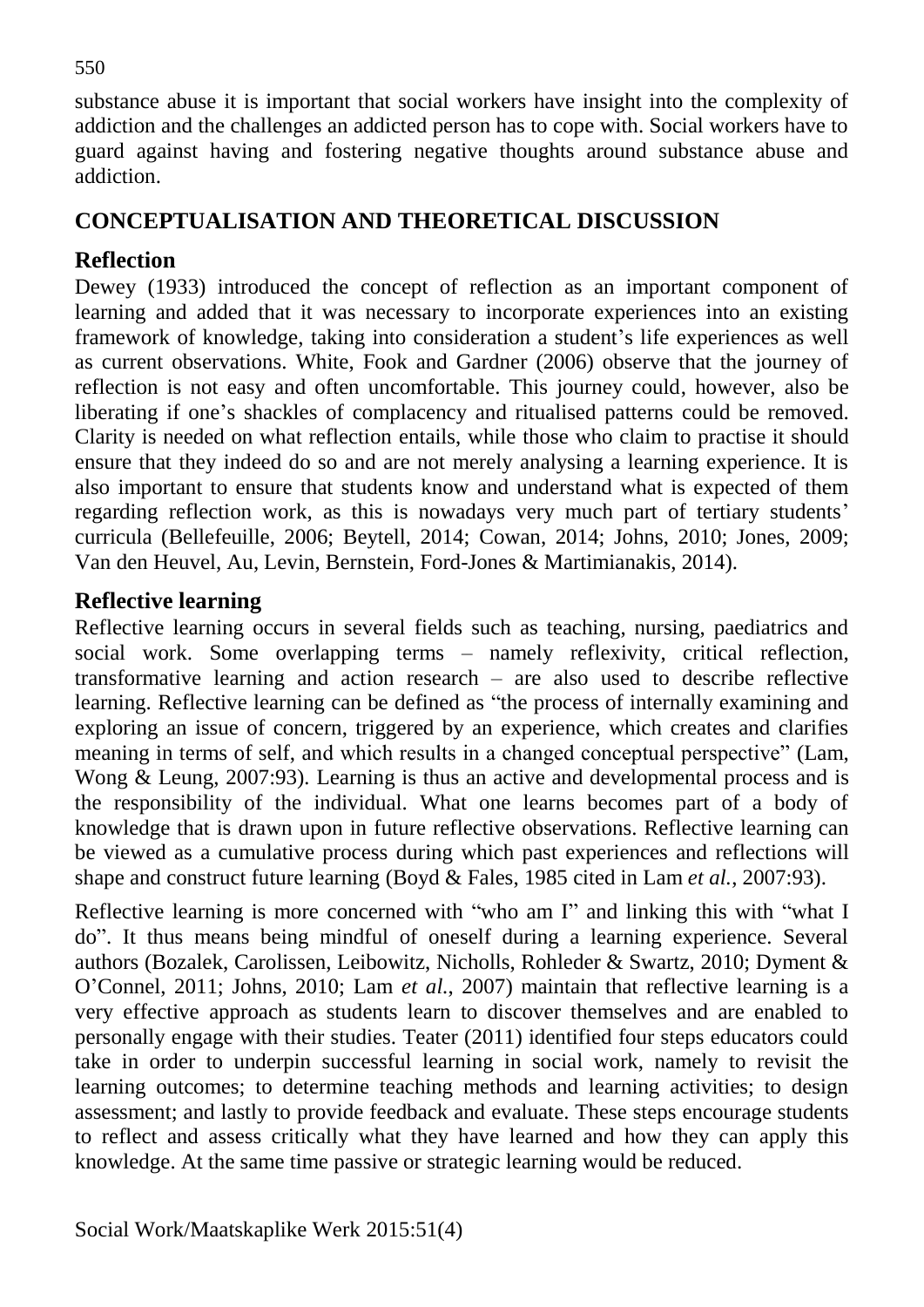Herrington, Reeves and Olivier (2010) identified three stages of reflection that students should apply in their studies (closely linked to the steps mentioned above): first by returning to the experience, indicating that the experience is understood and internalised; second, by attending to the feelings around this experience; and lastly re-evaluating the experience through integrating new knowledge into their conceptual framework. It is thus the mutual responsibility of educator and the student to ensure successful learning. The educator has the task of designing learning outcomes in such a way that students should meaningfully engage with their studies and also make what they have learned their own. Evaluation is also a dual, continuous process for educator and student. Reflective learning can be summed up as learning that involves active and successful intellectual and affective activities in which students engage to explore their experiences to lead them to new understandings and appreciations (Herrington *et al.*, 2010).

Herrington *et al*. (2010) also note the value of critical reflection in e-learning courses, where students are granted the opportunity to engage in meaningful reflection regarding relevant learning outcomes. Teräs and Herrington (2014) indicated how blogs could be useful for students for reflection during e-learning. Some authors (Heron, 2005; Herrington *et al*., 2010; Teater, 2011) also describe reflection as a form of debriefing which could assist the students to deal with certain issues in their lives in order to grow and develop. Nilvarankul, McCann, Rungreangkuljih and Wongprom (2011) and Yip (2006) add that reflection is a process of self-analysis and self-evaluation that could lead to self-enhancement.

#### **Substance abuse**

Substance abuse poses a major threat to the wellbeing of society, communities, families and individuals. The escalating problems and negative effects associated with alcohol and other drugs (AOD) are evident worldwide, in South Africa and specifically in the Western Cape (Department of Social Development, 2013). A variety of drugs can affect the wellbeing of people. Drugs are classified into categories according to their legal status, their chemical composition or the route of taking the drug (orally, intravenously, smoking, inhaling or snorting). According to Hitzeroth and Kramer (2010), there are broadly seven main groups of drugs, namely stimulants (such as coffee and tobacco), depressants (such as alcohol), hallucinogens (such as LSD), opioids (such as painkillers), cannabis (such as dagga), inhalants (such as thinners) and anabolic steroids (such as depo-testosterone).

Non-drug addictions commonly referred to as process addictions are also evident in society. Addiction to gambling, the internet, sex or eating could all be viewed as process addictions. Interestingly, the neurobiological features, antecedents, symptoms and treatment are similar for both drug addiction and non-drug addiction. With any addiction dopamine floods the brain and the brain chemicals ultimately change the make-up of the brain, resulting in an increased appetite for the drug or non-drug (Carlson, Matto, Smith & Eversman, 2006; Fisher & Harris, 2013).

It is inevitable that social workers will deal with the devastating consequences of AOD abuse. Addressing substance abuse is a specialised field in social work and social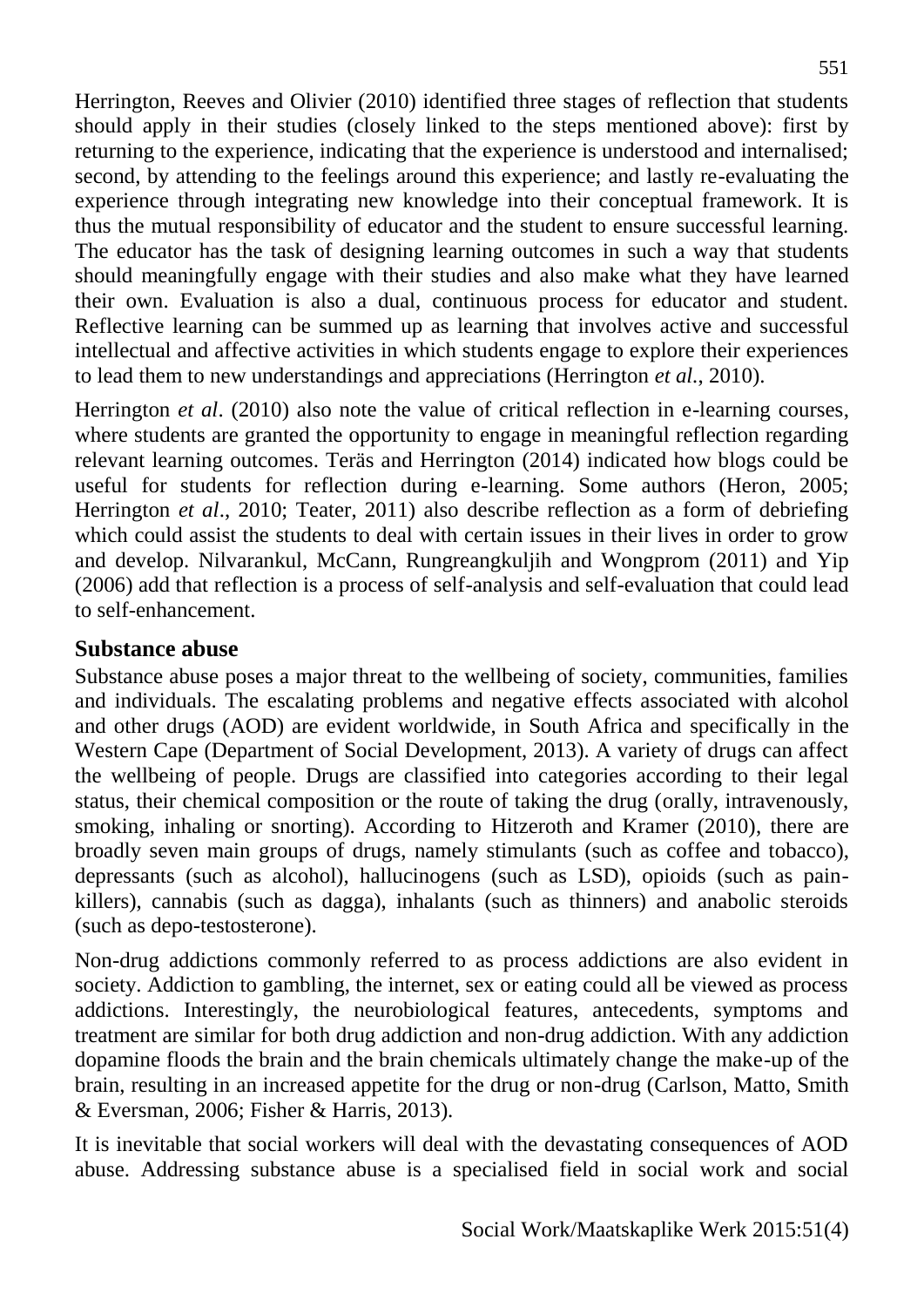workers need knowledge and insight into the complexity of AOD. The aim at most of the rehabilitation centres is to aid life-long abstinence. Life skills and coping skills are taught in order to help clients to cope without AOD outside the rehabilitation centre. Social workers need an understanding of how difficult it is to never use AOD again and why relapses often happen when triggers and cravings arise (Fisher & Harris*,* 2013; Stein, 2008).

Social work intervention will be required when social workers are directly working in the field of substance abuse, but most social workers in other fields will also encounter challenges relating to substance abuse, as discussed below. Social work intervention could be indicated where children are neglected or abused as a result of parents who abuse substances. Teenagers who clash with the law often experience substance dependence problems that will require social work intervention. A link has been found between domestic violence and substance abuse, and social workers intervening with domestic violence cases often need to deal with substance abuse as well. In the field of gerontology, social workers often deal with clients who have become addicted to prescribed or other medicine (Drabble, 2007; Gardner & Poole, 2009; Mallow & Ward, 2009; Riger & Bennett, 2014). It is thus clear that social workers in all fields need some level of knowledge and skills for intervention in the area of substance abuse.

In dealing with substance abuse, reflective learning is of the utmost importance as students' attitudes in this regard could influence their dealings with their future clients. Fisher and Harris (2013:7) stress the value of a reflective exercise in substance abuse modules where students need to abstain from a certain substance or aspect for a certain period. This exercise allows them to examine their own inner journey of having a chance to change certain aspects of their own lives. The main purpose of such an exercise is to reflect on any harmful patterns they themselves exhibit and which might need change, but also to gain insight into the field of substance abuse and how difficult it is for an addictive person to abstain from AOD for a lifetime.

Reflective learning may thus enhance students' learning experience regarding substance abuse. This journey of getting to know oneself better is an important one for social workers who work in the field of substance abuse, as it would enhance their ability to help others. As mentioned before, people who seek help for their addiction are often vulnerable and it might be beneficial to receive help from social workers who can identify with them and respond effectively. Reflective learning provides one way through which social work students in the field of substance abuse can effectively combine the "who I am" with the "what I do". This entails taking a closer look at their own lives and experiencing the difficulty in abstaining from something for a period of time, as their potential substance abuse clients need to abstain from AOD for a lifetime (Fisher & Harris, 2013; Hall, Amodeo, Shaffer & Vander Bilt, 2000; Stein, 2008).

## **PROBLEM STATEMENT**

From the discussion above it is clear that reflective learning should form an integral part of social work education. Although a significant number of studies (Bozalek & Biersteker, 2009; Dyment & O'Connel, 2011; Stein, 2008) have been done on reflective

Social Work/Maatskaplike Werk 2015:51(4)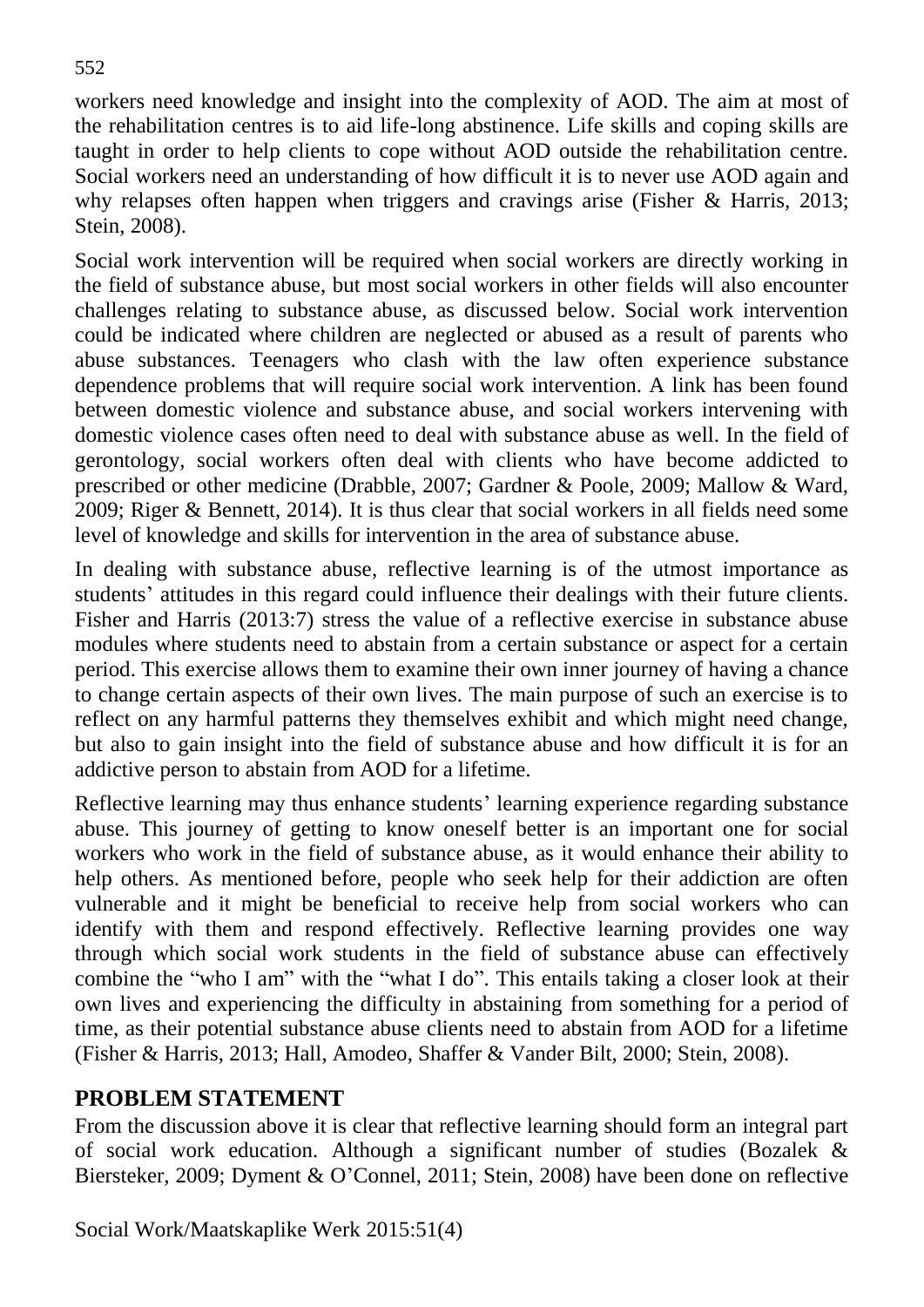learning in social work, not much has been done on reflective learning in the field of substance abuse. In the light of the views of Herrington *et al*. (2010) as discussed earlier, it would benefit the social work profession to explore how reflective learning can be utilised so that students could engage with activities and explore their own experiences in order to gain new understandings and appreciations**,** in the field of substance abuse and specifically life-long abstinence.

The research question for this study was: What are the experiences of final-year social work students when abstaining from a certain aspect/habit/substance in their lives for three weeks in order to reflect on possibly harmful patterns in their own lives, and to gain new understanding and appreciation of lifelong abstinence?

# **RESEARCH METHODOLOGY**

The **goal** of this study was to explore the experiences of final-year social work students at a selected university in South Africa when they abstained from any aspect/habit/substance for three weeks in order to reflect on possibly harmful patterns in their own lives and to gain new understanding and appreciation of lifelong abstinence**.**

A qualitative research approach was adopted (De Vos, Strydom, Fouché & Delport, 2011; Kamler & Thomson, 2006; Maxwell, 2009) with movement between deductive and inductive logic of reasoning (Southern & Devlin, 2010).

A descriptive design was used to present a picture of specific details of the reflective journey of the students. In addition an exploratory design was used to gain insight into the students' experiences of this reflective process they were engaged in (De Vos *et al.*, 2011).

Criteria for inclusion were that all participants had to be final-year social work students at a selected university in South Africa. Non-probability, purposive sampling was done from a population consisting of final-year social work students. The whole population, namely all final-year social work students at a selected university in South Africa, participated in the study, thus total population sampling applied (Amrein-Beardsley, Zambo, Moore, Bus, Perry, Painter, Carlson, Foulgor, Olson & Pucket, 2012; De Vos *et al*., 2011; Kamler & Thomson, 2006; Maxwell, 2009:36).

Ethical clearance was obtained from the ethical committee of the university where the study was conducted. The research can be regarded as low risk regarding whether participants might have experienced discomfort or inconvenience. The goal of the research was explained to the participants and their informed consent was obtained. The identifying details of the participants were not supplied in the research and pseudonyms were used. Confidentiality was maintained throughout and the data were kept in a safe place (De Vos *et al.*, 2011).

## **Data collection and analysis**

Students were required to keep a journal for a period of three weeks with the purpose of encouraging critical thinking about dependency and to experience how challenging it is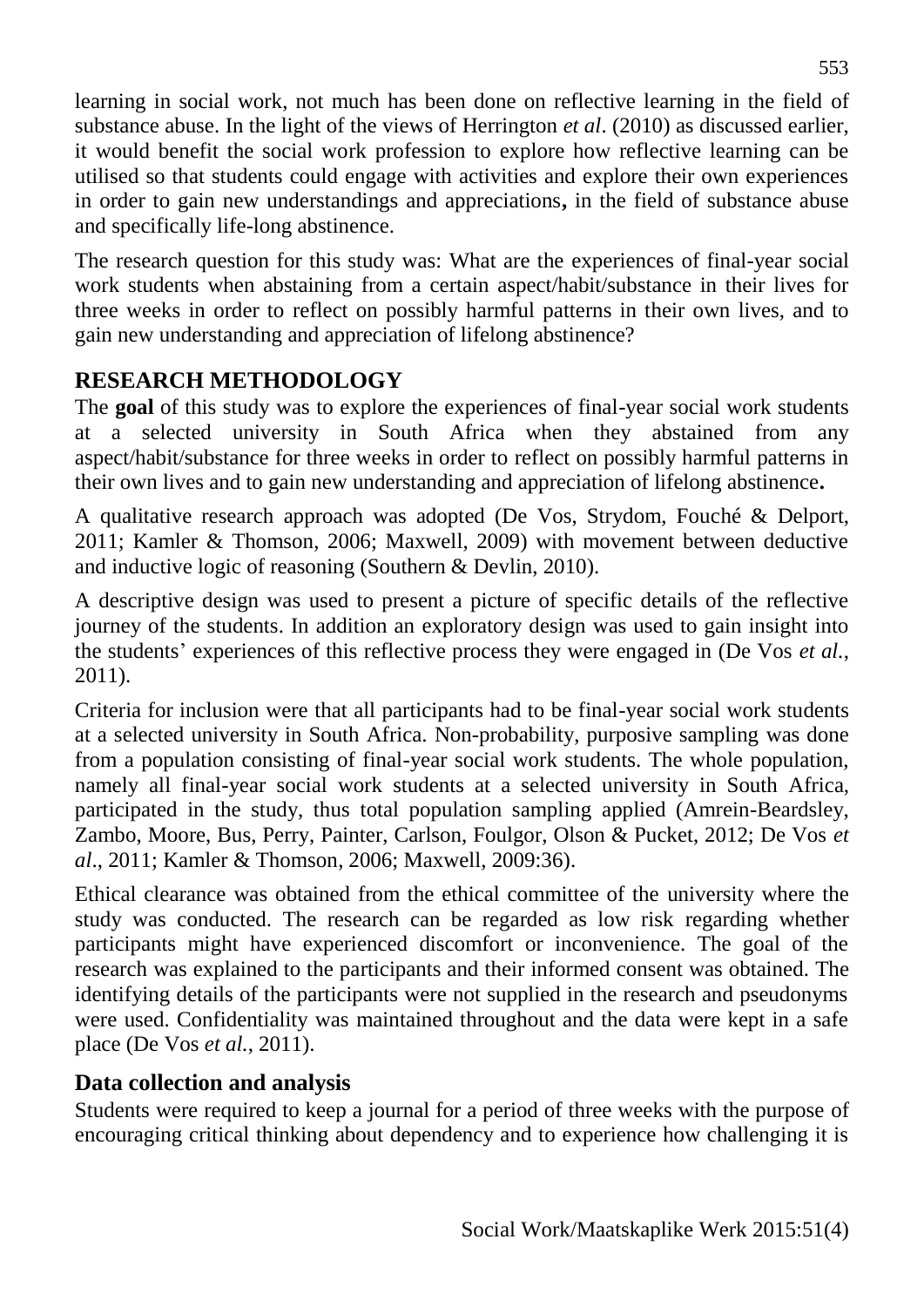to abstain from something that is part of one's daily life, as can be seen from the assignment below:

#### **ASSIGNMENT FOR REFLECTIVE LEARNING**

- *Identify an aspect/habit/substance in your life which you feel you can't do without, but would like to give up. Try to abstain from it for 3 weeks.*
- *Keep a journal of this experience in order to give written feedback at the end of this period.*
- *Explain how you managed/did not manage to abstain from this aspect/habit/substance for three weeks.*
- *Explain what you found challenging in this exercise.*
- *Explain how this exercise helped you to gain a better understanding of the field of substance abuse.*

The data that were collected presented a "thick description". Data analysis was done by categorising the data (the completed reflection exercise) into different themes or categories. These observations were developed into certain themes. (The journal was for the students' own use and they were not required to hand it in.)

## **FINDINGS**

## **Demographic details**

Table 1 provides some of the demographic details of the participants.

| AGE           | <b>Frequency</b> | Percentage (%) |
|---------------|------------------|----------------|
| $21-25$ years | 33               | 67             |
| $26-30$ years | 11               | 22             |
| $31-35$ years | 5                | 10             |
| <b>GENDER</b> |                  |                |
| Male          | 3                | 6              |
| Female        | 46               | 94             |
| <b>RACE</b>   |                  |                |
| <b>Black</b>  | ┑                | 14             |
| White         | 28               | 57             |
| Coloured      | 14               | 29             |

**TABLE 1 DEMOGRAPHIC DETAILS OF THE PARTICIPANTS**

 $(n=49)$ 

Forty-nine final-year social work students at a selected university in South Africa took part in the study. The age of the students varied between 21 and 35 years. Forty-six (94%) of the students were female and three (6%) male. The fact that the majority were female correlates with the tendency worldwide that most social workers are female (Dahle, 2012). Seven (14%) of the students were Black, 28 (57%) were White and 14 (29%) were Coloured.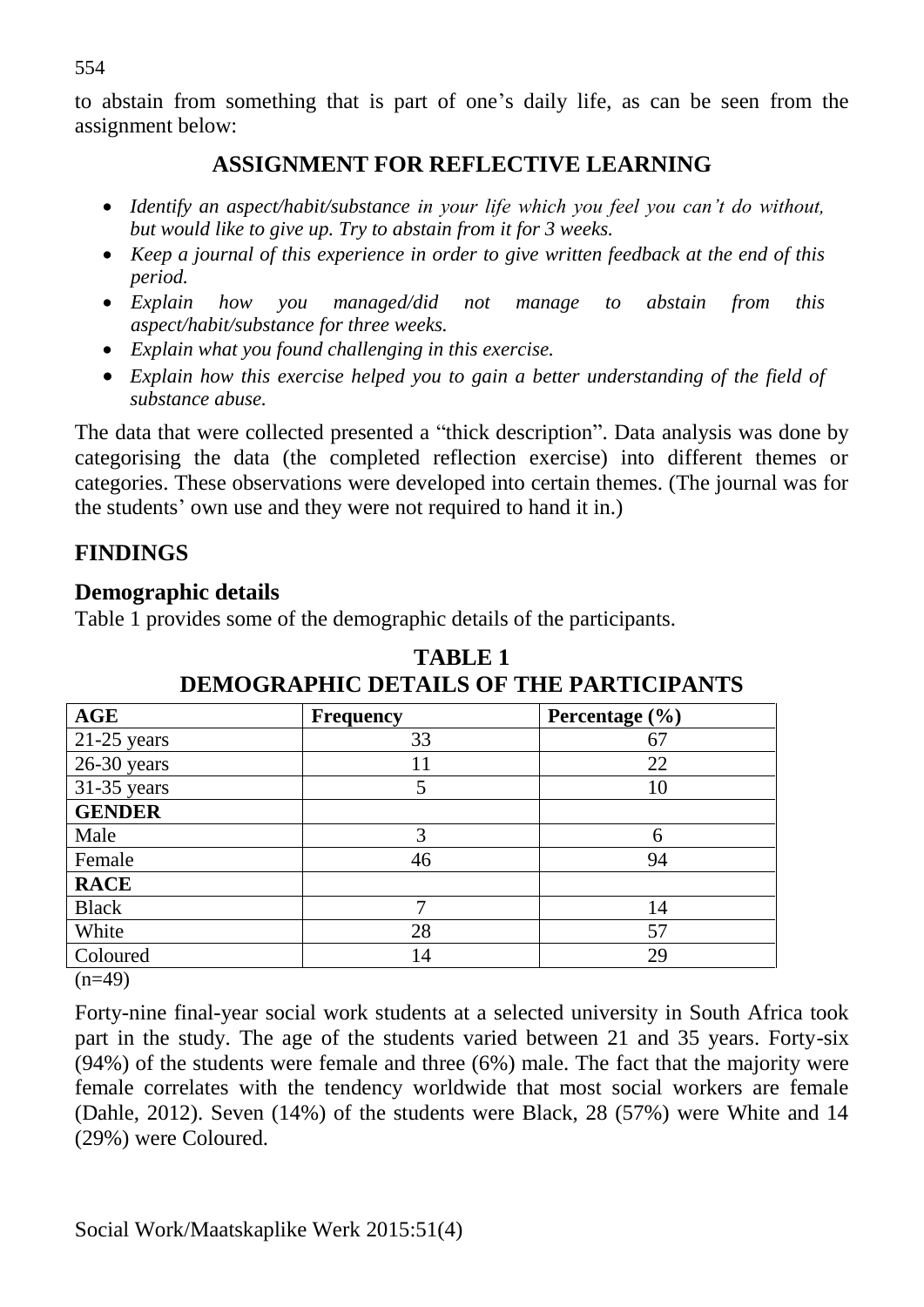## **Themes**

Six themes emerged from the data, namely abstinence from depressants such as alcohol; stimulants such as tobacco; opioids such as pain-killers; food such as bread and sugar; social media such as Facebook; and bad habits such as excessive sleeping.

#### *Theme 1: Depressants*

Two of the participants (4%) indicated that they wanted to stop drinking excessively as illustrated by the following excerpts.

*"I am going to try to leave binge drinking. This happens over week-ends and also at nights when I work as a bartender. I did a pregnancy test a couple of days ago which came out positive… This helped me to stop the binge drinking, as I want the best for my baby. This is however not easy, as my body still craves after the alcohol. I also quit my job as bartender, but this means I do not have any income…"* (Laura)

*"I decided to give up alcohol for three weeks. I chose alcohol because it is something that I have become quite dependent on for fun, socialising and to relax. I managed to refrain from alcohol for only a few days before drinking again. I work at a bar...…Although I managed to abstain from binge drinking episodes for three weeks, I did feel disappointed in myself for not being able to completely abstain from alcohol. From my experience, I feel that if an addict is surrounded by people and an environment which advocate the use of a substance, they will really struggle to give up that substance. I gained better understanding of what it is like to try to live with something that I am used to having. Therefore I have more appreciation towards recovering addicts and I am able to empathise more effectively with addicts."* (Sophie)

It is significant that these students seemed to have developed insight into the consequences of excessive use of alcohol. Laura could identify with experiencing cravings, as was discussed during lectures. A craving refers to a person's longing to use a certain drug again after he or she has stopped using it (Fisher & Harris, 2013). Laura also realised the danger of the alcohol for the unborn baby. This was also discussed during lectures. Sophie pointed out the people and environment that play a role in an addictive person's life (Fisher & Harris; 2013; Hitzeroth & Kramer, 2010). It is noteworthy that 4% of the sample admitted that they experienced problems with alcohol. What is significant is that these are young adults and, if they do not attempt to control excessive drinking, it might lead to dependency. Although this was not a representative sample, alcohol abuse poses a health risk to students who engage in excessive drinking.

## *Theme 2: Stimulants*

Fifteen of the 49 participants (31%) indicated that they wanted to reduce their intake of stimulants. Eight of the 15 students (53%) wanted to reduce their caffeine intake. Seven (47%) wanted to quit smoking or reduce their smoking.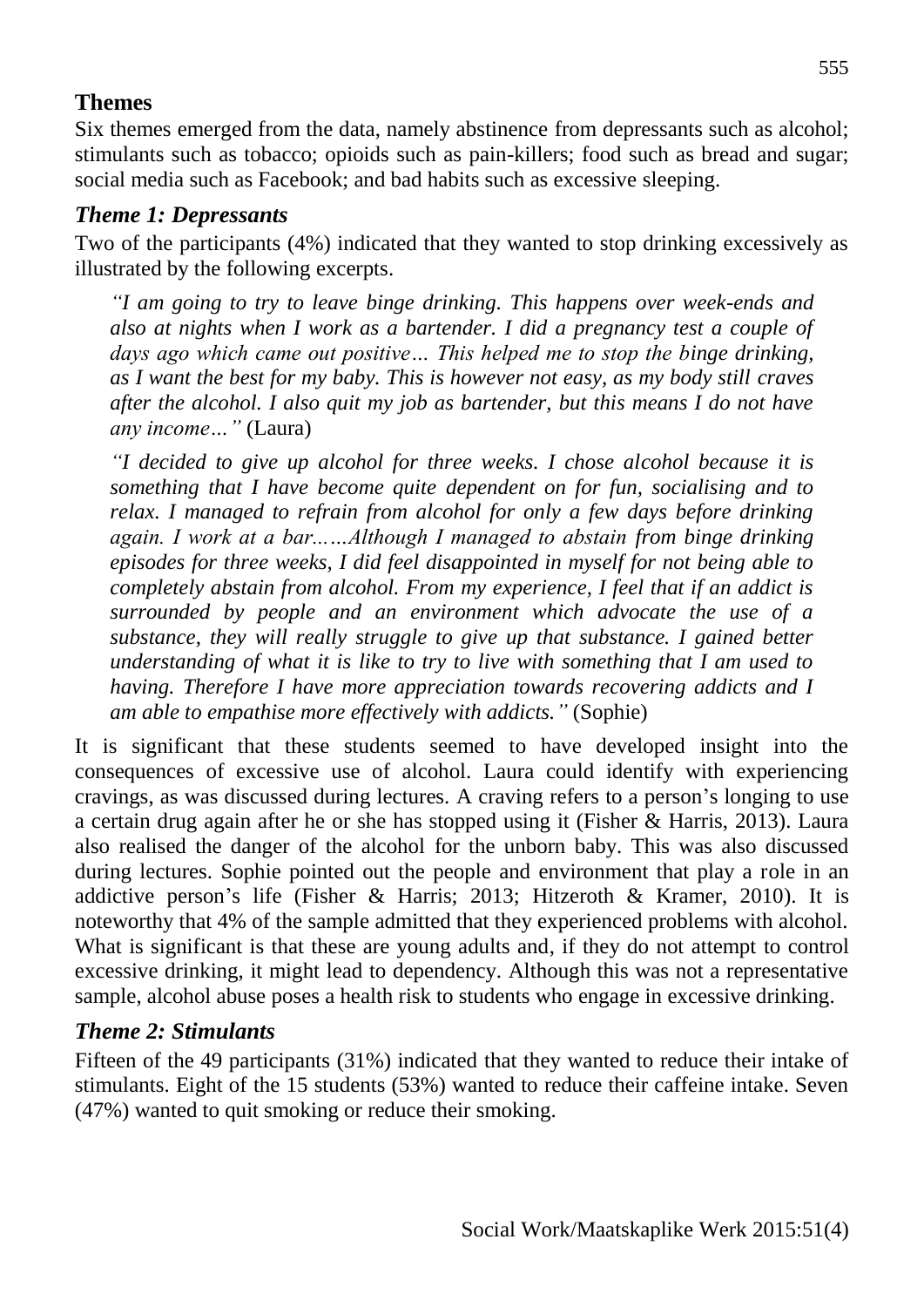Caffeine

556

*"I drank between eight and ten cups of coffee per day. I am so used to coffee that it doesn't affect my sleep pattern. I tried to give it up. The first day was not too bad. I substituted tea for coffee. Towards the evening I developed a headache. The second day was more difficult. I missed the smell and taste of coffee. Smelling the coffee was a trigger for me. The third day I relapsed. The first sip of coffee was wonderful! Although coffee cannot be compared with other substances such as heroin or alcohol, I could still identify with the process of inner conflict and physical withdrawal of an addictive person. This exercise gave me new respect for person who struggle with addiction."* (Dawn)

*"I have an addiction. My addiction is caffeine. I cannot start or end my day without a cup of coffee. Coffee also helps me to concentrate while I am studying. I could only leave my coffee for two days and then I started to drink it again. The two days without coffee was the most difficult time in my life. I felt depressed and had a severe headache. I craved after the coffee. Just the thought of coffee was also a trigger… I realise now how difficult it must be for an addicted person to give up his drug."* (Celeste)

Dawn indicated that she substituted tea for coffee. A substitute drug is often used to replace the current drug of choice (although it is evident that this participant did not use harmful drugs). Both Dawn and Celeste indicated how difficult it was to give up coffee, although caffeine is not as harmful as other more dangerous substances. They also indicated what triggers played a role during this exercise. A trigger might be any stressful situation or painful memory that might lead to use of the drug again (Fisher & Harris, 2013). West and Roderique-Davies (2008) affirmed that caffeine withdrawal symptoms included headaches. Both participants also mentioned that they developed insight into the difficulty of abstaining totally from a substance. It is meaningful that these students, although they did not use harmful stimulants, indicated that they experienced a small portion of the difficulty substance abuse clients face should they go for rehabilitation (Fisher & Harris, 2013).

Tobacco

*"When I was still at school my friends and I decided to experiment with the hookah pipe. It was fun to see how the water bubbles... Little did I know of the dangers of the hookah pipe. I want to give up this bad habit. It was very difficult, as most of my friends still use it. I managed to abstain from it for three weeks and it helped me to gain insight in the field of substance abuse."* (Judy)

*"I decided to give up smoking for three weeks. I have tried before, but relapsed and did not succeed. I didn't smoke for four days. When I met with my friend, in a social setting, I smoked again. I do not smoke so much anymore. I am disappointed in myself and see now how difficult it is to give up an addiction."* (Maxine)

Both Judy and Maxine indicated the difficulty of giving up an addiction. Addiction is regarded as a disorder in which a person become intensely preoccupied with behaviour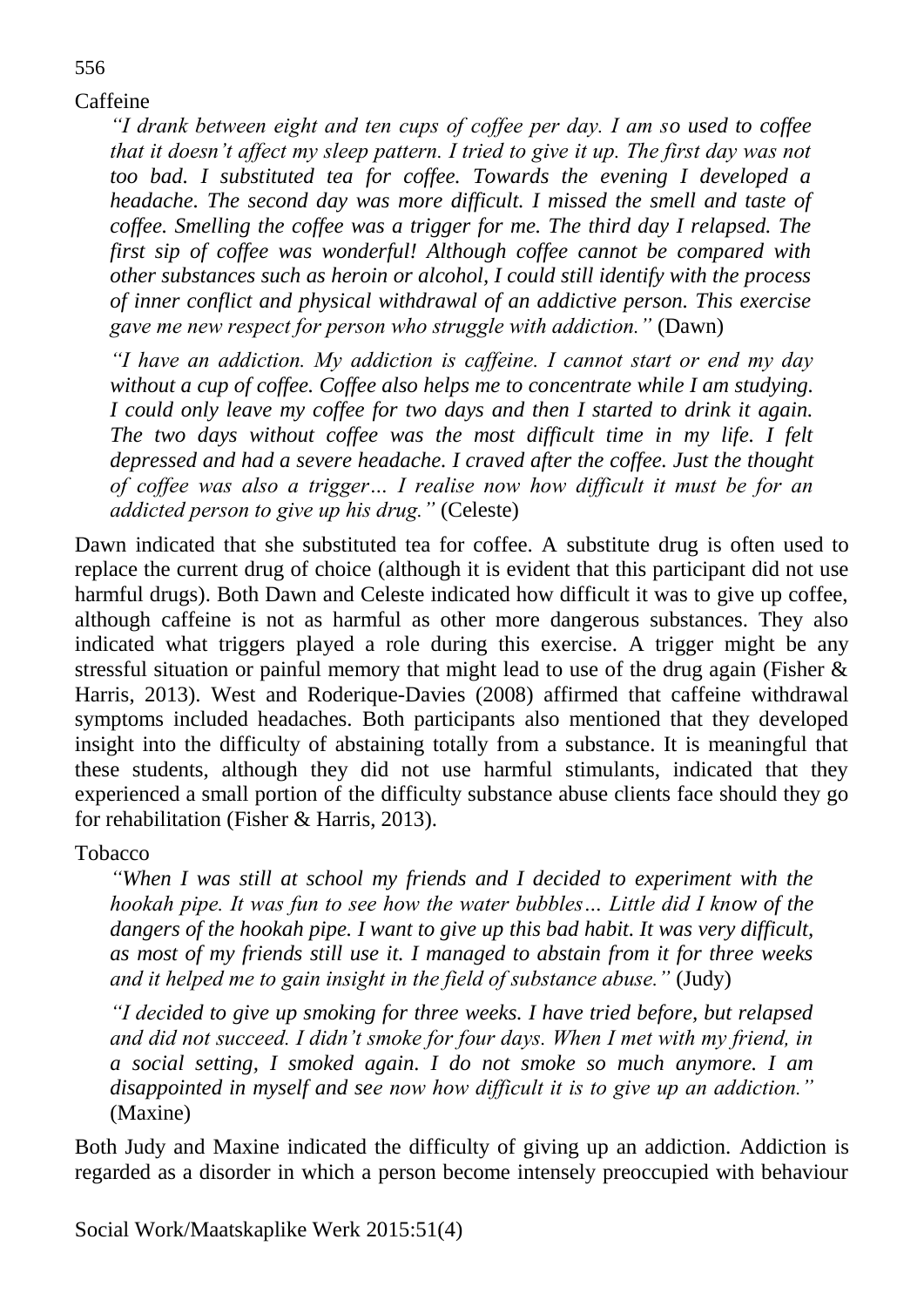or an act that provides an appetitive effect. This appetitive effect affects the brain and occurs in several behavioural patterns in order to maintain the addictive habit. Part of an addiction disorder is the inability to choose to alter or stop the addictive pattern (Fisher & Harris, 2013). Judy also referred to the influence of friends and how difficult it is to give up something while your friends are still doing it. This correlates with literature that friends can cause an addictive person to relapse. A relapse is a return to uncontrolled drug or non-drug use, following a period of abstinence. Relapses are regarded as normal and most substance abuse clients have relapses (Dodge, Krantz & Kenny, 2010; Fisher & Harris, 2013). Both students mentioned how this exercise helped them to gain a better understanding of the challenges an addicted person has to face.

## *Theme 3: Opioids*

Three participants (6%) indicated and acknowledged that they experienced problems with opioids as reflected by the following excerpts.

*"There is something in my personal life that has a huge impact on me, and that is pain-killers. I developed headaches a couple of years ago. The medicine I used also calmed me down. I don't need a prescription for it. I realised that I am addicted. The first week was the most difficult. My friend was a huge support. I have managed to leave the pills for three weeks and am very proud of myself."*  (Leila)

*"I have problems in my personal life and as a result I struggle to sleep at night. I started to take sleeping tablets. I got addicted and started to use them as soon as I feel stressed. The first couple of days were the most difficult and I had headaches and longed and craved for my pills. I stayed awake at night and felt depressed. I was ashamed of myself. I have learned not to judge people who are addicted."* (Rita)

It is noteworthy that all three participants indicated that they were addicted to painkillers. One of the respondents did go for treatment before she completed this reflective exercise. Leila indicated the supportive role of her friend. Rita mentioned her initial physical difficulty without the pills and also her craving. The literature (King, 2014; Stannard, 2012) points out the increase of addiction to pain-killers and sleeping tablets. It is a known fact that a significant number of people take medication to manage stress levels or pain. The role of medication in student's life should not be underestimated, as they do experience some levels of stress and anxiety regarding their studies. The danger of getting addicted to opioids if not managed properly should be noted.

## *Theme 4: Food*

Eighteen of the participants (37%) mentioned that they wanted to change some or other eating habit. The food they wanted to reduce or eliminate varied from sugar

*"I am going to try to give up sugar for three weeks. Only when I tried to give it up, I realised I was far more dependent on it than I had assumed. I realised that most foods contain sugar, even my favourite: a glass of wine at night. I only*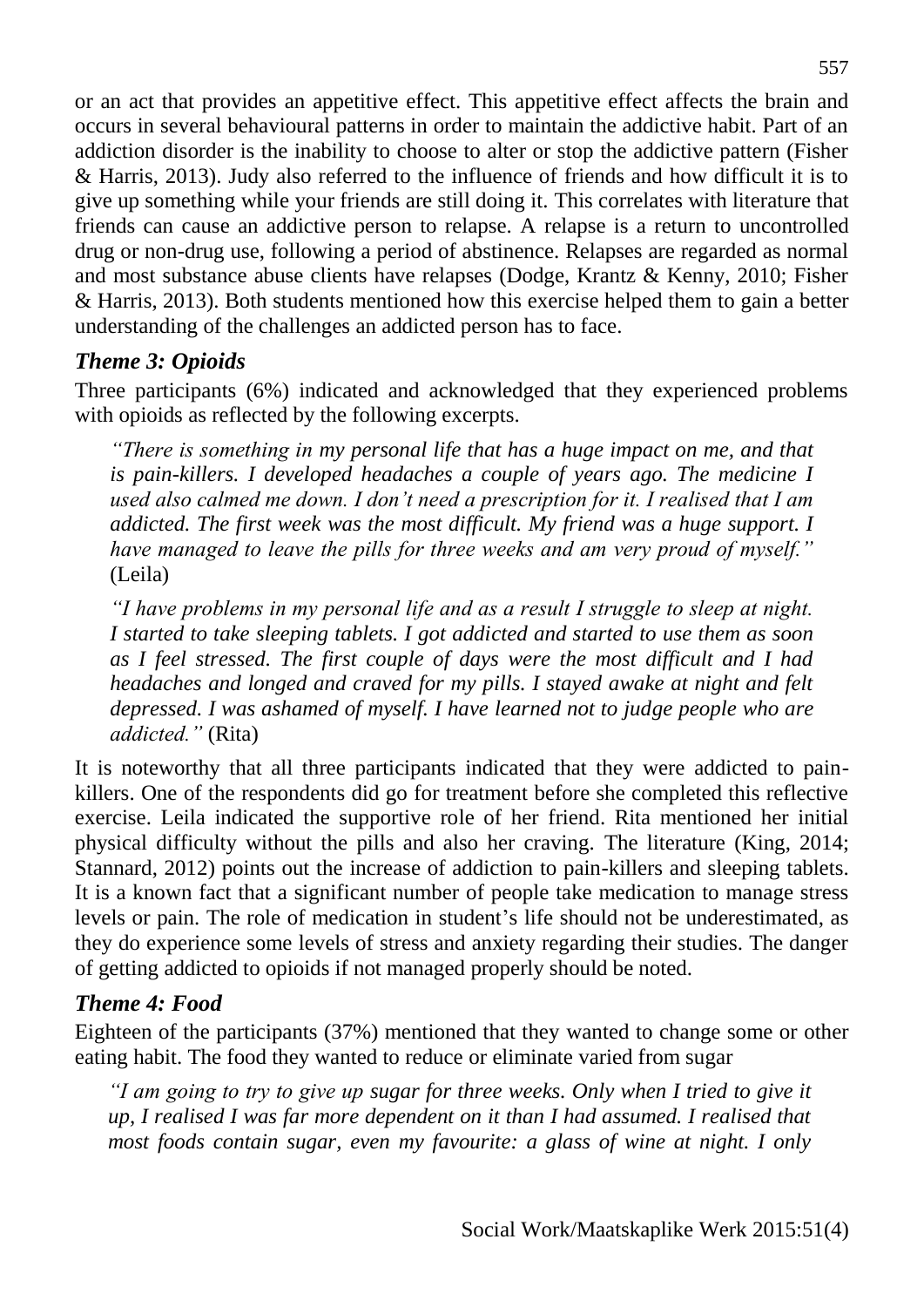*managed to abstain from sugar for three days and realise how difficult it is to break a bad habit."* (Zelda)

to junk food

*"I am going to give up junk food. This was a challenging experience. The first two weeks were difficult as I experienced cravings. At the end of the second week it was my friend's birthday party and I relapsed. My roommate was a great support as she also decided to stop eating junk food. This experience helped me to realise how difficult it is to stop an addiction, especially if you have been doing it for years."* (Christine)

to bread

"*I am going to try to give up bread. I am totally dependent on it. I replaced (substituted) bread with "Matzos". The first week was the most difficult… The third week was easier… I have gained better insight how difficult it must be for an addictive person to break his harmful habit. I have also learned that one needs a strong self-control."* (Cathy).

Although the 18 students who completed their reflective journey did not suffer from any serious eating disorders such as anorexia, they all indicated the difficulty trying to abstain from certain foods and also indicated that they had gained insight into how difficult it is to break destructive habits. Research (Fisher & Harris, 2013; Matusek & Knudson, 2009) emphasises the hard road to recovery from an eating disorder. Recovery in many ways is more complicated than the eating disorder itself. Yiend, Parnes, Shepherd, Ross and Cooper (2014) also indicated the correlation between negative selfbeliefs and eating disorders. It is significant to note that 37% of the participants made use of this reflective exercise in trying to develop healthier eating habits. Most of these participants could not abstain from the food they wanted to give up.

#### *Theme 5: Social media*

Eight of the 49 participants (16%) indicated that they wanted to abstain from the social media as shown below:

*"The thing I decided to give up for three weeks is Facebook. During the three weeks, I did not go on Facebook once. I removed the application from my cell phone and removed the bookmark in the web browsers. I did find it difficult, but then substituted Facebook with Twitter and Instagram. This could also happen with substance abusers, replacing a previous addiction with a different one."*  (Melody)

*"A personal addiction of mine is Facebook. Other people's lives look more interesting and better than my own. Facebook brought emotions in me such as jealousy, discontent, self-pity and depression. I realised that most of the photos on Facebook look better than in real life. As a substitute I decided to rather read News24. This exercise was very difficult for me. I realise how difficult it must be for someone with a dependency to give up a drug for the rest of his life."* (Anny)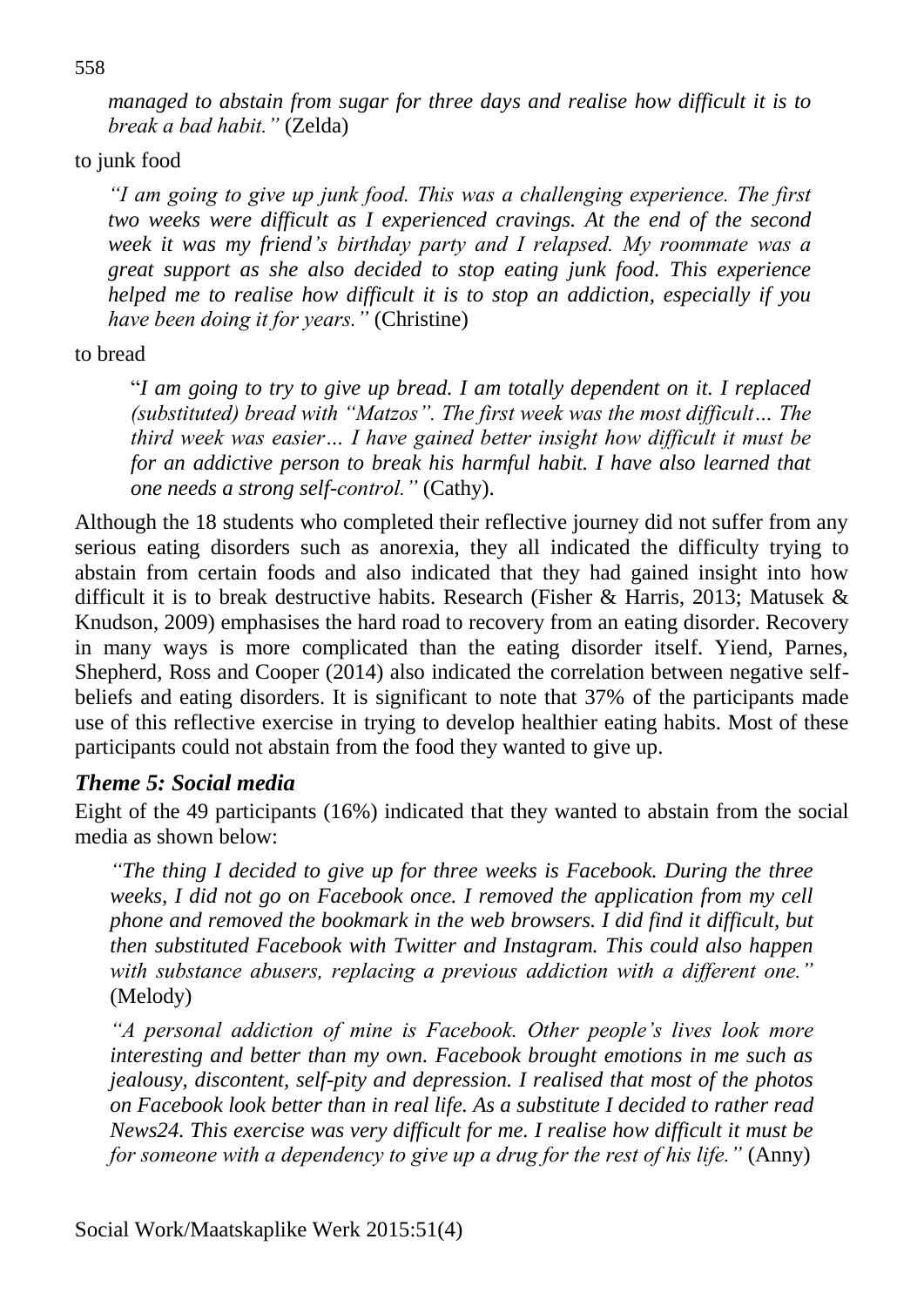Both Melody and Anny tried to substitute other social media for Facebook and realised the difficulties persons with addictions face with lifelong abstinence. It is insightful to read Anny's grasp of the negative feelings she experienced with Facebook and that Facebook is not real life. This correlates with research into internet addiction and specifically Facebook (Orchard, Fullwood, Morris & Galbraith, 2014). Some other participants mentioned that they wanted to give up watching Internet movies and listening to music while studying. Only a small number of the nine participants managed to abstain from social media for the whole three weeks and all of them indicated how difficult it would be to give up something for the rest of their lives.

#### *Theme 6: Bad habits*

Three of the 49 participants (6%) identified bad habits such as excessive sleeping and procrastination as aspects they wanted to change.

*"My procrastination is most destructive. I gained more insight into how difficult it is to stop destructive patterns. I did not manage to give up procrastination completely. I lacked the necessary self-control. I tried some focusing activities to help me with my destructive habit. I also gained insight into the multifaceted nature of a problem or an addiction."* (Leah)

*"I have chosen to give up excess sleep, I have developed this habit and it affects my social and academic life. I sleep more than 12 hours a day. I managed to abstain from excessive sleep for three weeks. I needed other activities to fill my time. I also needed to make the mental and physical adjustment in order to remain steadfast. This exercise helped me to gain more insight into the field of substance abuse. I was able to see how dependency becomes a way of life and how challenging it is to break free from something that had become a natural part of your life. I have experienced how tempting and convenient it is to fall back into a state of dependency."* (Sue)

Quinn, Pascoe, Wood and Neal (2010) point out that temptations present different challenges to good intentions and some adjustments and behaviour modification need to take place in order to break a bad habit as both Leah and Sue mentioned. Although bad habits are not as harmful as substance abuse, it is meaningful that three participants wanted to change what they perceived as bad habits. The also indicate their struggle to give up their bad habits.

## **CONCLUSIONS**

- The participants in this study all indicated that they had developed new understanding and appreciation of the difficulties of lifelong abstinence and hopefully this will help them to realise the struggle their prospective substance abuse clients would face if they go for rehabilitation.
- A significant number of them also pointed out that they needed to change some harmful patterns in their own lives. It is significant that five participants (10%) indicated that they struggled with dangerous substances. Two of them (4%) remarked their struggle with alcohol, while three (6%) revealed their addiction to opioids.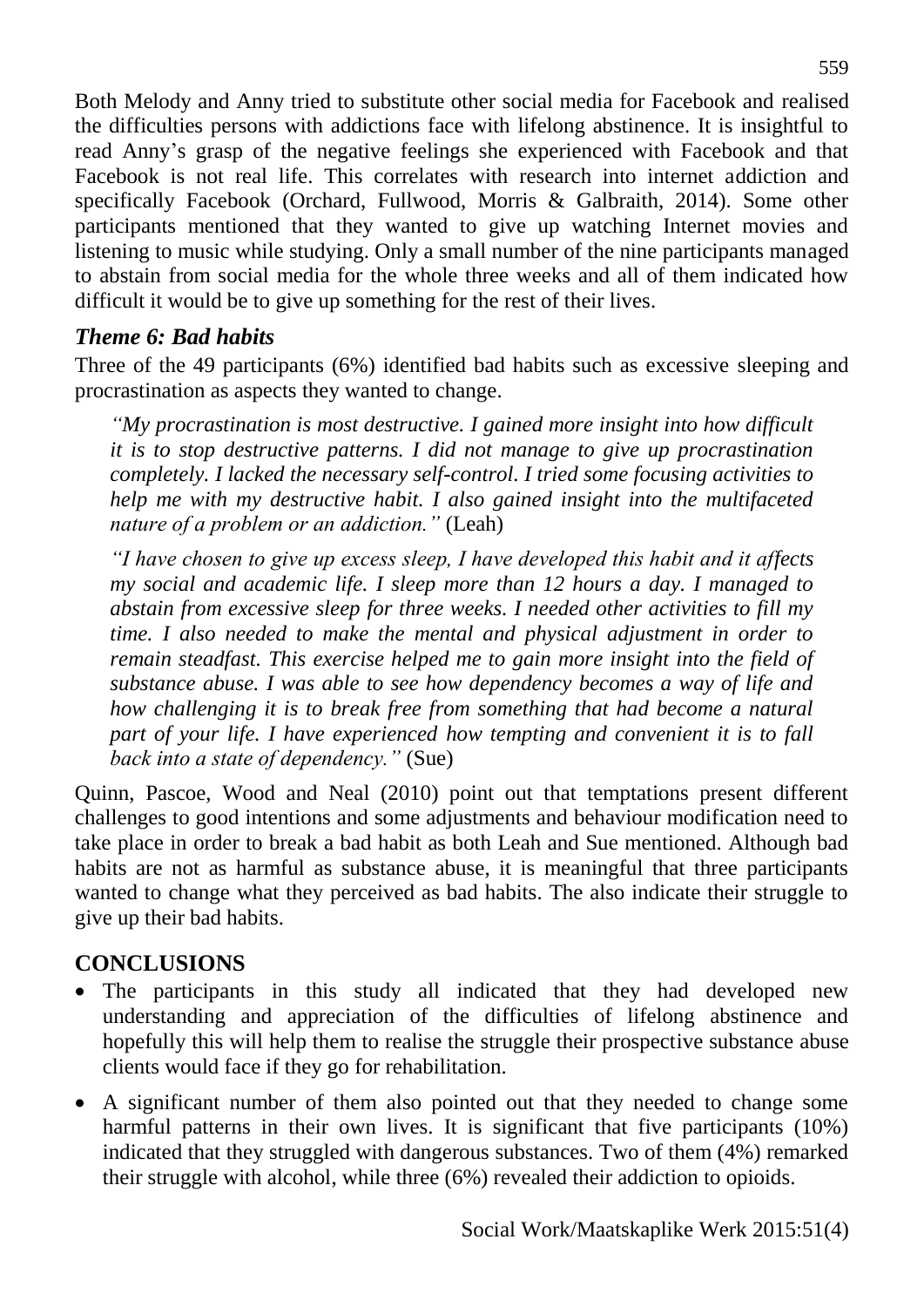It can be concluded that reflective learning is a valuable component of teaching social work students, specifically in the field of substance abuse, as they could reflect on the challenges prospective clients will have to face in their efforts at rehabilitation as they themselves experienced a small glimpse of the difficult road of total abstinence.

 The nature and scope of substance abuse should not be underestimated and social workers should collaborate to render the most cost-effective, efficient services, with the necessary empathy. This empathy could be gained through reflective exercises.

#### **RECOMMENDATIONS**

Recommendations for social work practice:

- Social workers who work in the substance abuse field should be afforded the opportunity to reflect on their own lives and possible harmful habits they might need to change;
- Social workers in the field of substance abuse should also be given the opportunity to reflect on how they view their clients. A non-judgemental attitude could create a safe environment for clients where they feel safe to deal with their addiction problem;
- All social workers, regardless of where they practice, should have knowledge and insight into the different kinds of addiction as well as how to deal effectively and empathically with clients who experience an addiction problem.

Recommendations for education:

It is recommended that:

- Reflective learning be utilised optimally in order to help students engage with deep learning;
- E-learning also be utilised at residential universities where students could engage with a certain topic or learning outcome by means of the Internet;
- Students be enabled to reflect on any possible harmful or addictive patterns in their own lives in order to render effective services to their clients;
- Reflection on the difficulties of life-long abstinence be encouraged in order for students to grasp the complexity of addiction.

Recommendations for further research:

- More research be conducted on the reflective learning of students, specifically in the field of substance abuse.
- Research into the nature and scope and challenges of substance abuse in combination with reflective learning be conducted with social workers.

560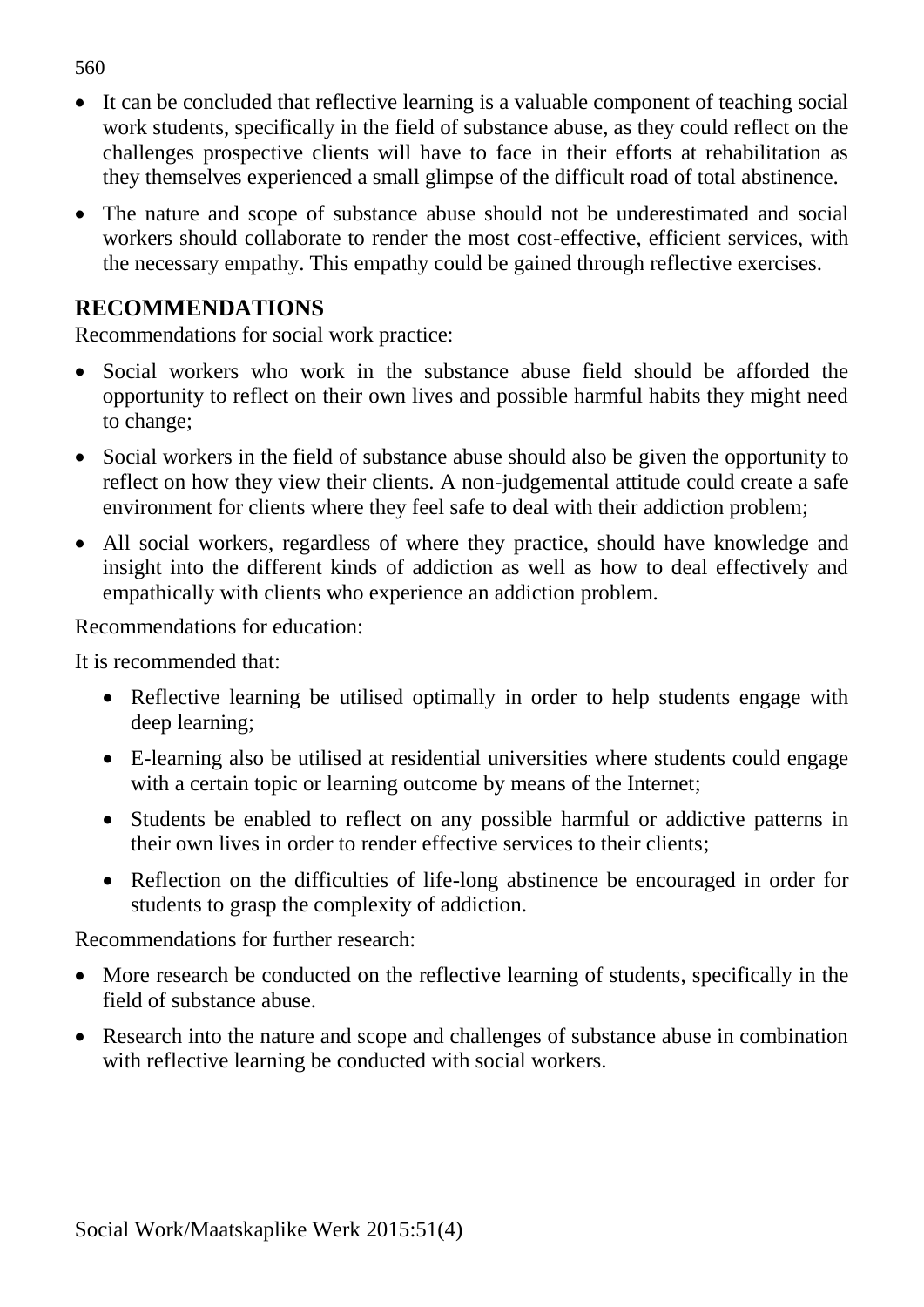#### **REFERENCES**

AMREIN-BEARDSLEY, A., ZAMBO, D., MOORE, D.W., BUS, R.R., PERRY, N.J., PAINTER, S.R., CARLSON, D.L., FOULGOR, T.S., OLSON, K. & PUCKET, K.S. 2012. Graduates' responds to an innovative educational doctorate programme. **Journal of Research on Leadership Education**, 7(1):98-122.

ARISTOTLE, 0384-322 B.C. **Goodreads: Aristotle quotes**. [Online] Available: [http://www.goodreads.com/quotes/search?utf8=%E2%9C%93&q=Learn%2C+Aristotle](http://www.goodreads.com/quotes/search?utf8=%E2%9C%93&q=Learn%2C+Aristotle&commit=Search) [&commit=Search](http://www.goodreads.com/quotes/search?utf8=%E2%9C%93&q=Learn%2C+Aristotle&commit=Search) [Accessed: 28/01/2015].

BELLEFEUILLE, G.L. 2006. Rethinking reflective practice education in social work education: a blended constructivist and objectivist instructional design strategy for a web-based child welfare practice. **Journal of Social Work Education**, 42(1):85-103.

BEYTELL, A. 2014. Fieldwork education in health contexts: experiences of fourth-year BSW students. **Maatskaplike Werk/Social Work**, 50(2):170-192.

BIGGS, J. 2003. **Teaching for quality learning at University**. Buckingham: Open University Press.

BOZALEK, V. & BIERSTEKER, L. 2009. Exploring power and privilege using participatory learning and action techniques. **Social Work Education: The International Journal**, 29(5):551-672.

BOZALEK, V., CAROLISSEN, R., LEIBOWITZ, B., NICHOLLS, L., ROHLEDER, P. & SWARTZ, L. 2010. Engaging with difference in higher education through collaborative inter-institutional pedagogical practices. **South African Journal of Higher Education**, 24(6):1021-1035.

CARLSON, B.E., MATTO, H., SMITH, C.A. & EVERSMAN, M. 2006. A pilot study of reunification following drug abuse treatment: Recovering the mother role. **Journal of Drug Issues**, 36(4):877-902.

COLLINS, K.C. 2014. Outcomes-based education and deep learning in first year social work in South Africa: two case examples. **International Social Work** [Online] Available: http://scholar.google.co.za/scholar?as q=&as\_epq=&as\_oq=&as\_eq= &as [occt=any&as\\_sauthors=Collins&as\\_publication=International+Social+Work&as\\_ylo=2](http://scholar.google.co.za/scholar?as_q=&as_epq=&as_oq=&as_eq=%20&as_%20occt=any&as_sauthors=Collins&as_publication=International+Social+Work&as_ylo=2014&as_yhi=2014&btnG=&hl=en&as_sdt=0%2C5) [014&as\\_yhi=2014&btnG=&hl=en&as\\_sdt=0%2C5](http://scholar.google.co.za/scholar?as_q=&as_epq=&as_oq=&as_eq=%20&as_%20occt=any&as_sauthors=Collins&as_publication=International+Social+Work&as_ylo=2014&as_yhi=2014&btnG=&hl=en&as_sdt=0%2C5) [Accessed: 14/02/2015].

COWAN, J. 2014. Noteworthy matters for attention in reflective journal writing. **Active Learning in Higher Education**, 15(1):53-64.

DAHLE, R. 2012. **Social work:** a **history of gender and class in the profession**. [Online] Available: [http://www.ephemerajournal.org/contribution/social-work-history](http://www.ephemerajournal.org/contribution/social-work-history-gender-and-class-profession)[gender-and-class-profession](http://www.ephemerajournal.org/contribution/social-work-history-gender-and-class-profession) [Accessed: 14/02/2015].

DAVYS, A.M. & BEDDOE, L. 2009. The reflective learning model: supervision of social work students. **Social Work Education**, 28(8):919-913.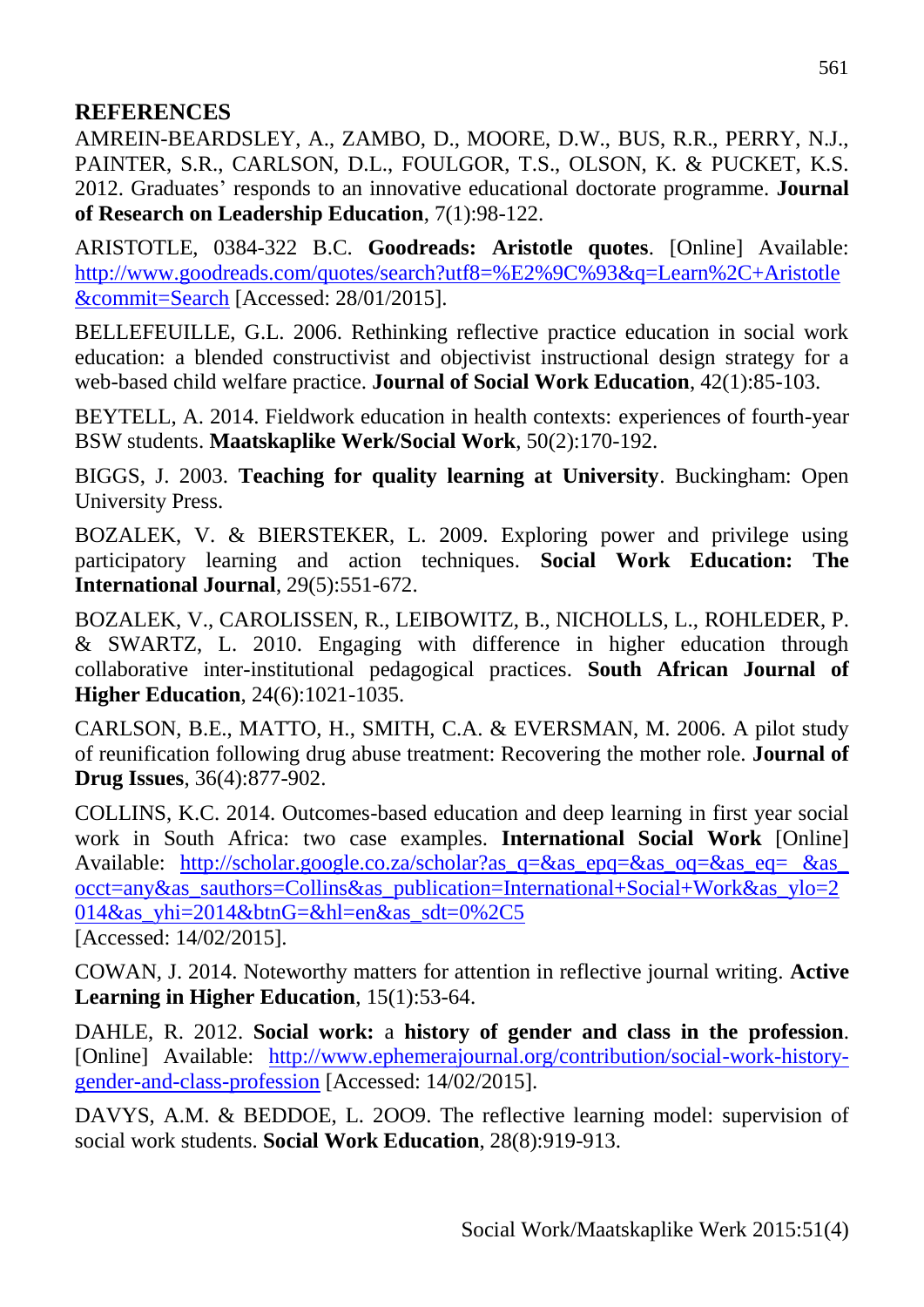562

DE VOS, A.S., STRYDOM, H., FOUCHÉ, C.B. & DELPORT, C.S.L. 2011. **Research**  at grassroots: for the social sciences and human service professions (4<sup>th</sup> ed). Pretoria: Van Schaik Publishers.

DEWEY, J. 1933. **How we think: a restatement of the relation to reflective thinking to the educative process**. Boston: Houghton Mifflin Company.

DRABBLE, L, 2007. Pathway to collaboration: exploring values and collaborative practice between child welfare and substance abuse treatment fields. **Child Maltreatment**, 12(1):31-42.

DEPARTMENT OF SOCIAL DEVELOPMENT. 2013. **National Drug Master Plan 2013-2017**. Pretoria: Government Printers.

DODGE, K., KRANTZ, B. & KENNY, P.J. 2010. How can we begin to measure recovery? **Substance abuse Treatment, Prevention and Policy**, 5(1):31-38.

DYMENT, J.E. & O'CONNEL, T.S. 2011. Assessing the quality of reflection in student journals: A review of the research. **Teaching in Higher Education**, 16(1):81-97.

FISHER, G.L. & HARRIS, T.C. 2013. **Substance abuse. Information for school counselors, social workers, therapists and counselors**. Boston: Pearson.

GARDNER, P.J. & POOLE, J.M. 2009. One story at a time: narrative therapy, older adults and substance abuse. **Journal of Applied Gerontology**, 18(5):600-620.

GOULD, N. & BALDWIN, M. 2004. **Social work, critical reflection and the learning organisation**. Burlington: Ashgate Publishing Company.

HALL, M.N., AMODEO, M., SHAFFER, H.J. & VANDER BILT, J. 2000. Social workers employed in substance abuse treatment agencies: a training need assessment. **Social Work**, 45(2):141-154.

HERON, B. 2005. Self-reflection in critical social work practice: subjectivity and the possibilities of resistance. **Reflective Practice: International and Multidisciplinary Perspectives**, 6(3):341-351.

HERRINGTON, J., PARKER, J. & BOASE-JELINEK, B. 2014. Connected authentic learning: reflection and intentional learning. **Australian Journal of Education**, 58(1):23-35.

HERRINGTON, J., REEVES, T.C. & OLIVIER, R. 2010. **A guide to authentic elearning**. New York: Routledge.

HITZEROTH, V. & KRAMER, L. 2010. **Die einde van verslawing. 'n Volledige Suid-Afrikaanse gids**. Kaapstad: Human & Rousseau.

JONES, P. 2009. Teaching for change in social work: a disciplined based argument for the use of transformative approaches to teaching and learning. **Journal of Transformative Education**, 7(1):8-25.

JOHNS, C. 2010. **Guided reflection: a narrative approach to advancing professional practice**. Sussex: Blackwell Publishing.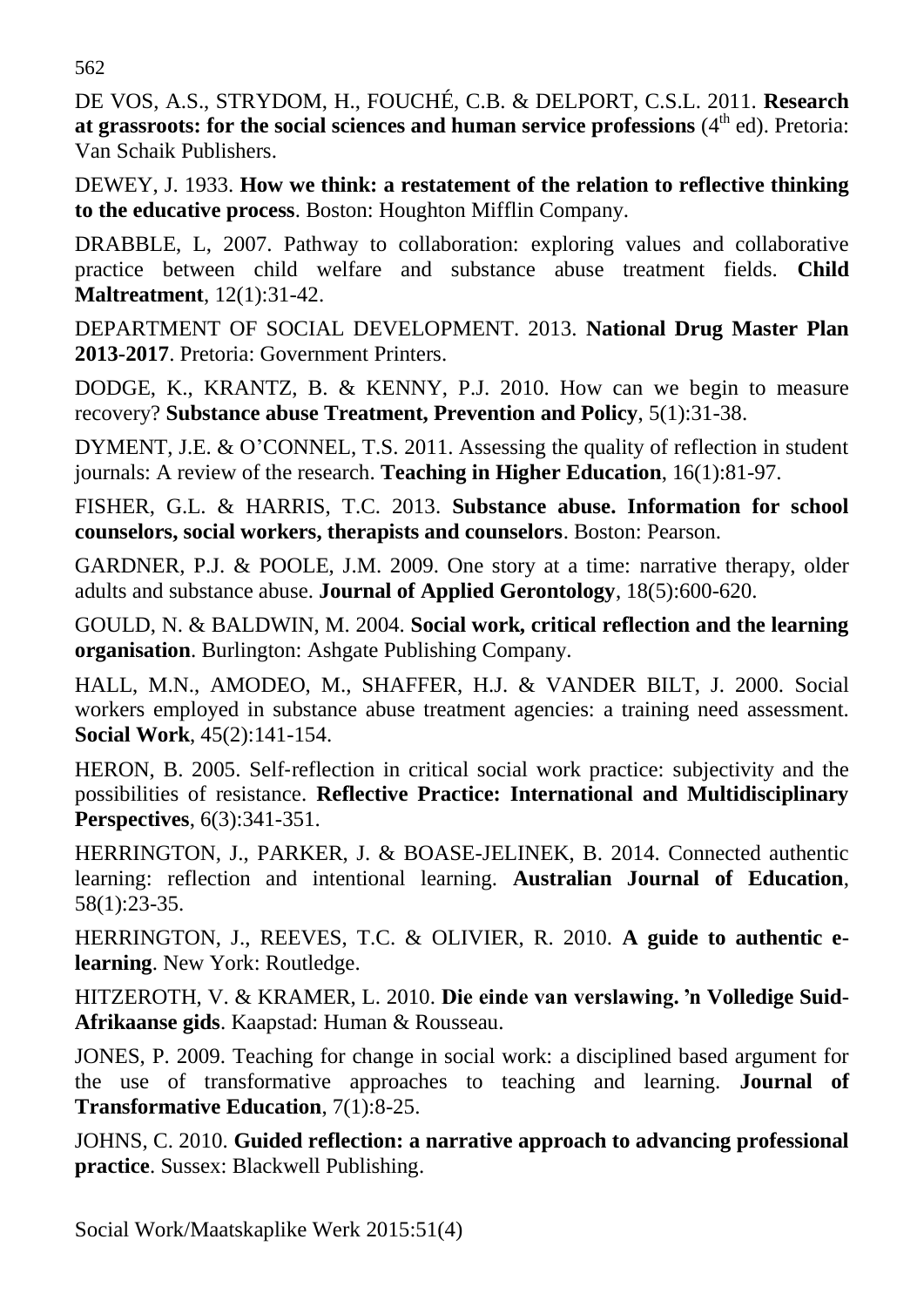KAMLER, B. & THOMSON, P. 2006. **Helping doctoral students write: pedagogies for supervision**. London: Routledge, Taylor & Francis group.

KELCH, B.P. & DEMMIT, A. 2010. Incorporating the stages of change model in solution focused brief therapy with non-substance abusing families: a novel and integrative approach. **The Family Journal: Counselling and Therapy for Couples and Families**, 18(2):184-188.

KING, S. 2014. Beyond the war on drugs? Notes on prescription opioids and the NFL. **Journal of Sport and Social Issues**, 38(2):184-193.

LAM, C.M., WONG, H. & LEUNG, T.T.F. 2007. An unfinished reflexive journey: social work students' reflection on their placement experiences. **British Journal of Social Work**, 37:91-105.

MAXWELL, J.A. 2009. **The Sage handbook of applied social research methods**. **Designing a qualitative study**. Thousand Oaks: Sage Publications.

MALLOW, A. & WARD, K. 2009. Helping students to understand the link between substance abuse and intimate partner violence. **Journal of Teaching in the Addictions**, 8(1-2):51-64.

MATUSEK, J.A. & KNUDSON, R.M. 2009. Rethinking recovery from eating disorders. **Qualitative Health Research**, 19(5):697-707.

NILVARANKUL, K., McCANN, T.V., RUNGREANGKULJIH, S. & WONGPROM, J. 2011. Enhancing a health-related quality-of-life model for Laotian migrant workers in Thailand. **Qualitative Health Research**, 21(3):312-323.

ORCHARD, L.J., FULLWOOD, C., MORRIS, N. & GALBRAITH, N. 2014. Investigating the Facebook experience through Q methodology: collective investment and a "Borg" mentality. **New Media and Society**, 1-19.

QUINN, J.M., PASCOE, A., WOOD, W. & NEAL, T.D. 2010. Can't control yourself? Monitor those bad habits. **Personality and Social Psychology Bulletin**, 36(4):499-511.

RIGER, S. & BENNETT, L.W. 2014. Barriers to addressing substance abuse in domestic violence court. **Society for Community Research and Action**, 53:208-217.

SOUTHERN, S. & DEVLIN, J. 2010. Theory development: a bridge between practice and research. **The Family Journal: Counselling and Therapy for Couples and Families**, 18(1):84-87.

STANNARD, C. 2012. Opioid prescribing in the UK: can we avert a public disaster? **The British Pain Society**, 6(1):7-8.

STEIN, J.B. 2008. Attitudes of social work students about substance abuse: can a brief educational programme make a difference? **Journal of Social Work Practice and Addictions**, 3(1):77-89.

SUSSMAN, S., LISHA, N. & GRIFFITHS, M. 2011. Prevalence of the addictions: a problem of the minority or the majority? **Evaluation and the Health Professions**, 34(1):3-56.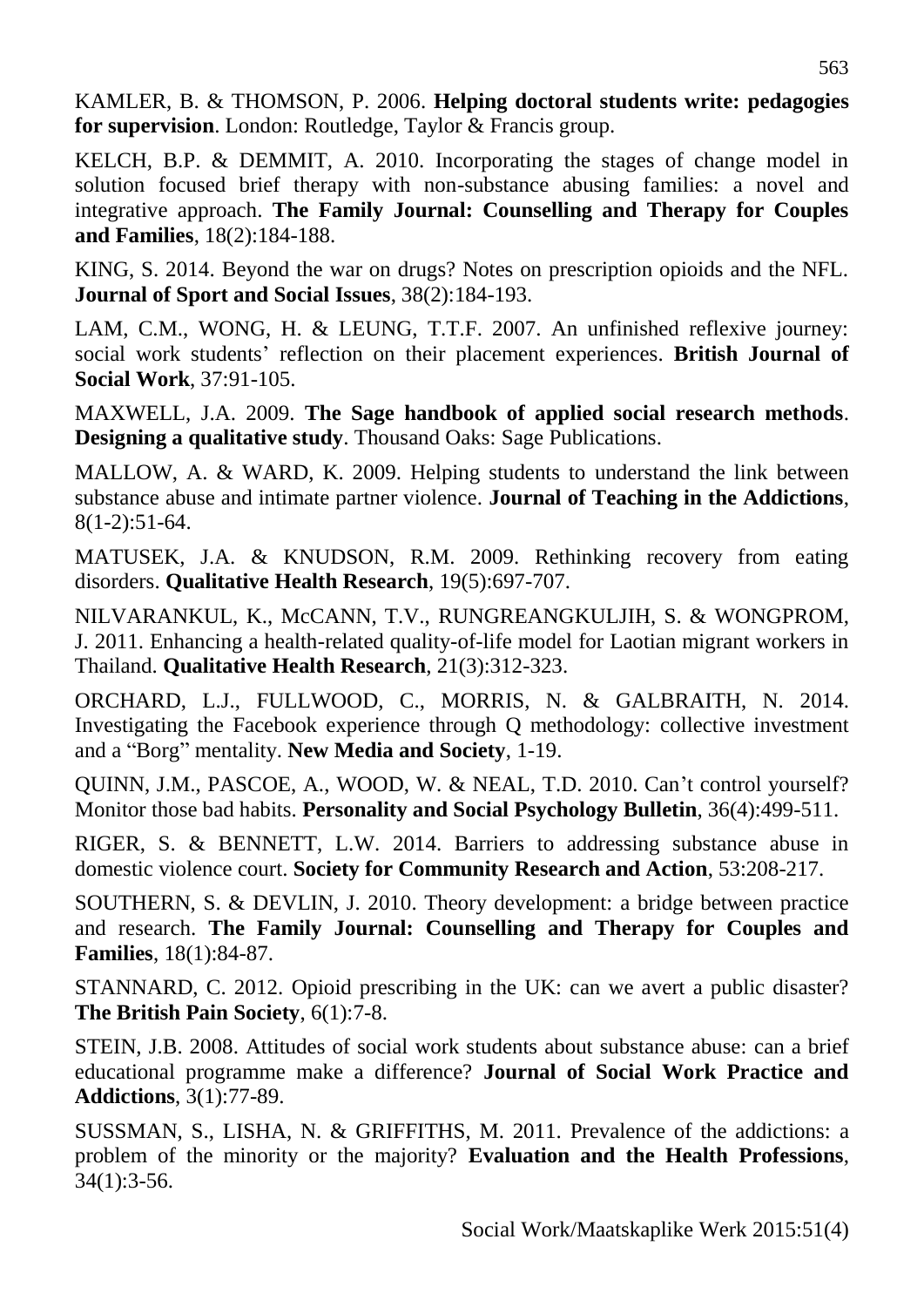564

TEATER, B.A. 2011. Maximizing student learning: a case example of applying learning theory on social work education. **Social Work Education: The International Journal**, 30(5):571-585.

TERäS, H. & HERRINGTON, J. 2014. Neither the frying pan, nor the fire: in search of a balanced authentic e-learning design through an educational design research process. **The International Review of Research in Open and Distance Learning**, 15(2):232- 253.

TOPOREK, R.L. & WORTHINGTON, R.L. 2014. Integrating service learning and difficult dialogues pedagogy to advance social justice training. **The Counselling Psychologist**, 42(7):919-945.

VAN DEN HEUVEL, M., AU, H., LEVIN, L., BERNSTEIN, S., FORD-JONES, E. & MARTIMIANAKIS, M.A. 2014. Evaluation of a social paediatrics elective: transforming students' perspective through reflection. **Clinical Paediatrics**, 3(6):549- 555.

WEST, O. & RODERIQU-DAVIS, G. 2008. Development and initial validation of a caffeine craving questionnaire. **Journal of Psychopharmacology**, 22(1):80-91.

WHITE, S., FOOK, J. & GARDNER, F. 2006. **Critical reflection in health and social care**. Berkshire: Open University Press.

YIEND, J., PARNES, C., SHEPHERD, K., ROSS & COOPER. M. 2014. Negative selfbeliefs in eating disorders: a cognitive-bias-modification study. **Clinical Psychological Science**, 2(6):756-766.

YIP, K. 2006. Self-reflection. A note of caution. **British Journal of Social Work**, 36:777-788.

*Dr Ilze Slabbert, Department of Social Work, Stellenbosch University, Stellenbosch, South Africa.*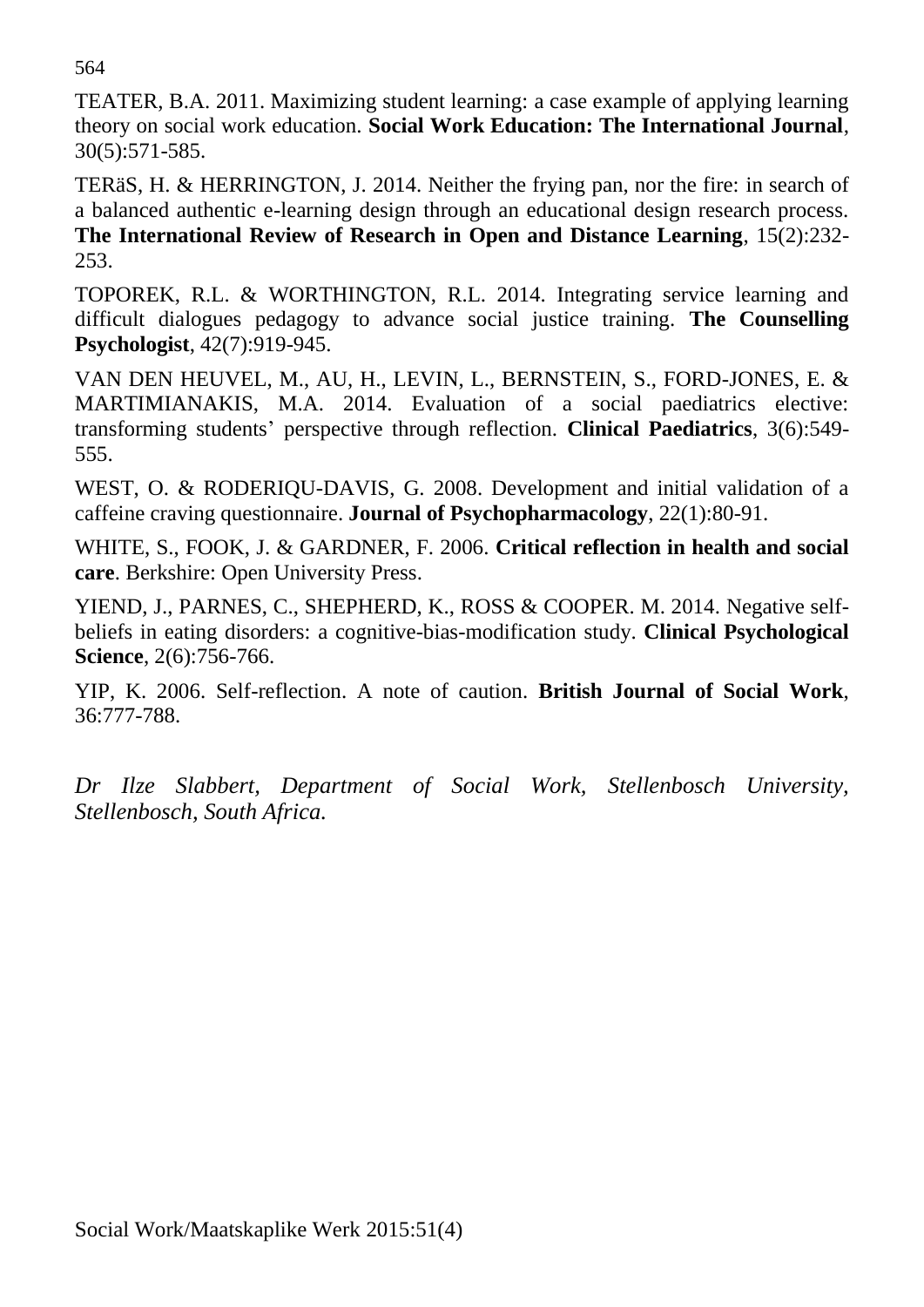# **LARGE CLASSES IN SOCIAL WORK EDUCATION: A THREAT TO THE PROFESSIONAL SOCIALISATION OF SOCIAL WORK STUDENTS?**

#### **Barbara Simpson**

## **INTRODUCTION**

Since 1994 the enrolment of students at universities in South Africa has more than doubled (Department of Higher Education and Training, 2013). This has been consistent with the country's aim of building a new education and training system to meet the needs of a democratic society by overcoming unfair discrimination, expanding access and improving the quality of education.

Within this context the number of social work students has also increased. Increased access to university and specifically to social work education has been made possible by a scholarship scheme instituted by the Department of Social Development as part of its Recruitment and Retention Strategy (Department of Social Development, 2004). Other factors such as the certainty of a job at the end of one's studies, and the generally lower entrance requirements for social work, have made social work an attractive option for many young people.

No one can deny that social workers are needed in South Africa to help address the enormous burdens of poverty, HIV/AIDS and violence, and thus the increase in numbers of young people wanting to enter the profession is to be welcomed. However, if social workers are to be successful in addressing the many problems facing this country, they need to be well educated and socialised into the profession which is rooted in a specific ideological base that deeply values respect for others and social justice.

This article considers whether the increase in numbers of students without a simultaneous increase in resources for social work education might not be a threat to the professional socialisation of social work students. It begins by providing an overview of social work education globally and in South Africa, and then goes on to discuss what is meant by professional socialisation. The possible threat posed by large classes to professional socialisation is then discussed in relation to both classroom and field practice education.

## **SOCIAL WORK EDUCATION**

Formal education for social work began in the United States in the late 1890s with short training courses for social workers and by the beginning of the twentieth century, fulltime year-long training programmes had been introduced (Austen, 1983). The need to be recognised as a profession played an important role in the development of social work and social work education, and in 1915 Flexner's speech, "Is social work a profession?" to the National Conference of Corrections and Charities emphasised the importance of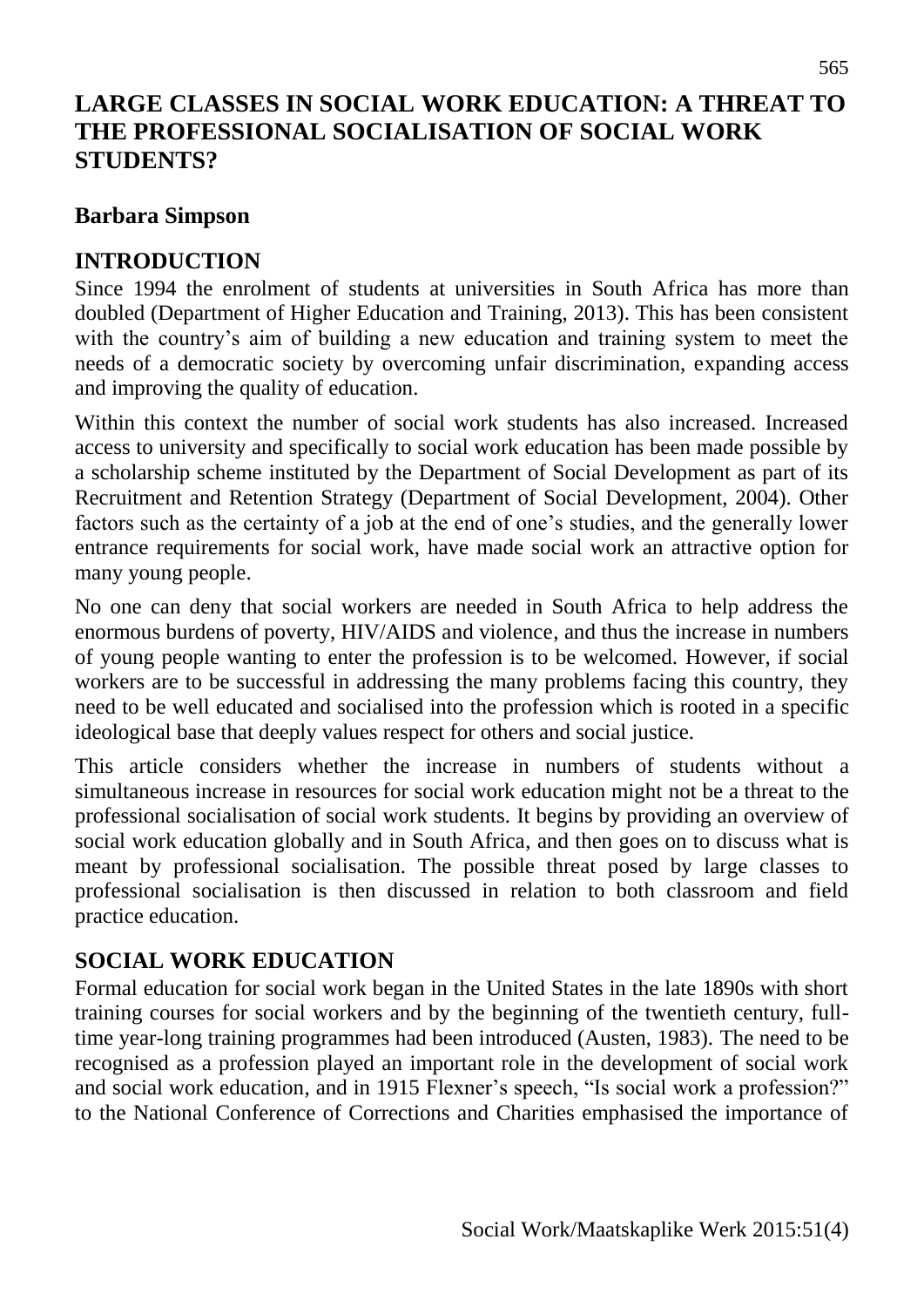"an orderly and highly specialised educational discipline" (Flexner,  $2001:155<sup>1</sup>$ ) as the means through which members of a profession gain the knowledge required. He was of the opinion that there were six criteria by which to judge whether or not an occupation was a profession. These were that "professions involve essentially intellectual operations with large individual responsibility; they derive their raw material from science and learning; this material they work up to a practical and definite end; they possess an educationally communicable technique; they tend to self- organising; they are becoming increasingly altruistic in motivation" (Flexner, 2001:156).

Greenwood (1957) reiterated these criteria and summarised them as: systematic theory; authority; community sanction; ethical codes and a culture. The need for systematic theory implied that professionals acquire knowledge based on abstract principles, not just operational procedures, and that this knowledge is gained through extensive formal education.

Great strides have been made in terms of developing professional social work education worldwide. In 2001 both the International Association of Schools of Social Work (IASSW) and the International Federation of Social Work (IFSW) adopted an international definition of social work, which was revised in 2014. These two bodies also developed and adopted the "Global standards for the education and training of the social work profession" in 2004 (Sewpaul & Jones, 2005). These standards were intended to be aspirational rather than prescriptive. They sought to ensure that social work education supports the core functions and values of social work such as support for human rights, social justice and a commitment to caring for and empowering individuals, groups and communities. They also reflected a "commitment to the professional and personal development of social work students, with particular emphases on the development of the critically self-reflective practitioner and the pace of values and ethics in social work education and training" (Sewpaul & Jones, 2005:226).

Social work education in South Africa has been influenced by these global developments and in 2003 the Bachelor of Social Work degree was registered in the National Qualifications Framework.<sup>2</sup> By 2007 all universities offering the social work qualification were required to ensure that students completing the Bachelor of Social Work were able to demonstrate competence in the 27 exit-level outcomes. While the author remains critical of the BSW with its outcomes-based approach (Simpson, 2010), there is no doubt that the institution of the BSW has been a genuine attempt to improve the quality of social work education and ultimately the quality of social work practice in South Africa.

The purpose of teaching in professional disciplines differs from pedagogies in other academic disciplines. Not only must the student learn the knowledge required for the profession, but must also learn what it means to be a professional. One does therefore not "learn for the sake of knowledge and understanding alone; one learns in order to

l

 $<sup>1</sup>$  This is a reprint of the 1915 speech.</sup>

 $2$  The BSW is at present under review.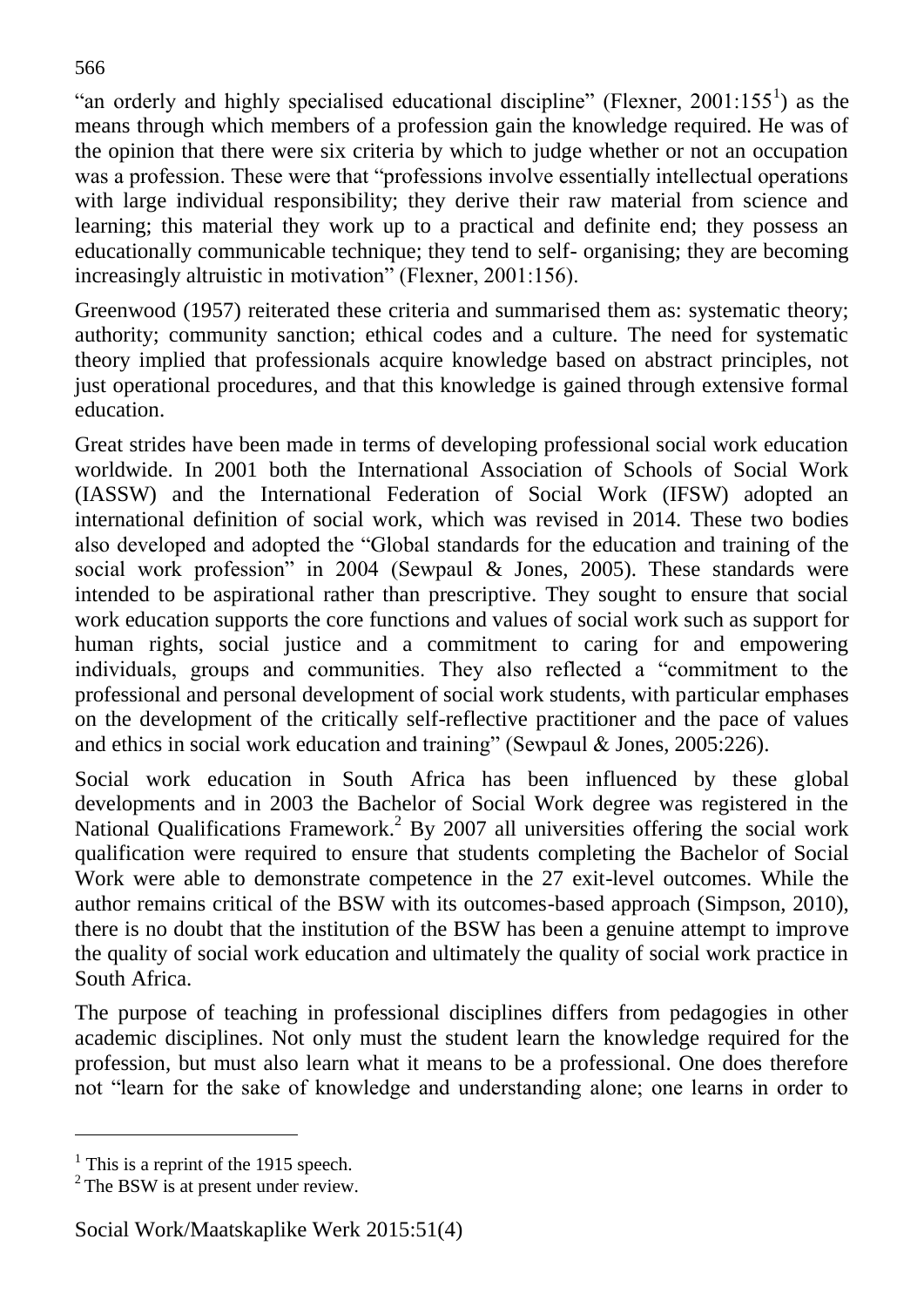engage in practice" (Shulman, 2005:18). Professional practice must also be characterised by integrity and responsible, ethical service, and professional education must socialise the student into what this means. This is also reflected in South African policy documents such as the Higher Education Qualifications Sub-Framework, which states that professional degrees should emphasise "general principles and theory in conjunction with procedural knowledge in order to provide students with a thorough grounding in the knowledge, theory, principles and skills of the profession …. and the ability to apply these to professional or career contexts" (Council on Higher Education, 2013:32).

# **PROFESSIONAL SOCIALISATION IN SOCIAL WORK**

Miller (2013) points out that there is long-standing and general agreement about the importance of professional socialisation in social work. It can be described as that process whereby an individual entering a profession adapts both externally to the requirements of the specific career role and internally to their self-conceptualisation of that role (McGowen & Hart, 1992).

Professional socialisation takes place in different ways, which has implications for social work education. Two different views of socialisation have been identified in the literature. The first is the structural-functional perspective (Barretti, 2004; Miller, 2010), which posits that professional socialisation involves the acquisition of the values and attitudes, interests, skills and knowledge directly through didactic teaching and indirectly through interaction with significant members of the group. This can be seen as an "induction" approach through which the student learns the appropriate social roles and behaviours to participate as a member of the profession. The second view of professional socialisation is the symbolic interactionist perspective (Barretti, 2004; Miller, 2010). This focuses on the motivation, identity and commitment of the student and sees socialisation as a process whereby the student learns to adapt to the practice and organisational context.

Both these views of the way that professional socialisation occurs require that students be provided with opportunities to interact meaningfully with members of the profession, both as teachers in the classroom and as mentors and supervisors in the field. Not only do students need knowledge about what the social work profession is, but also the opportunity for self-reflection and the development of self-awareness. It is through the social interaction with significant people that socialisation is said to take place. The importance of relationships thus cannot be under-estimated and this is the aspect that large classes may compromise.

While the focus of this article is on the formal socialisation of students during their social work education, it must be remembered that socialisation is an on-going process which starts long before the student enters the formal social work education programme and continues long after the student leaves and continually adapts to changing employment and practice settings. Prior socialisation (Miller, 2010) forms the building block on which further socialisation takes place and as such has implications for the education process. Prior socialisation refers to those early experiences which influence an individual's development and worldview, and which may impact on the individual's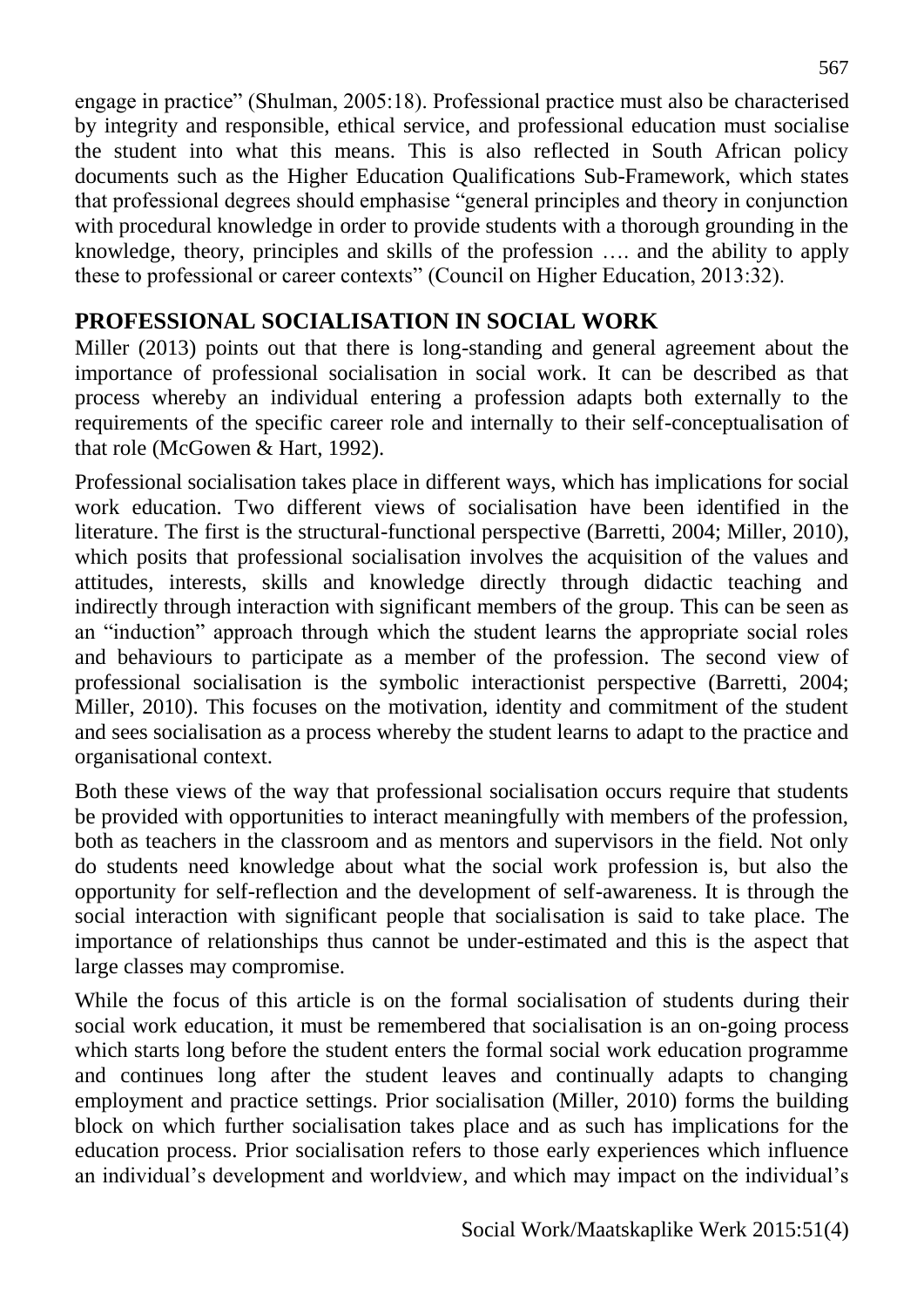choice of a profession. For example, there is evidence that an idealistic orientation and family background play a role in career choice of social work (Lev-Wiesel, 2003). The literature also suggests that one's personal and social values also play a role in professional socialisation. For example, a student's inherent empathic ability enables him or her to acknowledge and understand the feelings of clients, while a positive sense of self and wellbeing enables them to cope with stress. The ability to differentiate between their own needs and the needs of clients is also essential (Shlomo, Levy & Itzhaky, 2012).

Prior socialisation for many South African students has been problematic and many young people entering higher education in South Africa bring with them a myriad of social, economic and academic challenges that impact on their ability to succeed academically (Cross & Carpenter, 2009) and which in turn may impact on their professional growth. The difficulties facing students has been borne out in a number of South African studies. Earle (2008) found that students at the Universities of Limpopo and Stellenbosch reported a high level of childhood trauma and a study at UNISA (Schenck, 2009) found that students experienced challenging socio-economic circumstances as well as traumatic childhood experiences. In a more recent study van Breda (2010) found a high prevalence of psychosocial vulnerability amongst social work students at the University of Johannesburg. Seventy-seven percent of these students had experienced the loss of a parent or significant other and more than half reported growing up in poverty and as continuing to struggle financially. A third of the students reported experiencing some form of abuse and nearly 14% had terminated a pregnancy. These studies found that, to varying degrees, these life challenges impacted negatively on the students' wellbeing and academic performance. Negative life circumstances are in themselves no reason to exclude students from social work studies and, indeed, overcoming such experiences may help students to develop empathy and a strong sense of service to others. However, some students may bear emotional scars that compromise their professional development (Dykes, 2011) and this has implications for the education and training of social work students.

It thus seems clear that many students entering social work require additional support during the process of professional socialisation. If, as discussed previously, it is the relationship and interaction with significant members of the profession that plays an important role in this process, large classes may be a further impediment to the development of a professional social worker.

In summary then, social work educators need to do more than help students to develop academic knowledge and skills. They also need to model professional behaviour and nurture personal and professional growth. This teaching and learning in social work education takes place in two primary contexts, the classroom and the field. Each of these contexts will now be discussed and the challenges presented by large classes will be examined.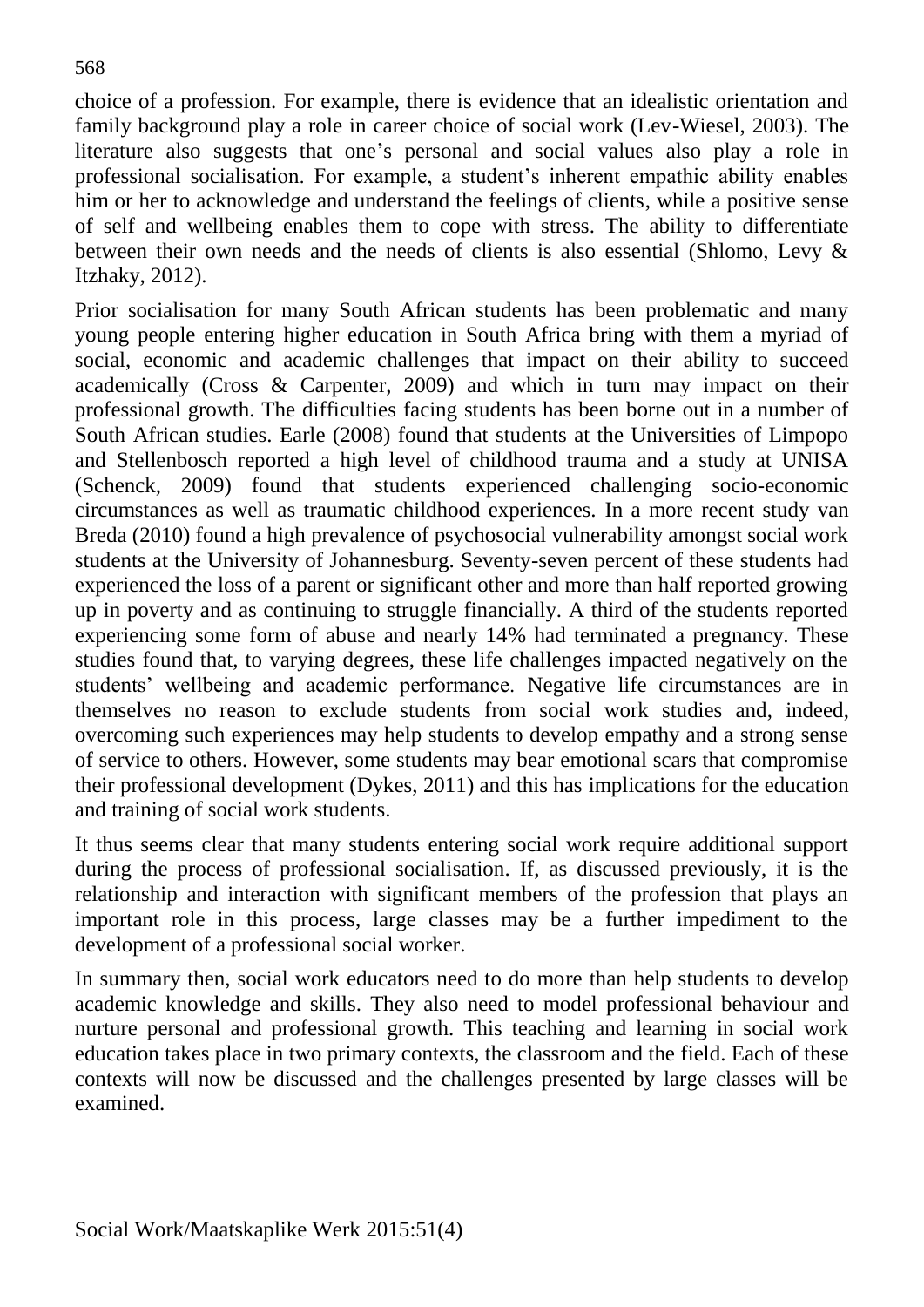## **CLASSROOM TEACHING**

Classroom teaching forms a major part of social work programmes and much important learning takes place in this context. An interesting finding from Miller's study (2013) was that students appear to develop their relationship to social work values in the classroom and those students who reported that values were emphasised in their classroom were more committed to social justice. The importance of what happens in the classroom therefore cannot be under-estimated. In this section I discuss how professional socialisation may be compromised in large classes.

The notion of what constitutes a large class varies; Mulryan-Kyne (2010) pointed out that the nature of the programme, the accommodation and facilities available, and the resources required as well as the background of the students all play a role in determining whether a class size is too large. Cuseo (2007) reported that most of the studies that he reviewed tended to rate class sizes of less than 25 as small and those with more than 50 as large. The Australian Universities Teaching Committee (Moulding, 2010) stated that any class of more than 80 students can be considered to be a large class. In reviewing what he considered to be best practice, Cuseo (2007) suggested that that ideal class size was 15. Social work classes in South Africa are certainly larger than this ideal and the first-year social work student intake for 2014 at the University of KwaZulu-Natal was 250!

One of the problems of large classes is that teaching methods are linked to class size. Cuseo (2007), quoting McKeachie (1986), wrote that they are "inextricably intertwined" and the larger the class, the more reliance on lectures as a teaching method. Lectures are certainly useful for presenting information, for introducing a topic and arousing interest, for providing the structure and context around which students can then read and engage in self-study, and for explaining, developing, summarising and synthesising information introduced in readings or after discussions and self-study (Cooper & Robinson, 2000; Mulryan-Kyne, 2010). However, a number of problems associated with lectures have been identified and it is these problems that impact on the professional socialisation of social work students.

Becoming a professional requires students to reflect on their learning and to be active thinkers. However, the physical context of large classes is not conducive to active learning (Carter, Barrett & Park, 2011). Large lecture theatres are often tiered, have fixed seating and a lectern at the front. This creates what Carter *et al*. (2011) referred to as a "physical hierarchy" which reinforces the notion of lecturer as conveying the knowledge and students as passive recipients. Large classes thus reduce the level of student involvement (Cuseo, 2007). There is insufficient opportunity for questions and answers and many students may feel intimidated to ask questions or to comment. Problems of acoustics, visibility and attention all contribute to the problem and in the South African context, where for many students the language of instruction is not their mother tongue, this situation is exacerbated. Interaction between students and teachers, and between students themselves, thus decreases. Some research has demonstrated the dangers of this and Long and Coldren (2006), for example, found that positive lecturer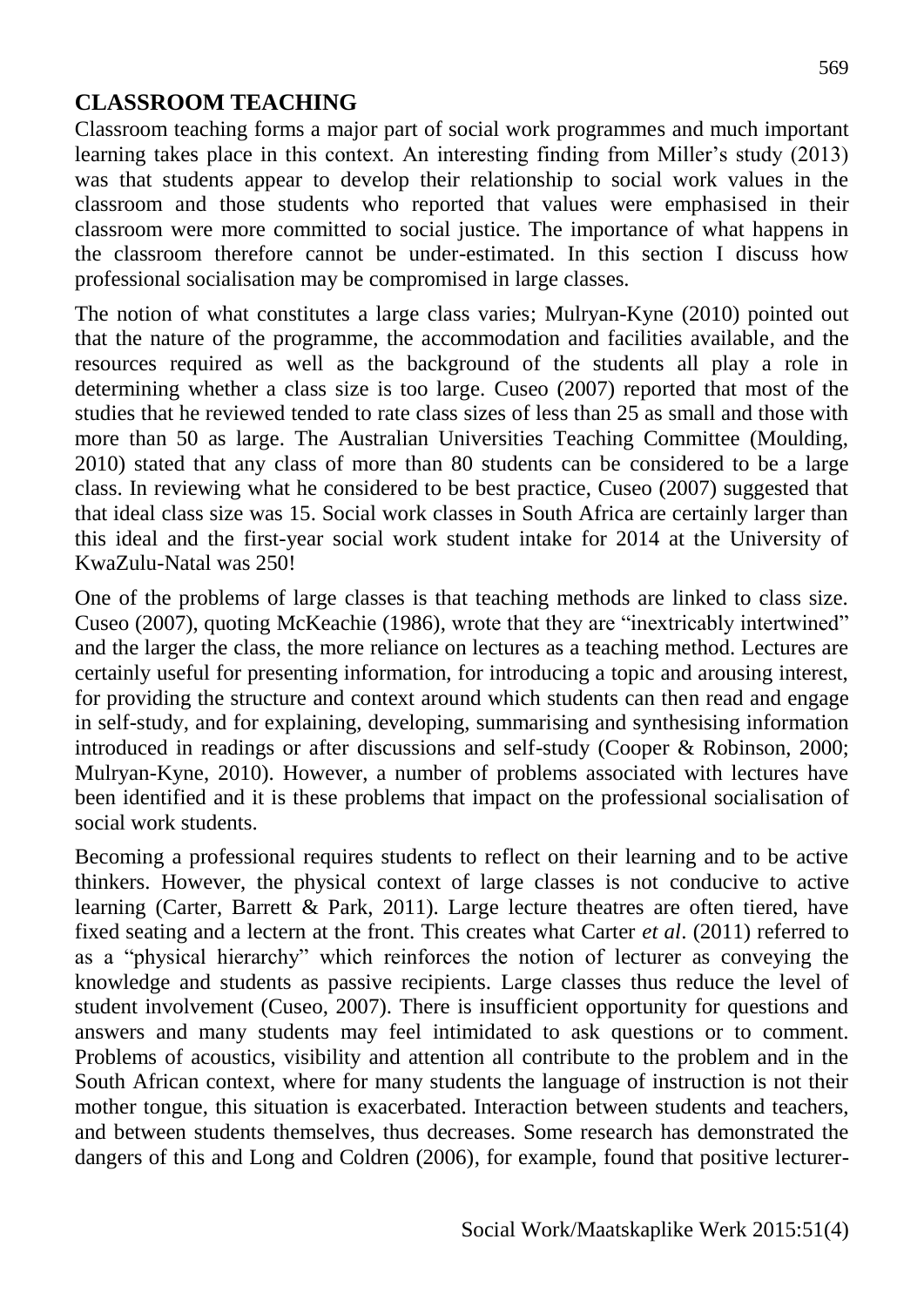student relationship contributed to positive learning outcomes and that students who were involved with other students rated themselves as performing better.

Lack of involvement in the classroom can also lead to students becoming anonymous and more passive learners. This leads to lessened individual accountability and student engage in behaviours that would not occur in smaller classes. Noise and distraction increase, absenteeism may not even be noticed, late arrival and early leaving become common, and students engage in more off-task behaviour (sending and receiving cell phone messages, catching up on work for other courses) during lectures (Mulryan-Kyne, 2010). In preparing students for professional practice, we aim to inculcate norms of respect and consideration for others, which becomes very difficult in the context of large classes.

Considerable pedagogical barriers also exist in large classes. Because it is difficult to know students, it becomes difficult to meet the individualised needs of students. Lectures then tend to teach to the "average" student, which means that brighter students become bored and weaker students get left behind (Toepell, Cole & Lathrop, 2002). Furthermore, the development of higher-order thinking skills is hampered by large classes and Cuseo (2007) provides a summary of a number of studies that consistently support this assertion. An interesting study reported was that by Fischer and Grant (1983, in Cuseo, 2007), who demonstrated that in small classes of 15, answers to questions were on average analytical in nature, in classes of 16-45 they were characterised by comprehension, and in large classes of 46 or more students the answers reflected factual recall only. Similarly, the Australian Universities Teaching Committee Large Classes Project (Moulding, 2010) found that large classes impacted negatively on the development of higher-order thinking skills. The implications of this are dire. Social workers require more than just factual knowledge. If they are to be able to address the many complex issues facing communities in South Africa, they need to be able to think critically and creatively. Large classes do not facilitate the development of these faculties.

Helping students to internalise social work values and develop a professional identity calls for creative teaching methods. In an effort to address the personal challenges that many social work students bring to university, several universities have experimented with student autobiographies (Dykes, 2011). Students are asked to reflect on their life experiences and to identify what has impacted on their development and identity. These types of exercises are time consuming and require considerable commitment from the lecturer to read carefully and to respond in ways that will be facilitative to the student's growth. In large classes this will simply not be possible and it may even raise ethical concerns if the lecturer is unable to deal with issues that students may raise in their autobiographies.

Large classes also present challenges with assessment. Frequent assessment with feedback to students is linked with good learning outcomes. Assessments provide a structure for learning and the opportunity to improve performance (Cuseo, 2007). The type of assessment is influenced by class size. Large classes often rely on multiple-

570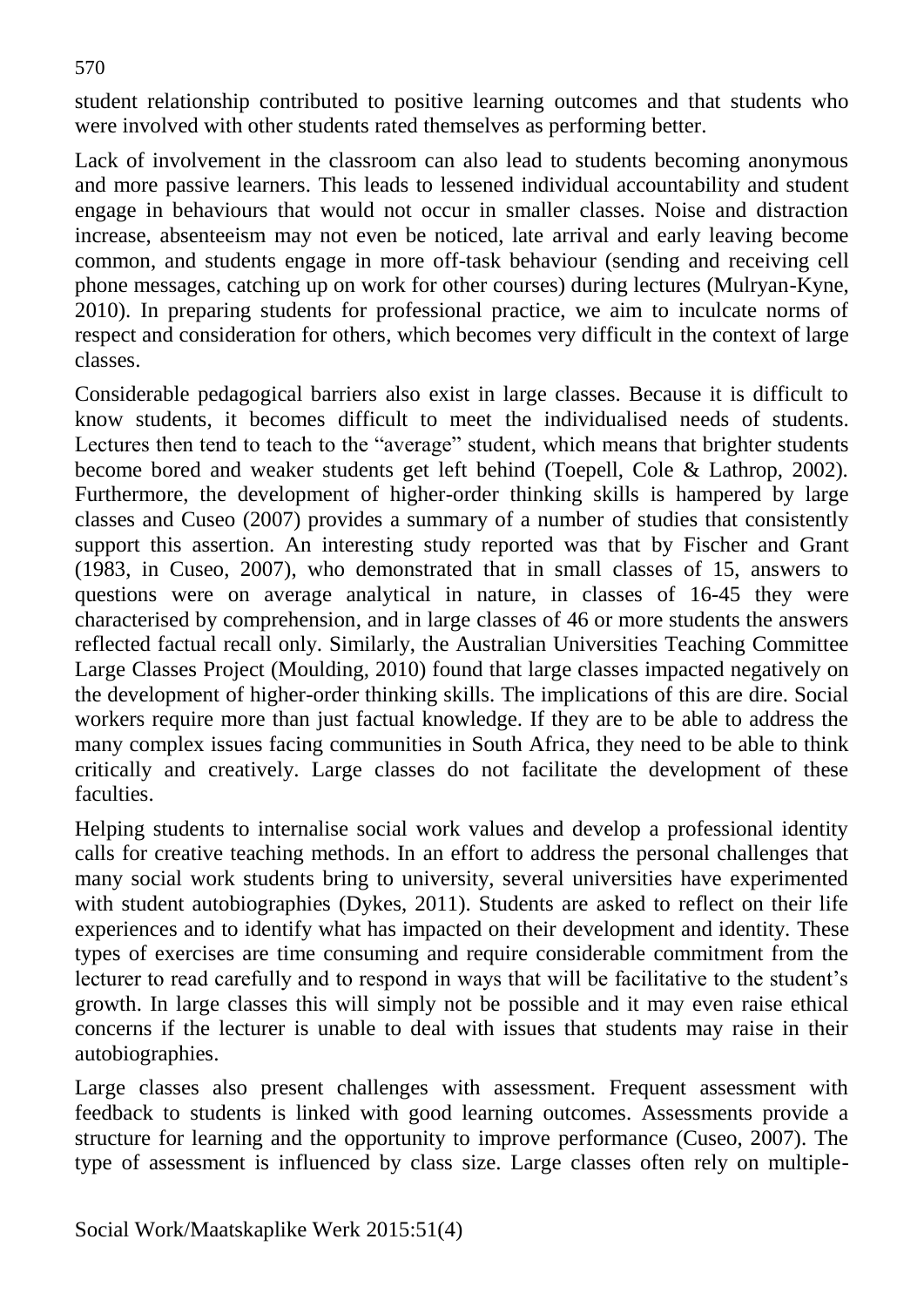choice questions or questions requiring short answers. This in turn influences how students prepare for assessments as students preparing for multiple-choice questions are more likely to use surface learning techniques such as memorising (Cuseo, 2007). Large classes are also less likely to promote student writing. Given that writing promotes student learning and depth of learning (Cuseo, 2007), and that professional social workers are required to write reports for a variety of reasons, this is an issue of concern. Providing detailed and consistent feedback, which is so important in promoting student learning, is compromised in large classes.

## **TEACHING IN THE FIELD**

The second context for teaching social work occurs in the field and this aspect of social work education has been valued since the early days of social work education. In summarising the development of field education, Wayne, Raskin and Bogo (2010) pointed out that it was originally based on the belief that students learn how to practise through apprenticeship types of experience under the guidance and supervision of an expert practitioner. This is an essential aspect of the student's professional socialisation as they "learn to practice social work through delivering social work services in agency and community settings" (Bogo, 2006:164) and it is in the field that they begin to apply in practice the knowledge, skills and values they have been exposed to in the classroom. Many students report that field education is the most crucial component of their social work education (Shlomo *et al*., 2012). So valued is this aspect of social work education that the Council on Social Work Education in the United States has described field education as the "signature pedagogy of the social work profession" (Wayne *et al*., 2010:327). Field education is thus designated as the *primary* method of instruction by which the student learns to perform the role of practitioner. In South Africa the present Bachelor of Social Work is based on an outcomes-based approach to education, which requires that students demonstrate their mastery of the learning objectives or exit-level outcomes. This time and resource-intensive requirement is extremely difficult to meet in the context of large classes.

Several studies have demonstrated that the student-supervisor relationship plays a pivotal role in the development of a professional identity (Barretti, 2004; Shlomo *et al*., 2012). The supervisor-student relationship provides the context for learning in the field and supervisors play a central role in the professional socialisation of social work students. An obvious corollary to this is that there must be sufficient field placements with suitably qualified, able and willing supervisors for all social work students. Large numbers of students limit placement opportunities and the situation is exacerbated by problems in the field of social work.

Dominelli (2004) points out that neoliberalism, globalisation and corporate managerial strategies which result in decreased funding and demands for increased productivity have serious implications for contemporary social work practice. In South Africa nongovernmental organisations have been under pressure to expand their services towards addressing prevention and early intervention (in keeping with a social development paradigm), while continuing to offer statutory services to children in need of care in a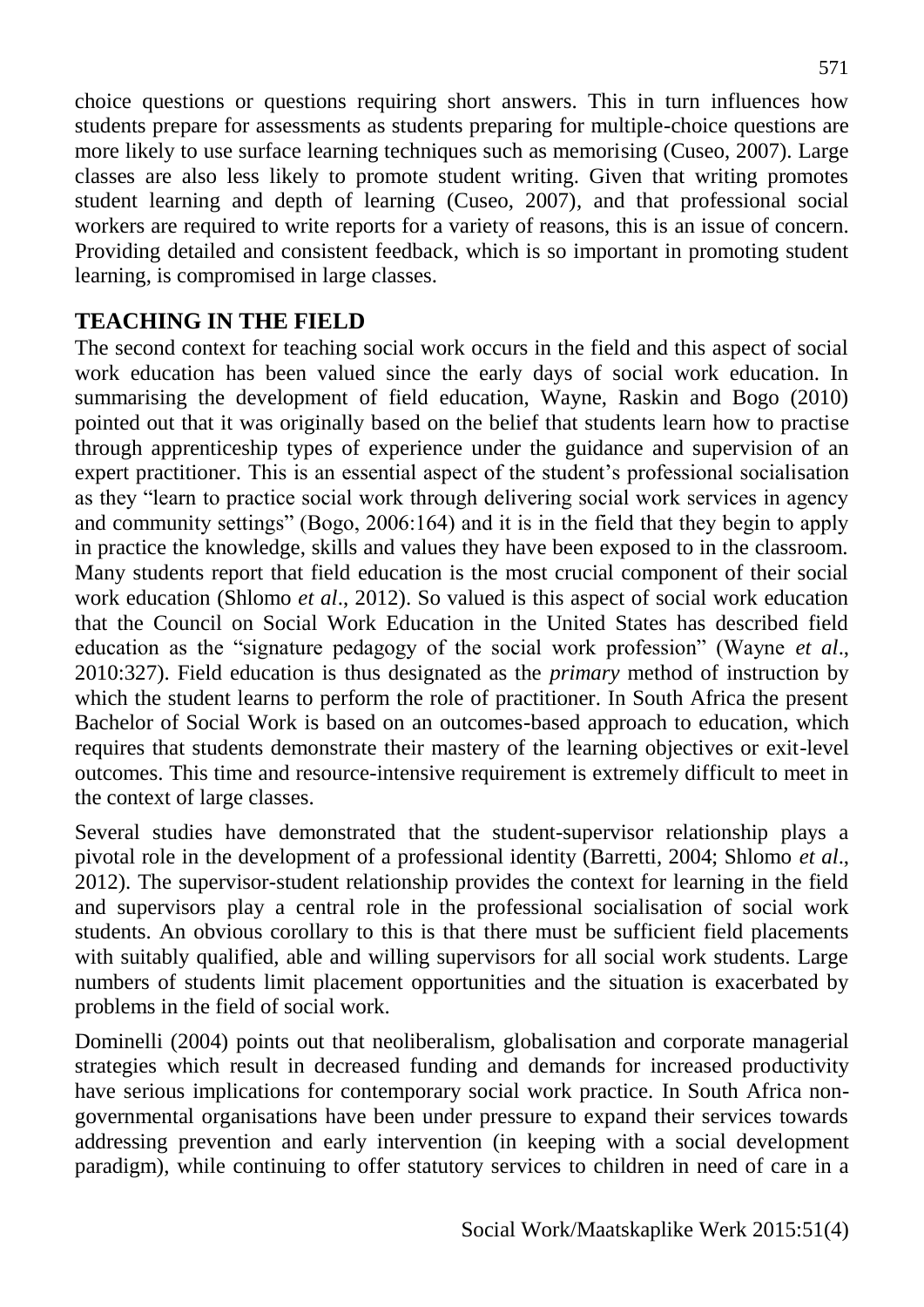context where funding and resource provision remain static (Loffell, 2008). The NGO sector is thus facing many challenges with shortages of funding and experienced staff, while many are reluctant to accept students who are hold Department of Social Development scholarships as these students have a contractual obligation to work for the Department and are unable to are unable to take up employment with the NGO that provides the fieldwork placement. At the same time there is pressure on the Department to provide placements for all its scholarship students. It is our experience that this has resulted in some cases of students being placed in offices where there is overcrowding and generally poor working conditions. In these circumstances professional development is compromised as students, for example, struggle to make sense of how to maintain confidentiality when two clients are being interviewed in the same office and where there is insufficient filing space and files are packed on the floor. Under such circumstances, ensuring that student placements provide adequate learning opportunities and good supervision becomes a luxury and seriously threatens the professional socialisation of students.

#### **WHAT ABOUT SOLUTIONS?**

It would seem that large classes may indeed threaten the professional socialisation of social work students. However, given that this is the situation that social work educators find themselves in, can anything be done to mitigate the negative effects of large classes, and what new and creative ways can be found to encourage professional socialisation in large classes?

Some efforts have been made to make large classes seem smaller; for example, Yazedjian and Kolkhorst (2007) suggested using small group activities within the large class to promote participation and active learning. Students could be asked to break into small groups in different sections of the lecture room to discuss a particular topic or answer a set of question and then return to their seats. Feedback from students is then requested and this is linked to the course content by the lecturer. Of course, this assumes that the lecture room is big enough and the layout suitable to accommodate this kind of movement of students during a lecture. On a smaller scale, students can be asked to work in groups of two and three with the students seated next to them.

The increased use of technology in providing learning support and blended learning which combines class sessions with specific web-based activities have also been mooted as a solution to some of the problems inherent in large classes (Carter *et al.*, 2011; Cooper & Robinson, 2000). Online learning activities such as tutorials and quizzes could help to reinforce course content and identify where students need additional support. Electronic discussion forums could provide students with opportunities to practise academic writing and to reflect on various aspects of the course content. Regular student postings also provide the lecturer with feedback on how students are interpreting material. While these might be ways of increasing student participation, Bryant (2005) warns that they are not without costs to the lecturer. Clear instructions and guidelines to students are essential and monitoring online discussions is time-consuming.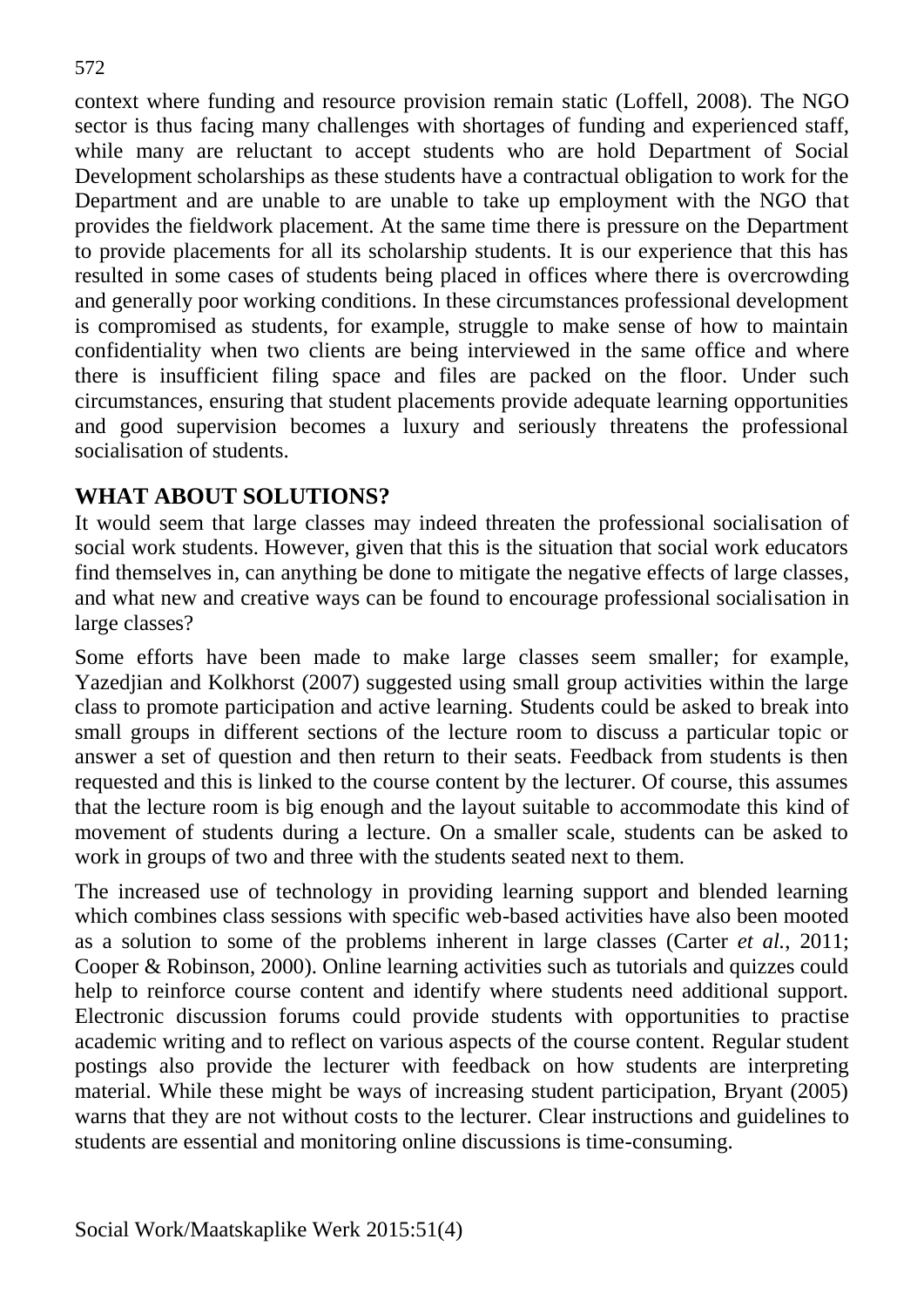Efforts have also been made to address the problems of field education by exploring new possibilities for field placements. Some universities have experimented with universitycommunity partnerships (Cook, Bond, Jones & Greif, 2002; Simpson & Sathiparsad, 2010) whereby university staff and students form partnerships with communities in order to offer social work services while at the same time providing student training. The use of non-traditional sites for student field placements has also received attention; for example, Ferguson and Smith (2012) reported on the advantages and disadvantages of placing students in social movement organisations.

These efforts are all admirable in their attempt to provide students with more meaningful learning experiences. They seek to address some of the challenges to learning and professional socialisation that are the result of large classes. However, they still require resources, both in terms of lecturers and materials. The fundamental problem remains, namely that increased student numbers has not been accompanied by a corresponding increase in resources. Social work practice takes place in the context of a relationship between a social worker and the client system. The professional socialisation of social work students takes place primarily in the context of a relationship. Without a sufficient number of people to guide, mentor and teach social work students, their development as professional social workers will be compromised.

#### **CONCLUSION**

The Bachelor of Social Work degree is a professional qualification and as such is intended to prepare students to enter the profession of social work. The aim of social work education is to produce graduates who have a strong sense of the mission of social work, who identify with the fundamental values of social work, who are critical thinkers and self-reflective practitioners, and who are skilled at intervening at multiple levels (micro, mezzo and macro) to help people resolve problems and create a better society. This article has considered whether large classes pose a threat to the professional socialisation of social work students. It concludes that large classes do indeed impact negatively on student learning, both in the classroom and in the field. However, it acknowledges that efforts can be made to overcome some of the barriers that large classes present in respect of the professional development and socialisation of students. Despite this, the warning of Chapman and Ludlow (2010:118) should be heeded: "There is a danger that large classes may introduce a burden to learning that is just too difficult for students and lecturers to overcome, despite their best efforts".

If we are serious about protecting the profession of social work and truly contributing to the betterment of society, we need to ensure that we either reduce the number of social work students being accepted at our universities, or that additional and sufficient resources be made available to enable social work students to develop into competent professional practitioners. The challenge to social work educators is how to bring about this change in the context of a very complex higher education terrain.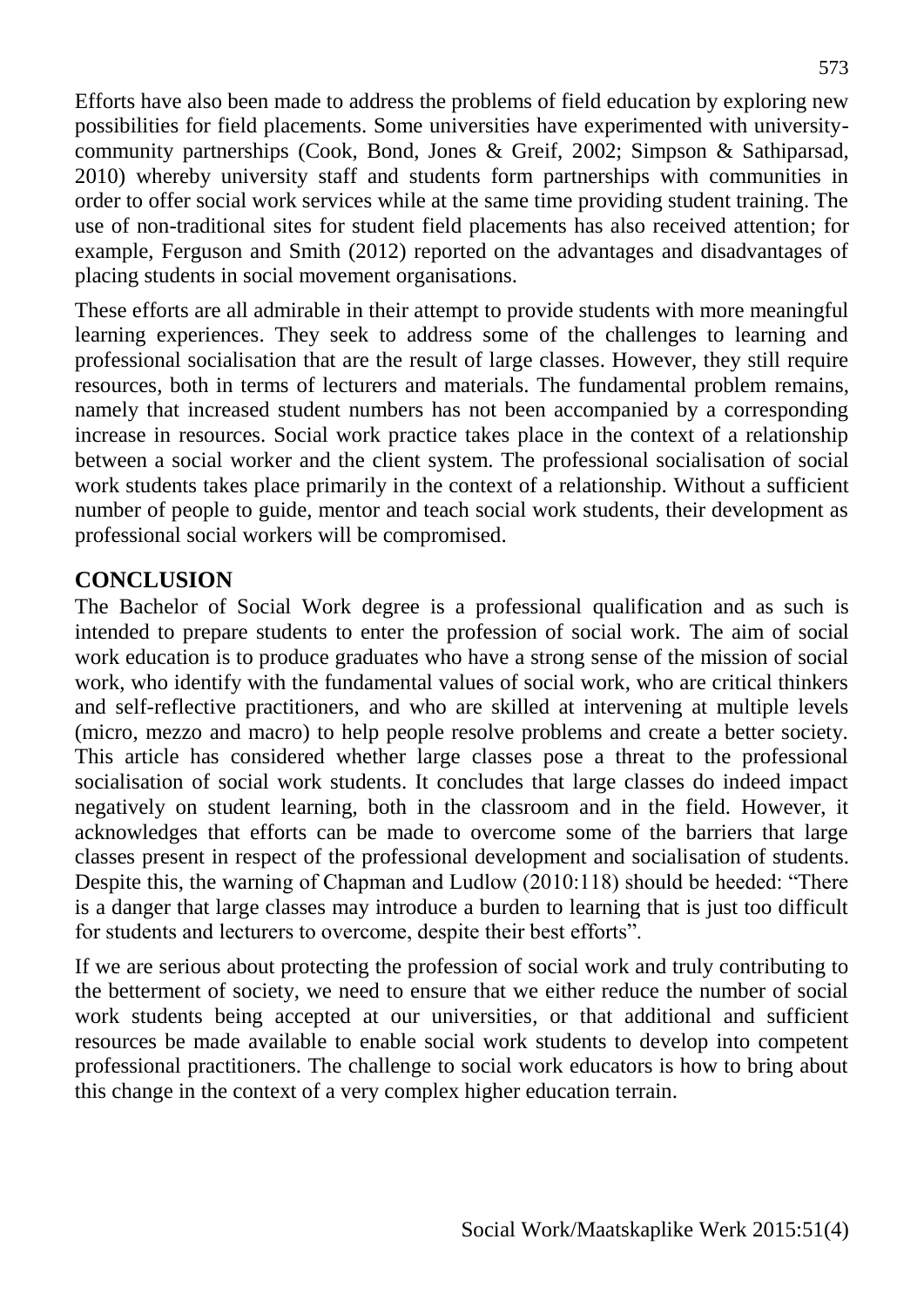## **REFERENCES**

AUSTEN, D.M. 1983. The Flexner myth and the history of social work. **Social Service Review**, 57(3):357-377.

BARRETTI, M. 2004. What do we know about the professional socialization of our students? **Journal of Social Work Education**, 40(2):255-283.

BOGO, M. 2006. Field instruction in social work: a review of the research literature. **The Clinical Supervisor**, 24(1):163-193.

BRYANT, B.K. 2005. Electronic discussion sections: a useful took in teaching large university classes. **Teaching of Psychology**, 32(4):271-275.

CARTER, I., BARRETT, B. & PARK, W. 2011. Improving collaborative teaching in large introductory BSW classes. **Journal of Teaching in Social Work**, 31(5):569-578.

CHAPMAN, L. & LUDLOW, L. 2010. Can downsizing college class sizes augment student outcomes? An investigation of the effects of class size on student learning. **The Journal of General Education**, 59(2):105-123.

COOPER, J.L. & ROBINSON, P. 2000. The argument for making large classes seem small. **New Directions for Teaching and Learning**, 81(Spring):5-16.

COOK, D., BOND, A.F., JONES, P. & GREIF, G.L. 2002. The social work outreach within a school of social work. **Journal of Community Practice**, 10(1):17-31.

COUNCIL ON HIGHER EDUCATION. 2013. **The Higher Education Qualifications Sub Framework**. Council on Higher Education: Pretoria. [Online] Available: <http://www.che.ac.za/sites/default/files/publications/HEQSF%202013.pdf> [Accessed: 15/01/2014].

CROSS, M. & CARPENTER, C. 2009. 'New students' in South African higher education: institutional culture, student performance and the challenge of democratisation. **Perspectives in Education**, 27(1):6-18.

CUSEO, J. 2007. The empirical case against large class size: adverse effects on the teaching, learning and retention of first year students. [Online] Available: <https://wiki.doit.wisc.edu/confluence/download/attachments/20938768/Cuseo.pdf> [Accessed: 01/09/2013].

DEPARTMENT OF HIGHER EDUCATION. 2013. **White Paper for Post-School Training and Education.** Pretoria. [Online] Available: [http://www.che.ac.za/sites/](http://www.che.ac.za/sites/%20default/files/publications/White%20Paper%20-%20final%20for%20web.pdf)  [default/files/publications/White%20Paper%20-%20final%20for%20web.pdf](http://www.che.ac.za/sites/%20default/files/publications/White%20Paper%20-%20final%20for%20web.pdf) [Accessed: 15/01/2014].

DEPARTMENT OF SOCIAL DEVELOPMENT. 2004. **Recruitment and retention Strategy for Social Workers.** [Online] Available: [http://www.nawongo.co.za/](http://www.nawongo.co.za/%20UserFiles/Recruit%20and%20Retent%20Booklet.pdf)  [UserFiles/Recruit%20and%20Retent%20Booklet.pdf](http://www.nawongo.co.za/%20UserFiles/Recruit%20and%20Retent%20Booklet.pdf) [Accessed: 15/01/2014].

DOMINELLI, L.D. 2004. **Social work: theory and practice for a changing profession**. Cambridge: Polity Press.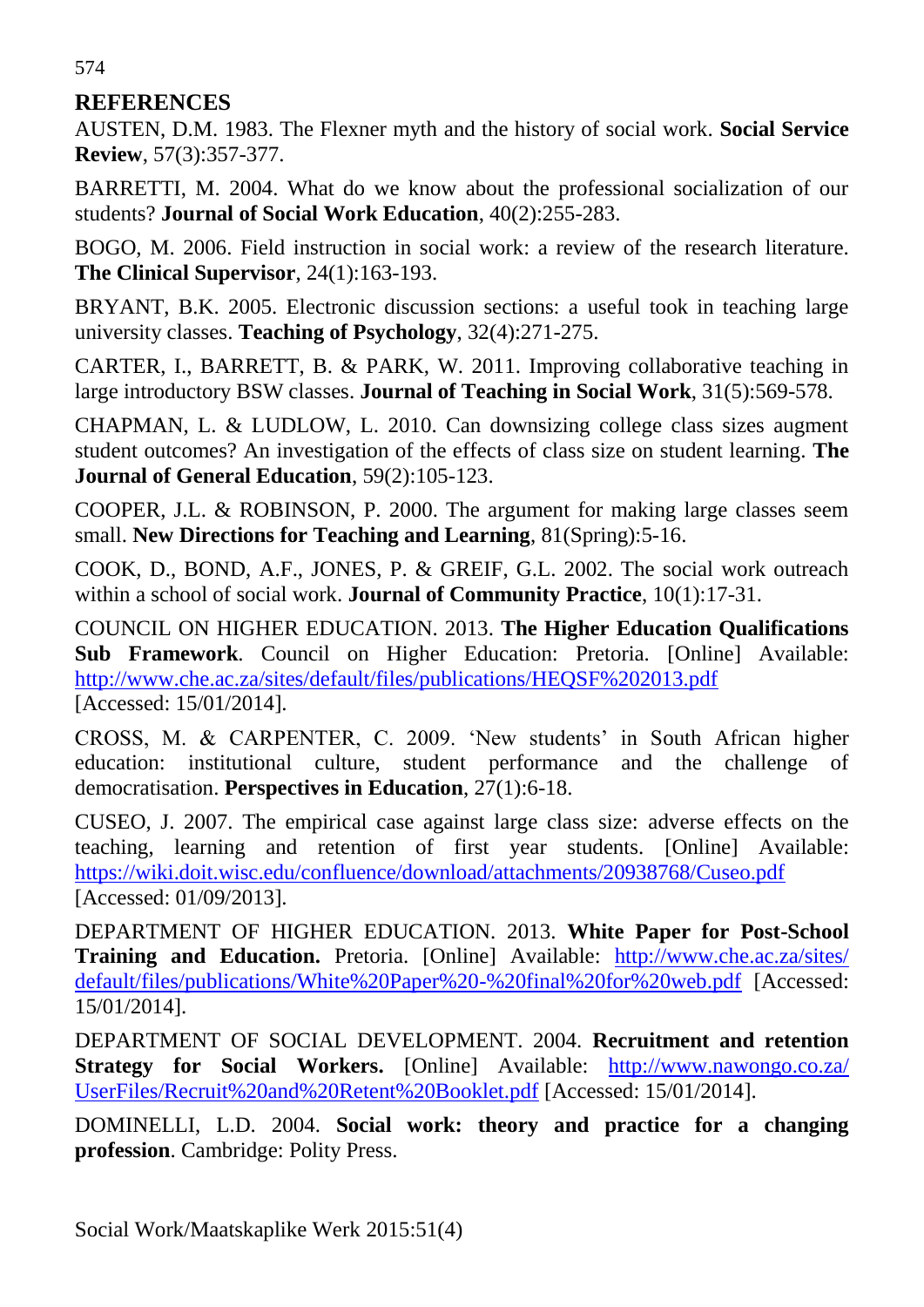DYKES, G. 2011. The implications of adverse childhood experiences for the professional requirements of social work. **Social Work/Maatskaplike Werk**, 47(4):521-533.

EARLE, N. 2008. **Social work in social change: the profession and education of social works in South Africa**. Cape Town: HSRC.

FERGUSON, I. & SMITH, L. 2012. Education for change: student placements in campaigning organisations and social movements in South Africa. **British Journal of Social Work**, 42(5):974-994.

FLEXNER, A. 2001. Is social work a profession? **Research on Social Work Practice**, 11(2):152-165.

GREENWOOD, E. 1957. Attributes of a profession. **Social Work**, 2:44-45.

LEV-WIESEL, R. 2003. Expectations of costs and rewards: Students versus practicing social workers. **International Social Work**, 46(3):323-332.

LOFFELL, J. 2008. Developmental social welfare and the child protection challenge in South Africa. **Social Work in Action**, 20(2):83-91.

LONG, H.E. & COLDREN, J.T. 2006. Interpersonal influences in large lecture based classes. A socio-instructional perspective. **College Teaching**, 54(2):237-243.

McGOWEN, K.R. & HART, L.E. 1992. Exploring the contribution of gender identity to differences in career experiences. **Psychological Reports**, 70(3):723-737.

MILLER, S.E. 2010. A conceptual framework for the professional socialization of social workers. **Journal of Human Behaviour in the Social Environment,** 20(7):924-938.

MILLER, S.E. 2013. Professional socialization: A bridge between the explicit and implicit curricula. **Journal of Social Work Education,** 49(3):368-386.

MOULDING, N.T. 2010. Intelligent design: student perceptions of teaching and learning in large social work classes. **Higher Education Research and Development,**  29(2):151-165.

MULRYAN-KYNE, C. 2010. Teaching large classes at college and university level: challenges and opportunities. **Teaching in Higher Education,** 15(2): 175-185.

SCHENCK, R. 2009. The socio-economic realities of the social work students of the University of South Africa. **Social work/Maatskaplike Werk,** 54(3):299-313.

SEWPAUL, V. & JONES, D. 2005. Global standards for the education and training of the social work profession. **International Journal of Social Welfare**, 14(3):218-230.

SHLOMO, S.B., LEVY, D. & ITZHAKY, H. 2012. Development of professional identity among social work students: contributing factors. **The Clinical Supervisor**, 31(2):240-255.

SHULMAN, L.S. 2005. Pedagogies of uncertainty. **Liberal Education**, 91(2):18-25.

SIMPSON, B. 2010. Outcomes-based education: is it right for social work? **Social Work/Maatskaplike Werk**, 46(3):274-282.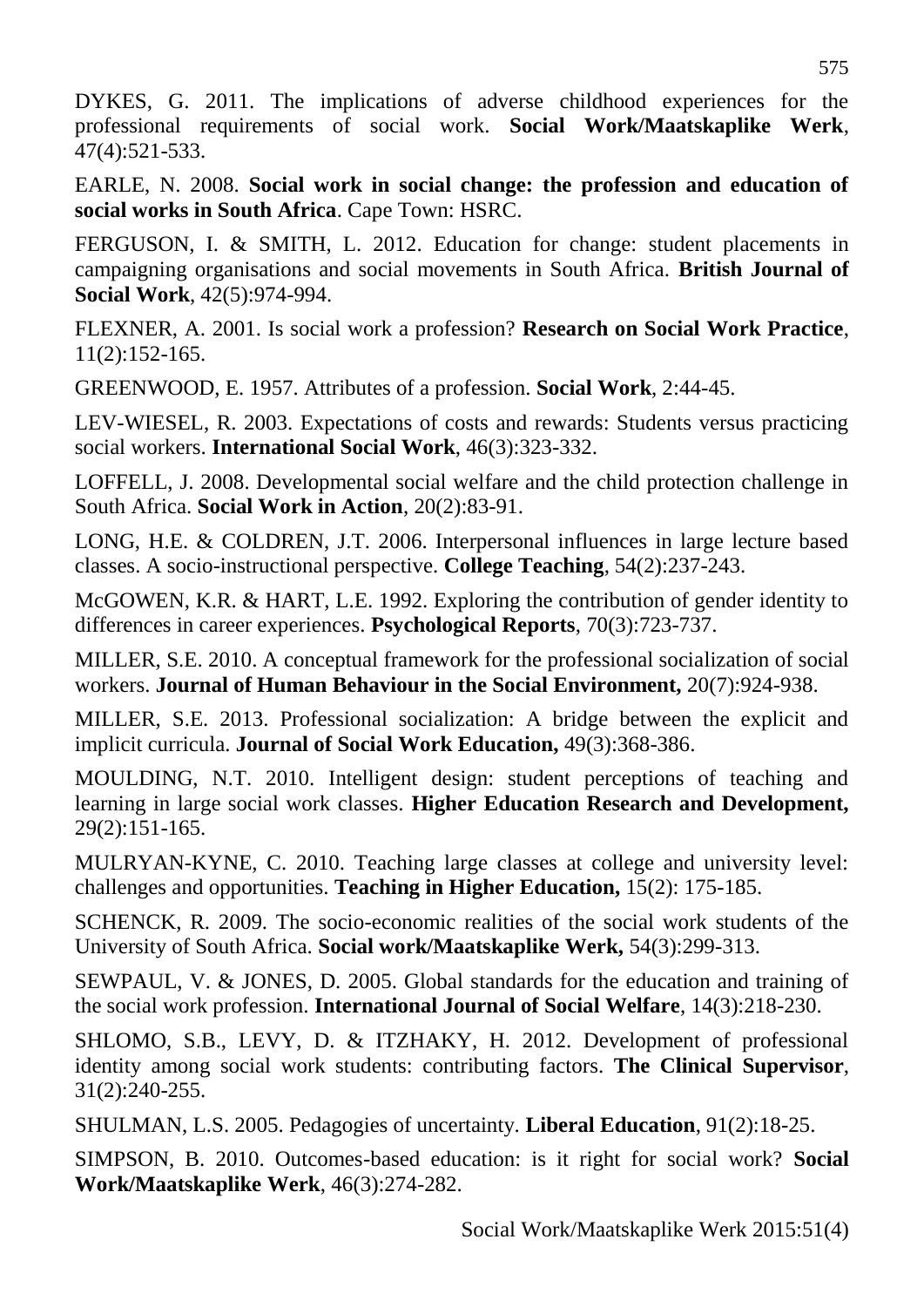576

SIMPSON, B. & SATHIPARSAD, R. 2010. A university-community outreach initiative: an innovative approach to social work practice education. **Social Work/Maatskaplike Werk,** 47(4):405-415.

TOEPELL, A.R., COLE, N.D. & LATHROP, H. 2002. The high touch classroom: small group learning in large class contexts. **Academic Exchange**, 6(1):11-15.

VAN BREDA, A. 2011. **University of Johannesburg social work students' experiences of life challenges.** Unpublished research article. [Online] Available: [www.adrian.vanbreda.org/research/Student vulnerability2011.pdf](http://www.adrian.vanbreda.org/research/Student%20vulnerability2011.pdf) [Accessed: 10/04/2013].

WAYNE, J., BOGO, M. & RASKIN, M. 2010. Field education as the signature pedagogy of social work education. **Journal of Social Work Education,** 46(3):327-339.

YAZEDJIAN, A. & KOLKHORST, B.B. 2007. Implementing small group activities in large classes. **College Teaching,** 55(4):164-169.

*Dr Barbara Simpson, Department of Social Work, University of KwaZulu-Natal, Durban, South Africa.*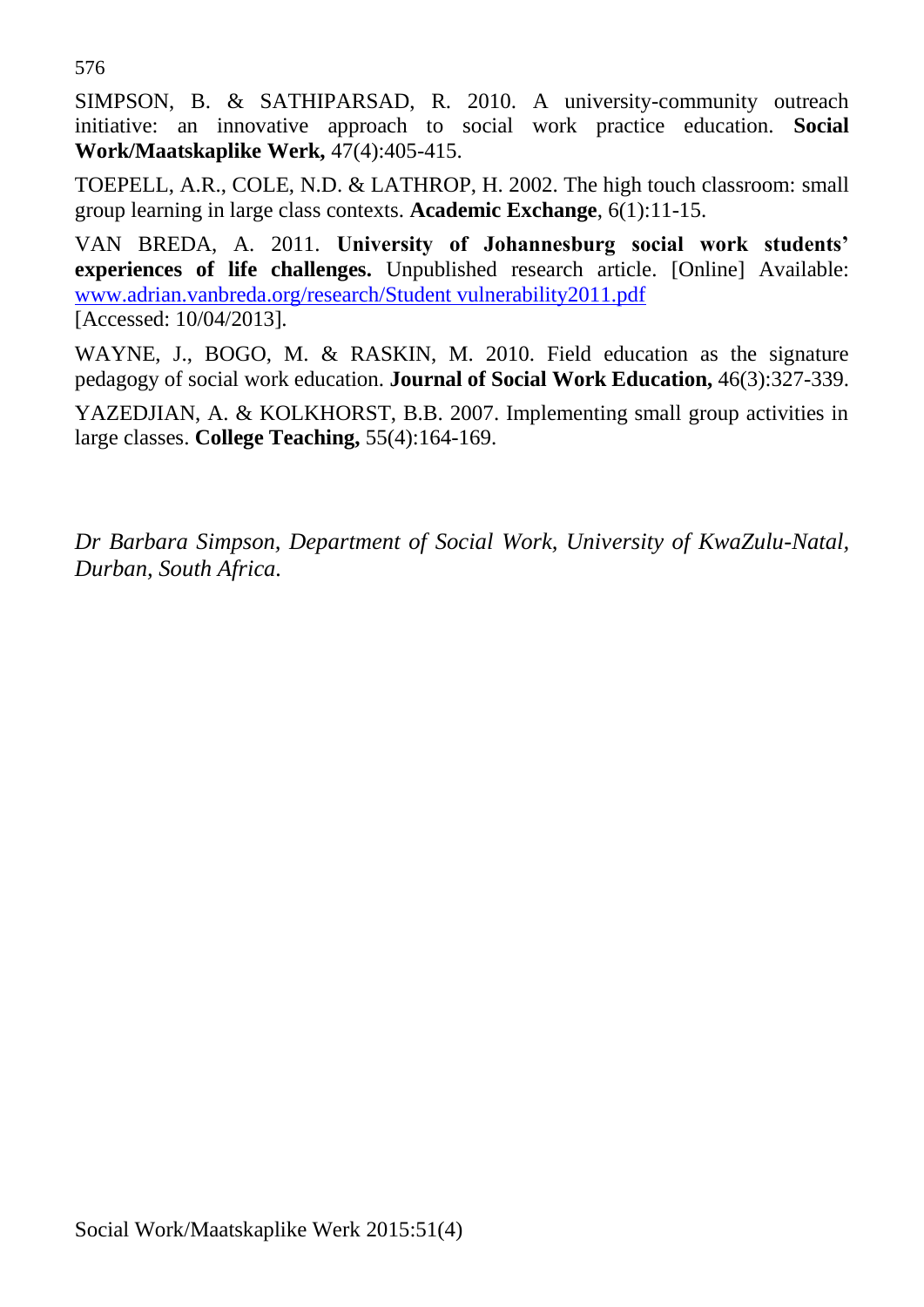# **LEARNING PROFILES OF SOCIAL WORK STUDENTS: WHO ARE YOU AND HOW SHOULD THIS INFLUENCE MY TEACHING?**

# **Glynnis Dykes, Sulina Green**

## **INTRODUCTION**

Internationally, classrooms reflect an increasingly diverse world of differing ages, abilities, cultures, interests, motivations and difficulties (Rosslyn, 2004; Tomlinson, Brighton, Hertberg, Callahan, Moon, Brimijoin, Conover & Reynolds, 2003). The situation in South Africa is no different. The majority of South African students currently in higher education are first-generation (non-traditional) students commonly (and indiscriminately) described as underprepared, coming from impoverished backgrounds in terms of economic strength, poor schooling and socio-cultural resources, and using English as additional language (Bozalek, 2013; Carelse & Dykes, 2013; Collins & Van Breda, 2010; Hlalele, 2010; Smit, 2012).

In order to facilitate learning for these diverse groups, it is vital to know who the adult learner is in terms of the role of personal circumstances in the learning endeavour, as well as to ascertain how adults learn (Merriam, Caffarella & Baumgartner, 2007; Ramsden, 1992). The current student profile at the university where the study was undertaken started to emerge during the 1980s, when the institution initiated an affirmative action admissions policy designed to broaden access particularly for students from all historically disadvantaged communities (Bozalek, 2013). For the non-traditional and adult learner, the concepts of self and self-directed learning are vital (Hyland-Russell & Groen, 2011) in that they feed into their individual learning approaches; this in turn advances the philosophy of learner-centredness (Wilcox, 1996).

Learning styles have been variously defined in the literature. For this study the overall notion of learning profile will be used to refer to students' personal traits (such as biological, cultural and societal factors; emotional and social influences; academic record and learning preferences) that optimise the individual's learning (Powell & Kusuma-Powell, 2011; Rollnick, Lubben, Lotz & Dlamini, 2002). A learning profile consists of two dimensions (Fry, Ketteridge & Marshall, 2009; Vanthournout, Coertjens, Gijbels, Donche & Van Petegem, 2013), namely, *learning styles* (stable personal characteristics of the learner), and *learning approaches* (changeable competencies related to task and context). Lecturers have to address these variances within their classrooms where "equality of opportunity" is fulfilled when the varied needs of the learners are met (Tomlinson *et al*., 2003). Studies confirm that there is a link between self-efficacy and personal beliefs (learning styles) and the student's approach to learning of specific activities (learning approaches) (Kell, 2006).

Very few studies have been undertaken to explore or examine the link between the adverse childhood experiences (ACEs) of some social work students, their learning profiles and appropriate teaching and learning methods. Studies on the learning profiles in social work have mostly focused on the implications for fieldwork education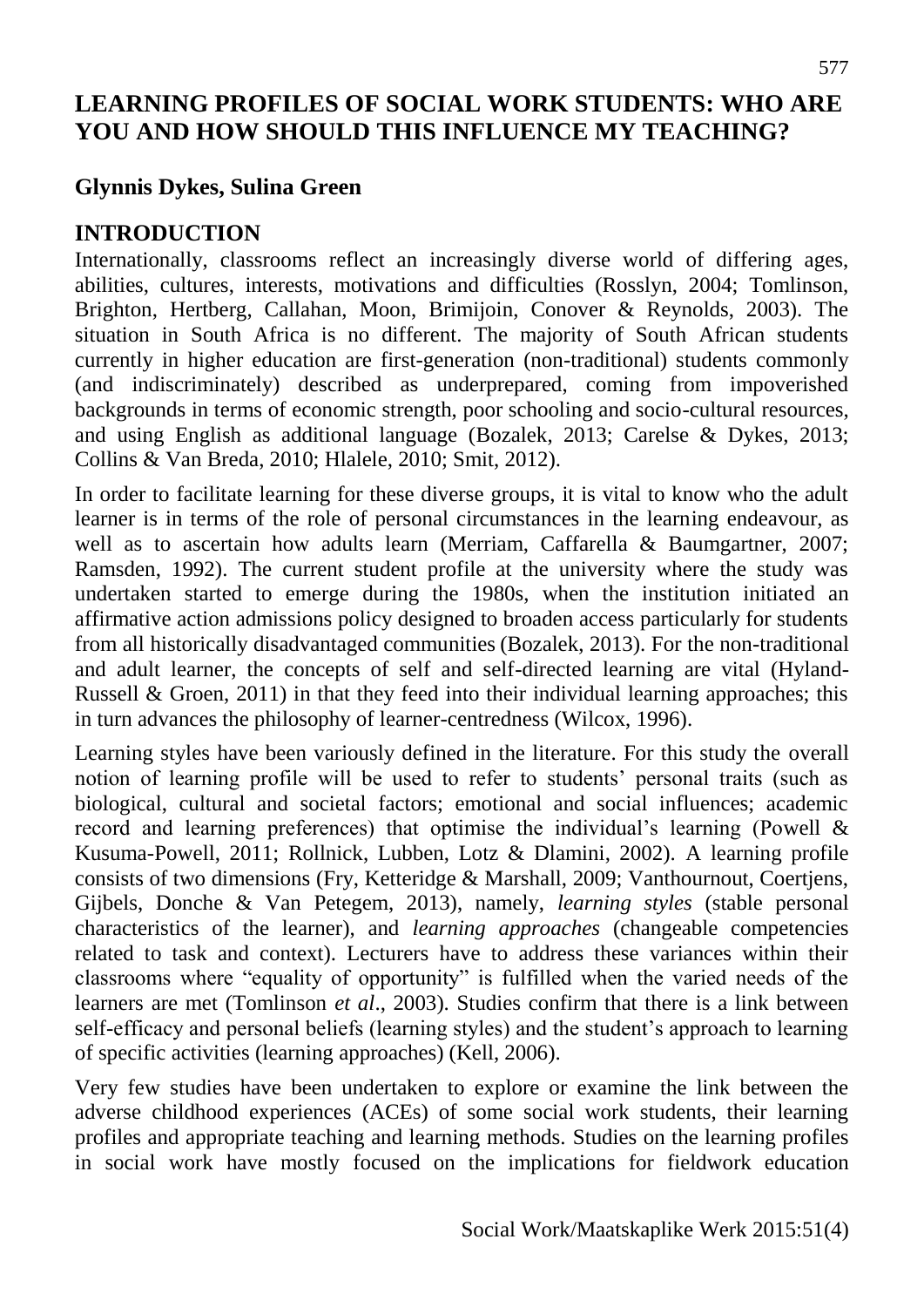(Cartney, 2004, 2000). Previous studies have explicated the ACEs of some social work students at a particular university as being the following: (i) Childhood abuse epitomised by emotional, physical and sexual abuses; (ii) Troubled family life through ineffectual caregiving, parental absences, unmet needs, being left behind, substance abuse, inadequate financial/material support, and intimate partner violence. The learning profiles of these students that emerged as a result of the impact of ACEs manifested during social work teaching and learning (Dykes, 2014, 2012, 2011). Their responses were typified by their narratives of distress, tearfulness, negative and struggling emotions, rationalising, and especially a fear of their own bias and partiality regarding particular issues that closely mimic their own (Dykes, 2014).

To date, many quantitative studies have been done to examine the learning profiles of social work students mainly using Kolb's learning styles (Cartney, 2000; Chesborough, 2009; Massey, Kim & Mitchell, 2011; Williams, Brown & Etherington, 2013), which focused strongly on learning approaches. Students' overly emotional reactions within the teaching and learning environment imply that learning profile inventories that focus mainly on assessing cognition and learning approaches would not account for the impact of students' ACEs on their learning. However, there are two instruments for quantitative research that do take these aspects into consideration, namely, the Dunn and Dunn Learning Style Model, which includes emotional and psychological processing, and the Revised Approaches to Studying Inventory (RASI) which also includes affective factors in its measurement (Hawk & Shah, 2007).

Studies that gleaned teaching and learning strategies on the basis of students' selfreported ACEs and their link to students' learning profiles are scant. Consequently there is a lack in the literature of qualitative studies exploring appropriate teaching and learning strategies based on social work students' ACEs and their particular learning profiles.

The aim of this study is to explore and describe key social work teaching and learning strategies from research participants, based on the impact of adverse childhood experiences and consequent learning profiles. Therefore the research question is: *What are key teaching and learning strategies from student and staff participants, based on the impact of adverse childhood experiences on learning profiles of social work students*?

## **TRANSFORMATIVE LEARNING THEORY AS THEORETICAL FRAMEWORK**

From the myriad teaching and learning theories and approaches that exist, transformative learning theory (TLT) gained relevance because of its focus on the personal realities of the student and the possibility of transformative outcomes for the learning process.

Transformative learning theory is most often associated with Jack Mezirow (Professor Emeritus of Adult Education, Columbia University). Higher education (HE) classrooms are appropriate spaces for students to engage in activities to reflect on the roots of their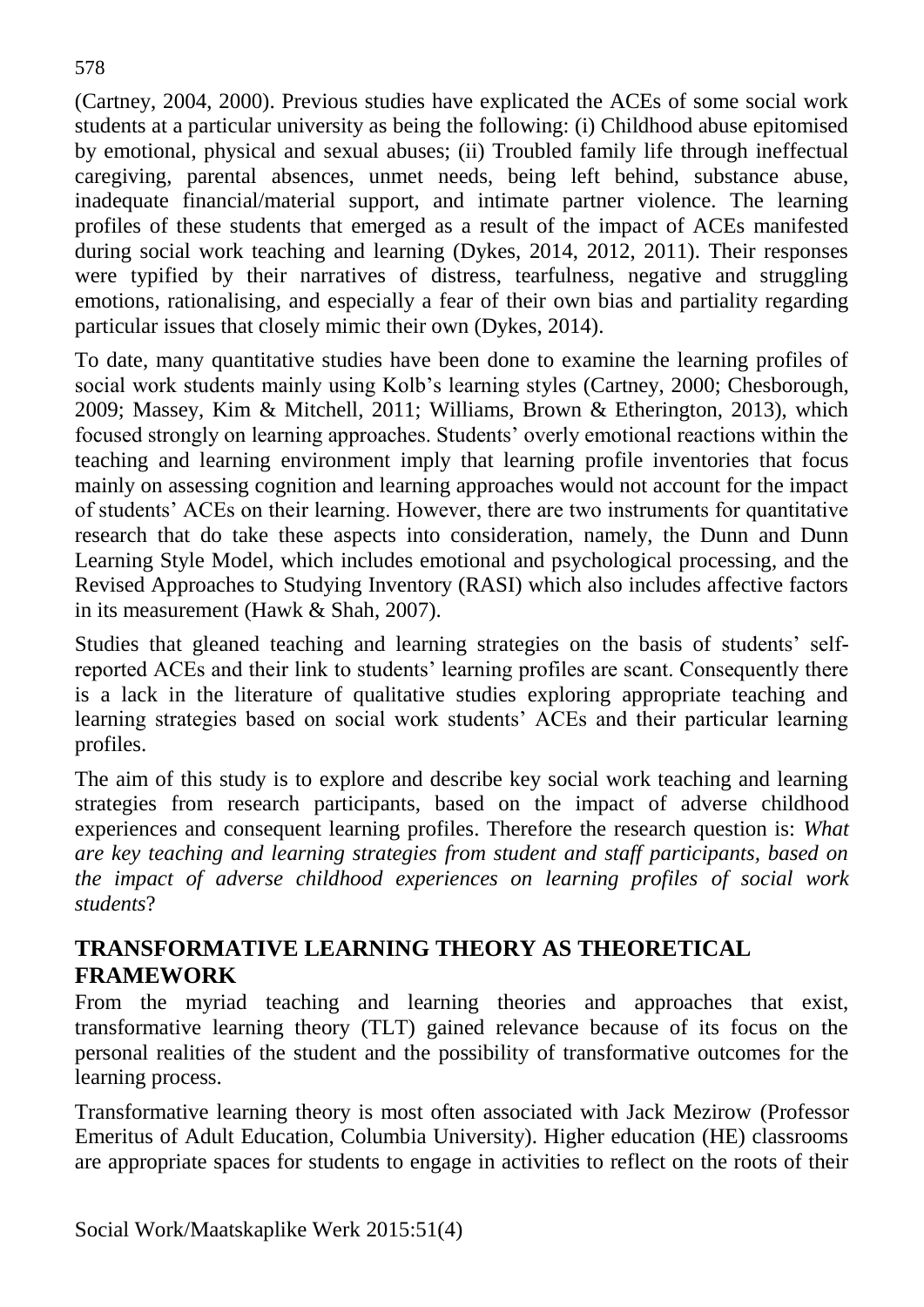beliefs and opinions (Riggs & Hellyer-Riggs, 2009; Taylor, 2008) and TLT creates the learning spaces to undertake such reflections (Taylor, 2008). Therefore learning in TLT is based on using our previous knowledge (and experiences) to support new and/or amended learning to guide our subsequent actions or behaviour, thus contributing to a paradigm shift (Taylor, 2008).

Mezirow (1997:5) confirmed that transformative learning "is the process of effecting change in a frame of reference". Frames of reference describe our reality, reflecting the essence of our experiences, for example, our thoughts and feelings as well as our usual responses and reactions (Imel, 1998; Taylor, 2008). Mezirow (1997:5) asserts that frames of reference "are the structures of assumptions through which we understand our experiences" and experiences consist of mental (cognitive), action (driven by impulse, desire or resolve) and affective (emotion) parts. Frames of reference are mainly constituted from our social and cultural interactions driven by our primary caregivers.

Transformative learning is achieved when we critically reflect on suppositions or conjectures that underlie our frames of reference. However, learning is only achieved when what we have to learn relates to our frame of reference. In linking frames of reference when designing teaching and learning methods, six elements that lecturers should reflect on are recommended (Imel, 1998; Mezirow, 1997; Riggs & Hellyer-Riggs, 2009; Taylor, 2011, 2008).

## *The elements of TLT*

- The centrality of experience: Experience is gained through social interaction with other peers or in practice (work) learning environments.
- Critical reflection: Interrogating the authenticity of their suppositions that originate from previous experiences.
- Rational discourse: This is used when we have need to query the understanding, veracity or relevance (relating to norms) or genuineness (relating to feelings) underlying the conversation or discussion.
- Holistic orientation: The inclusion of different ways of learning, for example, the relevance of the rational and the emotional, as well as the interpersonal.
- Awareness of context: The consideration of traditional, cultural practices together with personal beliefs that play a strong role in the learning process.
- Authentic relationships: Creating real relationships with other students where students acquire confidence in engaging with learning on an emotional level, which can often be perceived as challenging.

These six elements have implications for the roles of educator and student.

## *The lecturer's role*

 Structured learning: Have all necessary information ready for learning, from beginning to end, from small bits on which to base larger bits.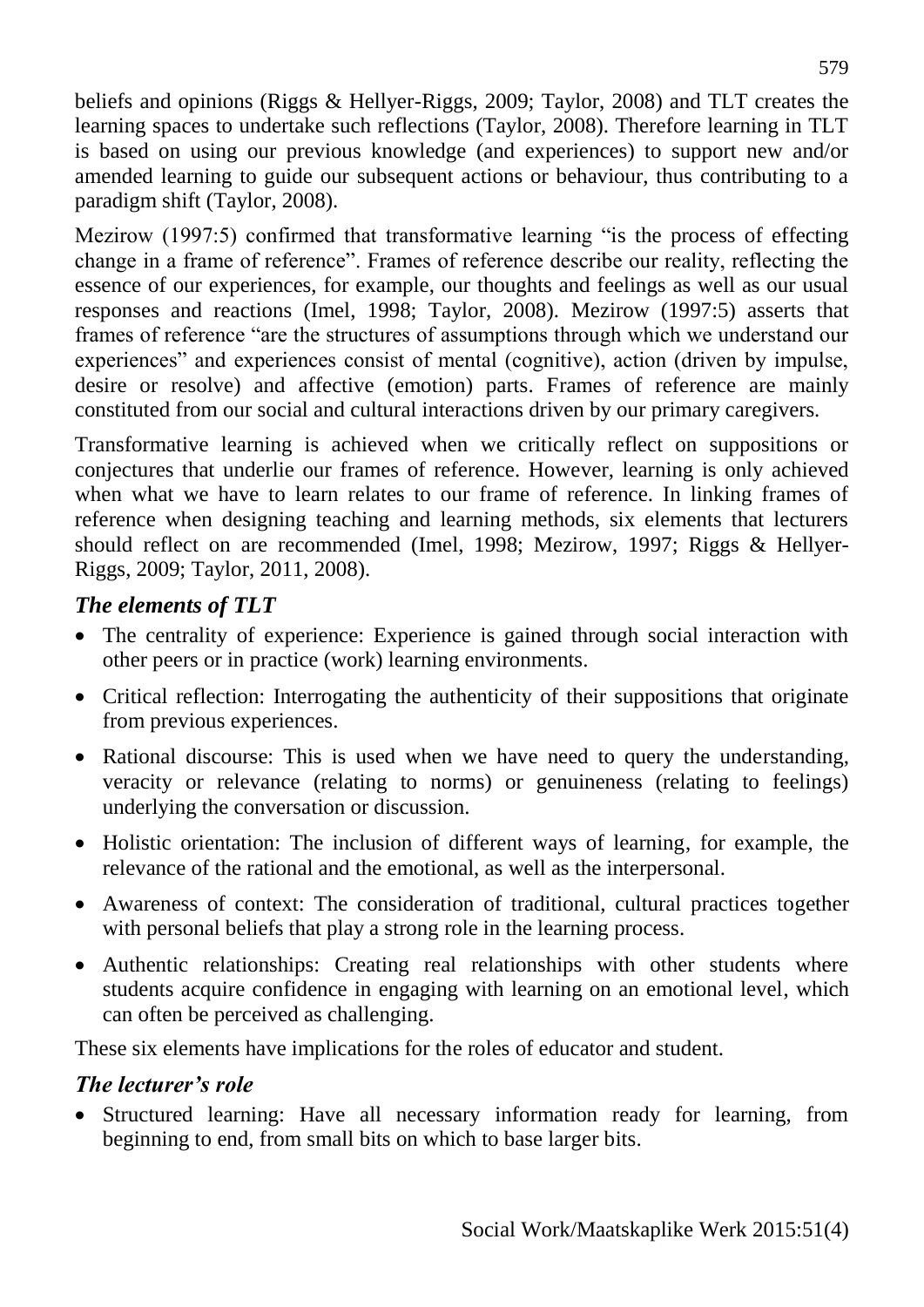- Learning profiles: Not exerting undue pressure on students to learn and to scaffold learning in accordance with students' learning needs.
- Participatory learning: Provide equal and frequent opportunities for students to participate and offer their opinions and viewpoints.

## *The student's role*

- Learning to use the imagination: To be able to delineate problems from diverse viewpoints; to be critically reflective, as well as to be able to fathom the best possible solution in a given situation.
- Participating in discourse: Discourse with others is essential to substantiate the core of one's perceptions and decision making.

The transformative qualities of learning in TLT are shown through the roles of the educator and student juxtaposed with the elements of TLT. Proposed classroom teaching methods include learning contracts, group projects, role play, case studies and simulations, while learning activities include critical incidents, metaphor analysis, concept mapping, consciousness raising, life histories, repertory grids and participation in social action. The over-reliance on critical reflection (and therefore too logically focused) can be tempered with emotions and intuition which can be facilitated through discernment (Imel, 1998). Of note for this study, Mezirow (2011:26-27) affirms "that Transformative Learning often occurs as the result of an adult gaining insight into unresolved traumatic experiences occurring in childhood". Therefore, the essential elements of TLT tie in well with the focus of the study on ACEs and learning profiles of social work students. It is evident that to achieve personal transformation outcomes for students, both teaching and learning have to create opportunities for these specific outcomes.

## **RESEARCH METHODOLOGY**

The qualitative case study design (Creswell, 2013) was used to explore how third-year social work students at a specific university experienced ACEs in relation to teaching and learning and the students' learning profile. The research population consisted of 86 third-year students in the module. Data were sourced from student and staff participants. Students were asked whether they would volunteer their reflexive assignments in a specific third-year social work module. Data were collected from 20 reflexive assignments, selected from an initial volunteer sample of 30 students. The purposive sampling method (Creswell, 2013) was used to select a further sample of 10 student participants (from the above sample of reflexive assignments) for individual interviews. Two staff participants who taught the sample of students within the same time frame (excluding the researcher) were also interviewed.

The purpose of the writing of formative, reflexive assignments and individual interviews was to connect students with the role and influence of their own childhood experiences in their professional learning context. Students were asked to do personal introspection by reflecting on seven questions focusing on the role of their own childhood and family experiences in their social work learning. The aim with staff interviews was to obtain their perspectives on their teaching activities and experiences with students who might

Social Work/Maatskaplike Werk 2015:51(4)

580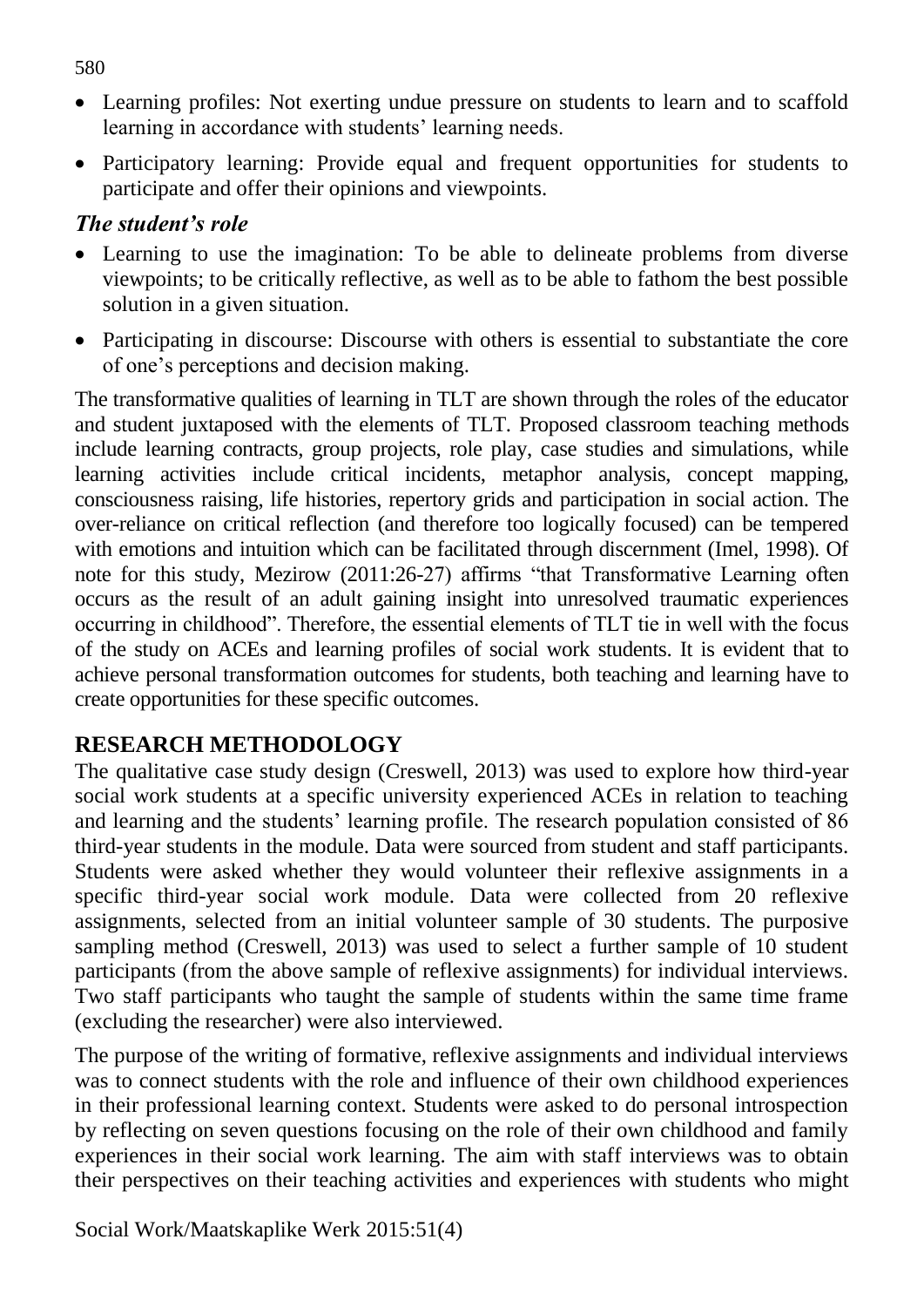have endured challenging circumstances, and the possible impact within the class context.

Thematic analysis was used to gain understanding of the patterns, forms and configurations of the data sets. The data were analysed in accordance with the steps in within-case analysis (Babbie, 2014; Bernard & Ryan, 2010; Creswell, 2013; De Vos, 2011) and used thematic analyses of: (i) each reflexive assignment, individual student interview and staff interview; (ii) each data set (20 reflexive assignments, ten individual student interviews and two staff interviews); and (iii) comparisons of data sets for data synthesis, comparing and contrasting. Four validity strategies were undertaken to enhance the trustworthiness of the study, namely member checking, rich descriptions, triangulation and researcher self-reflexivity especially with regard to bias and power differentials (Creswell, 2013). Consent and ethical clearance for the study were obtained from two institutions before the study was undertaken.

## **KEY FINDINGS: PARTICIPANTS' SUGGESTIONS FOR TEACHING AND LEARNING IN THE CONTEXT OF ADVERSE CHILDHOOD EXPERIENCES**

The data that emerged from student and staff interviews supplied three key suggestions by these two distinct sets of role players in relation to teaching and learning strategies as well as methods regarding the role and effect of ACEs (Table 1).

## **KEY SUGGESTIONS BY PARTICIPANTS**

#### **TABLE 1**

# **KEY SUGGESTIONS (MAIN THEMES AND SUB-THEMES) BY PARTICIPANTS FOR SOCIAL WORK TEACHING AND LEARNING**

| 1. Teaching and learning      | 2. Lecturer imme-                  | 3. Fieldwork and placement                     |
|-------------------------------|------------------------------------|------------------------------------------------|
| activities                    | diacy behaviours                   | learning                                       |
| Extend participatory learning | Encourage student self-            | Ensure efficient fieldwork                     |
| methods and activities        | disclosure                         | coordination and supervision                   |
| Expand use of real-world      | Respond to students'               | Incorporate fieldwork educational              |
| issues that students face     | emotional reactions                | approaches                                     |
|                               | Create debriefing<br>opportunities | Teach students self-assessment of<br>strengths |
|                               |                                    | Focus on mindfulness                           |

The table shows the three main suggestions derived from the data (main themes) and the nine different components of the main suggestions (sub-themes). Each key suggestion (main theme) is explored separately in the following sections.

#### **Teaching and learning activities**

The suggestions about teaching and learning methods in class that are pertinent to the experiences of student and staff participants are explicated in two sub-themes.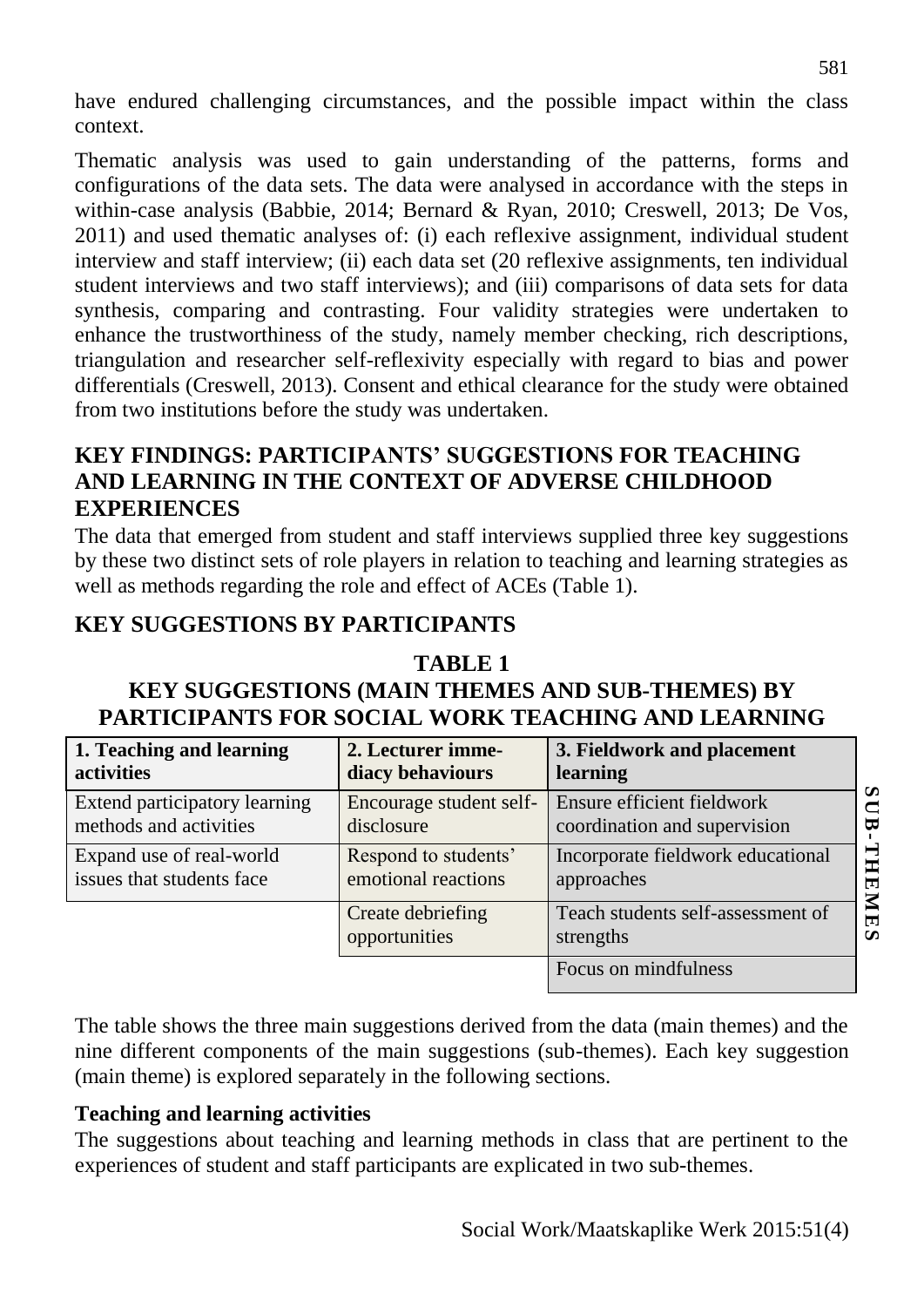## **Extend participatory learning methods and activities**

Participants identified participatory methods such as reflective assignments, case study use and movies as conducive to learning and suggested that lecturers should include more of these in teaching and learning.

- "*I think that there should be like more exercises on more stuff like the reflective summary where you can be in touch with your feelings and you can share your experience.*" [Student participant]
- "*I think the lecturer should just continue those case studies where people can unpack and discuss in small groups because in that way yes you'll be in pain or you'll be uneasy but at least you will be in the company of your friends and your class mates*." [Student participant]

These narratives show participants' views on what they relished as learning activities. Participatory methods can provide a springboard for experiential learning activities (Bozalek & Biersteker, 2010; Lee & Fortune, 2013; Norton, Russell, Wisner & Uriarte, 2011; Wehbi & Strake, 2011). Examples of transformative and experiential learning methods are reflection and reflexive exercises (Mezirow, 1997; Wehbi, 2011). These exercises have been extolled as being central to social work education for promoting deep (and new) learning and critical thinking skills (Hinett, 2001; Hussain, Mehmood & Sultana, 2011; Ringel, 2003). The benefit of reflection is that it can be the means of integrating and making sense of cognitive (rational and factual) and metacognitive (selfawareness, personal assumptions and insight) experiences (Baum, 2012; Hinett, 2001; Pallisera, Fullana, Pandarias & Badosa, 2013) and socio-political learning constraints (Chapman & Clegg, 2007). Pertinent to the research findings of this study, reflexive exercises enhanced insight into the emotions of learning to facilitate awareness of students' own feelings, actions and values. These exercises develop their professional responses and reactions (Furman, Coyne & Negi, 2008; Hussain *et al*., 2011). In participatory methods the use of case studies and movies, and written exercises are often cited as means to facilitate deep and reflective learning (Gibbons & Gray, 2004; Hussain *et al*., 2011; Pallisera *et al*., 2013). The value of this suggestion is that participatory and reflective methods should not be an inconsistent application at the will of individual lecturers, but should be structured as part of the teaching philosophy of the social work programme, with appropriate debriefing embedded.

#### **Expand use of real-world issues that students face**

Participants expressed the need for lecturers to use real-world issues (authentic learning) to better prepare them for practice. A real-world context refers to concrete or realistic learning experiences in contrast to the often intellectual, academic or model-type context of the classroom (Random House Kernerman Webster's College Dictionary, 2010).

• "*I can say to my lecturers, yes it is good work that they are doing but I think they should elaborate more on these issues, elaborate more that these things these are things that are real, these are the things that we face and that you should expect in the future*." [Student participant]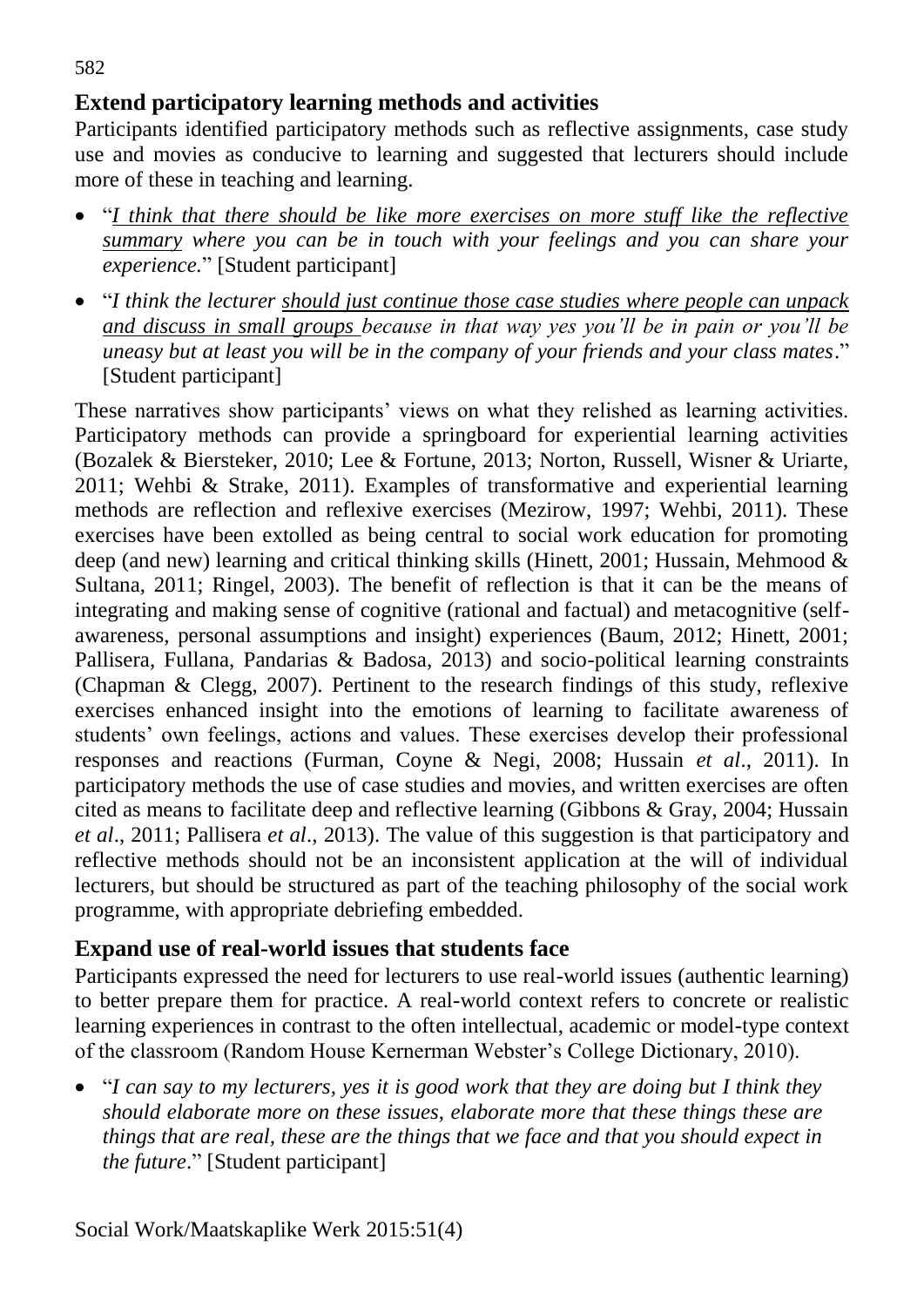"*…bringing in more issues at the same time will also trigger those personal experiences, maybe like the issues of rape it is quite a traumatic situation*." [Student participant]

Here the narratives showed participants' desire to learn through issues that they could strongly relate to (and identify with) in theory and in practice. The narratives also show that there was a need to bring students' own personal (and family) issues into the broader discussions so that they could relate to and learn from them. These suggestions present an opportunity for classroom learning to be structured around a different orientation to the learning that already takes place in classrooms on similar issues. The difference here is that students want their own experiences to also be included. Their suggestions have trust and ethical implications as to the way in which these needs could be facilitated within classroom learning. The participants expressed the need for their learning to be real-world based (in terms of the students' real world); this seems common sense but should be structured in a way that learning and students' privacy are not compromised for those who do want to disclose personal experiences.

Theme 1 contained suggestions that are relevant to learning as participatory methods can be the conduit for *reflective* (reflecting on direct experiences) and *reflexive* (reflecting on personal experiences) learning. Reflective/reflexive learning facilitates critical thinking and deep learning. Significantly in terms of this study, reflexive tasks enable students to gain insight (self-awareness) into the emotions of learning. Using real-world issues presupposes that students would be better prepared for practice and that the learning context be based on realistic learning tasks positioning students' personal experiences within their general learning.

#### **Lecturers' immediacy behaviours**

The second suggestion clarified participants' views about lecturers' personal and professional behaviours within the classroom (called immediacy behaviours). A positive lecturer-student relationship is conducive to learning and predicated on *proximity* (the level of cooperation and closeness) and *influence* (the balance between dominance and compliance) (Brekelsman, Den Brok, Van Tartwijk & Wubbels, 2005; Myers & Anderson, 2010). Janis Anderson (in 1979) identified these actions as immediacy behaviours and key components in classroom communicative behaviours that foster student engagement and the social presence of the lecturer (Burroughs, 2007; Gendrin & Rucker, 2007; Reupert, Mayberry, Patrick & Chittleborough, 2009; Sibii, 2010). This suggestion revealed three sub-themes that focused on self-disclosure, lecturer reactions and debriefing imperatives.

#### **Encourage student self-disclosure (sharing/talking)**

Participants suggested that lecturers encourage sharing and talking about students' personal experiences.

 "*Well I would actually say is you could encourage people to talk more in class, to share their stories*." [Student participant]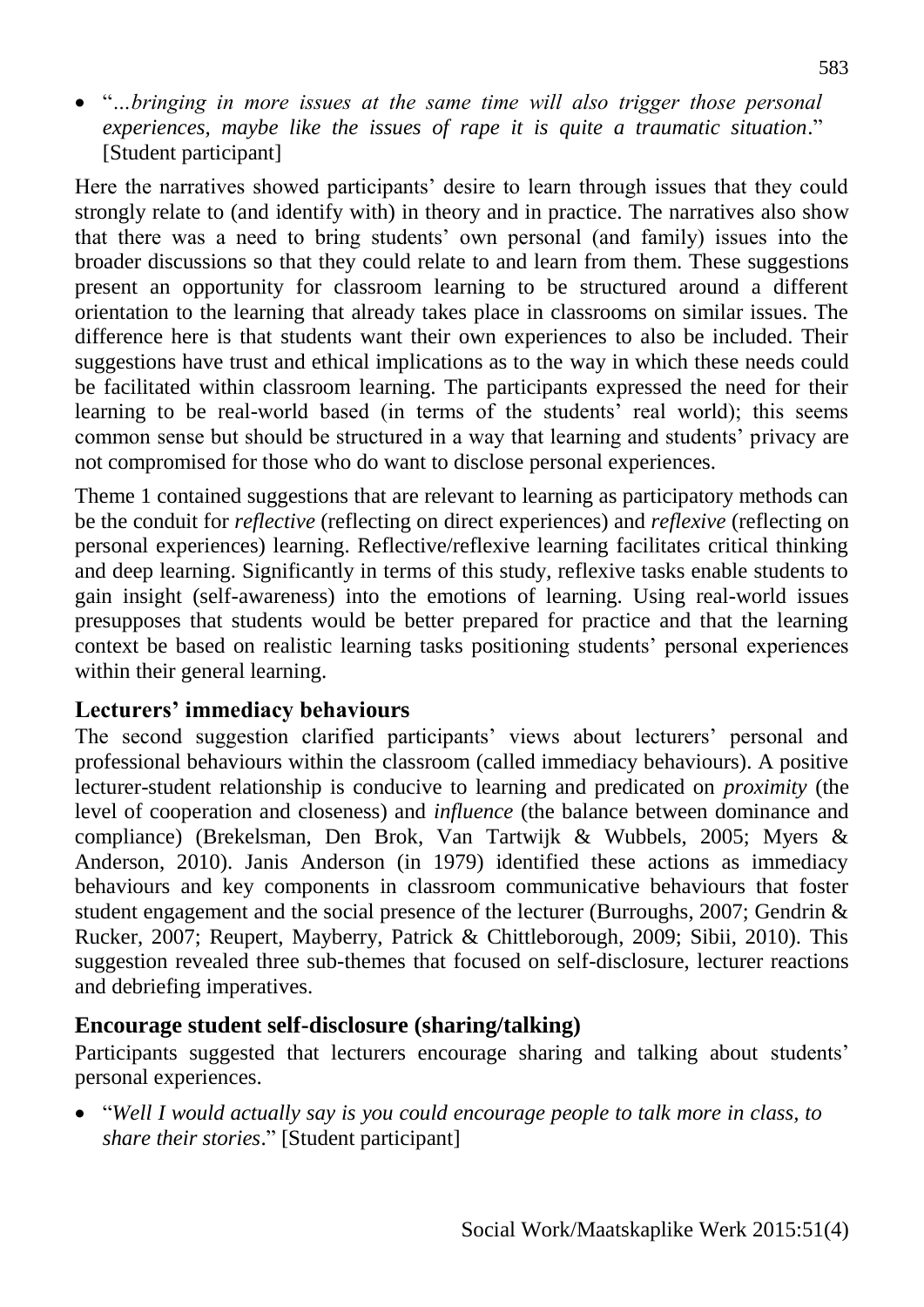"*I also suggest that maybe instead of doing case studies or like in terms of activities, they would just ask maybe because there are students in class that also went through similar situations*." [Student participant]

The narratives unmistakably illustrated the need of participants to share their life experiences and to listen to those of fellow students within the classroom context. Good teaching should not only facilitate academic success, but also life success by being aware of the interrelatedness of socio-emotional skills and academic outcomes (Grauerholz, 2001; Zins & Elias, 2007). Meyer and Turner (2002) confirm that emotions are entangled in the responses of both students and lecturers, and therefore are central in the relational aspects in the classroom. By teaching holistically, lecturers can link academic teaching to students' personal experiences and, in this way, deep learning takes place (Grauerholz, 2001). Although there are boundaries to student self-disclosure (student protection, stigma and discrimination), the notion of self-disclosure is a shared and necessary activity that would consequently influence class interactions (Rosenbloom & Fetner, 2001).

Furthermore, the lecturer's role is to manage the process of student self-disclosure in relevant ways and take into account its possible implications and impact on the students themselves (Tardy & Dindia, 2006; Ward, 2008). Self-disclosure is determined by certain principles, such as the amount to disclose, level of information to share, timing of disclosure and types of information (Jeffrey & Austin, 2007). This finding shows that self-disclosure is necessary, but that it should be structured and purposeful in terms of teaching and learning and professional outcomes.

## **Respond to students' emotional reactions**

Recommendations were obtained about the responses that student participants expected to their emotional reactions.

- "*And even if you know that you're going to encourage them, you know you must have a back-up plan if someone gets emotional, what am I going to do.*" [Student participant]
- "*If you're walking around you can actually see and ask them okay maybe you should stay behind, I noticed during the lecture while I was walking around and while you were engaging with other group members that you were actually maybe uncomfortable with the topic. Maybe if you do that you could give the person some recommendations to speak to people*." [Student participant]

Participants show through these narratives that they want lecturers to engage with them on a more intimate level and to be able to see them as real people with personal histories and not only as learning vessels. Historically, universities have been the site for intellectual and logical reasoning, underscoring the pre-eminence of the Cartesian dualities of, for example, cognitive vs affective, mind vs body, and the gender split, rendering the context for higher learning devoid of feelings and passion (Blomberg, 2013; Leathwood & Hey, 2009; Varlander, 2008). Therefore the place of emotion in learning in higher education has been strongly impugned (Leathwood & Hey, 2009).

584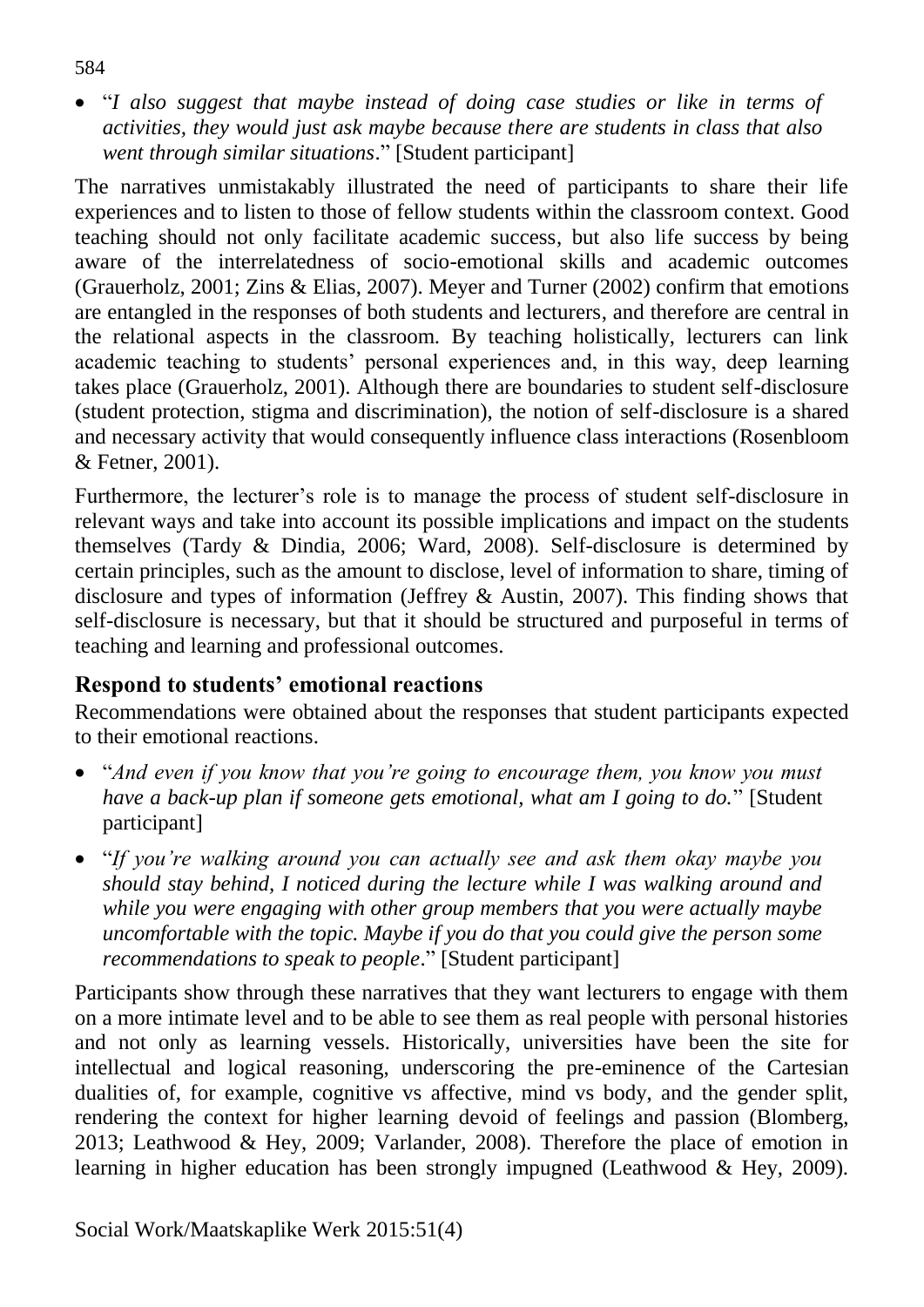However, studies have confirmed the significance of emotion in learning and the necessity for HEIs to recognise its influence and role within the learning context (Cartney & Rouse, 2006; Kasworm, 2008; Storrs, 2012) and for lecturers to respond fittingly to students' emotions (Storrs, 2012; Varlander, 2008).

Participants proposed that suitable lecturing skills included, for example, being sensitive to students' viewpoints; preparing students beforehand regarding the emotional content/possible impact of topics; being empathic and observant; providing personal examples; and allowing voluntary student participation. Some strategies that lecturers could use in the classroom in emotionally charged situations are: cultivating a supportive culture in the class, for example, respect for other's histories and feelings; adhering to the principles of confidentiality and boundaries; recognising the distress of others; initiating dialogues as co-constructions of meaning; facilitating reflection; taking the student's perspective; and active listening (Agllias, 2012; McLaughlin, 2000; Storrs, 2012). Varlander (2008) used Crotty's (1998) definition of constructivism to link the role of emotions in learning to the constructivist notion of learning where knowledge building is socially constructed out of the interactions between people and their environment.

The cited literature has presented very meaningful ways in which the personal narratives of students can be elicited, providing a structure for confidentiality, respect and trust. The suggestion clearly indicates that structured responses to students' emotions in learning will form part of future teaching and learning in HEIs.

#### **Create debriefing opportunities**

Recommendations included suggestions for debriefing opportunities for emotionallyladen discussions and reflective tasks. Debriefing will provide space for students to reflect on their knowledge and practice in order to consider and integrate their perceptions, feelings and behaviour during the learning exercise (Dreifuerst, 2009; Rudolph, Simon, Raemer & Eppich, 2008).

- "*I felt that we should have had a space where we could have discussed it* (the **movie**) *afterwards*." [Student participant]
- "*Even if it was just some friends making groups and going to discuss the movie and then writing up some of the things that came up*." [Student participant]

Participants' suggestions reveal that they want lecturers to embed suitable outlets after emotive learning sessions within module outlines. Koster (2011) argues that student selfdisclosures alter the lecturer-student relationship boundaries because the need to help students overrides the purely academic role. Cantrell (2008) confirms that course content and (simulation) exercises can ignite a powerful need for debriefing and thus social work students (in particular) should be prepared for the nature of the learning and possible emotional reactions (Didham, Dromgole, Csiernik, Karley & Hurley, 2011). Debriefing should be a vital component of the curriculum and should take place after the exercise to assist with disengagement and to assimilate the academic and emotional experiences into learning (Didham *et al*., 2011; Garrett, MacPhee & Jackson, 2010; Reese, Jeffries &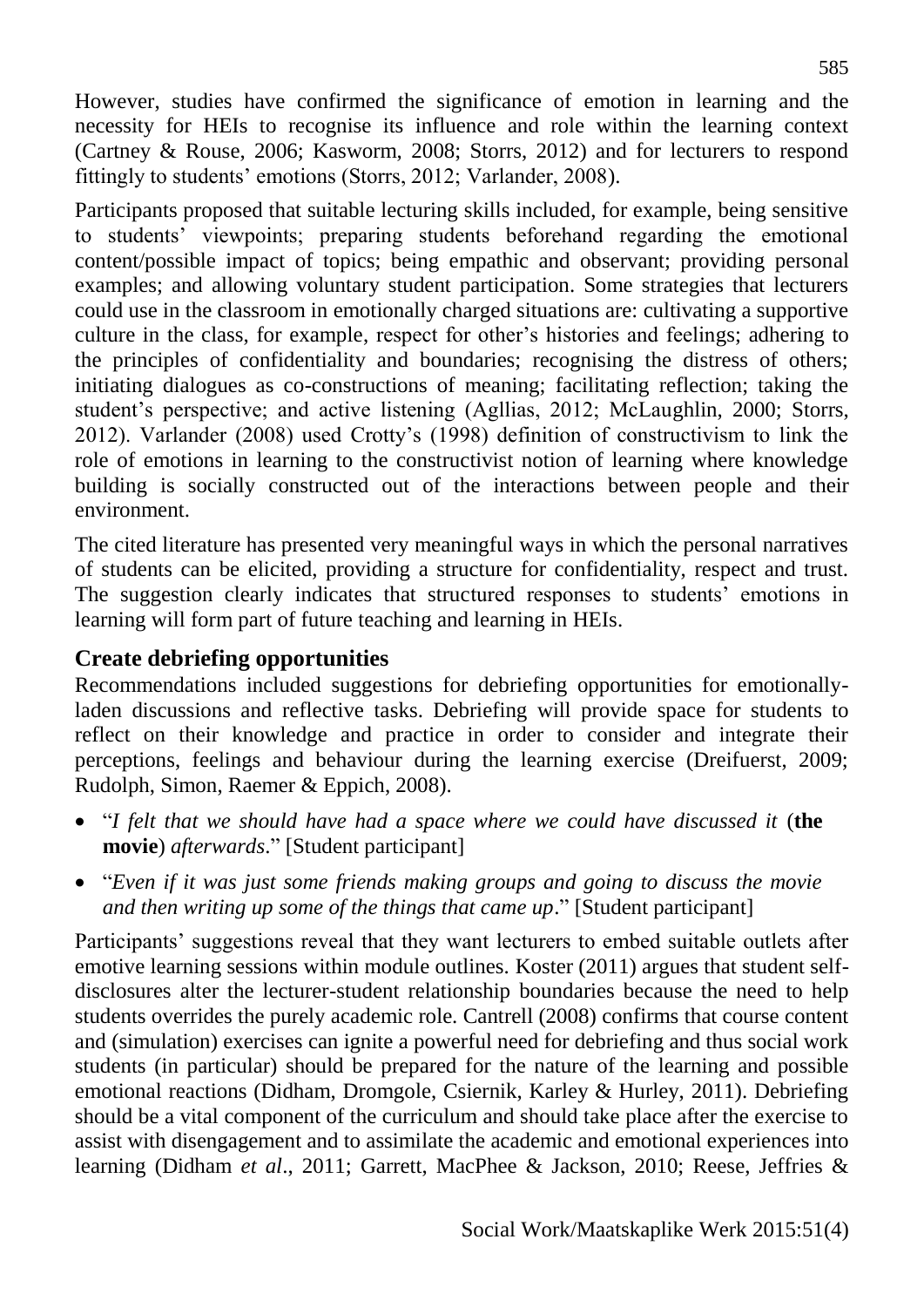Engum, 2010; Sieminski & Seden, 2011). Debriefing, including critical reflection, should therefore be included in academic planning (Garrett *et al*., 2010) because it is vital for experiential learning (Fanning & Gaba, 2007; Rudolph, Simon, Rivard, Dufresne & Raemer, 2007). Debriefing can be free-form, for example, through email and telephone conversations with the lecturer, but it will depend on the lecturer-student ratio in the class (Agllias, 2012). Debriefing can also be open in the classroom, where the lecturer may ask students to explore their own socio-emotional histories that could lead to countertransference issues or vicarious traumatisation (Didham *et al*., 2011). The findings again denote that participants are clear about their needs. Debriefing in the class (or after) is essential and the literature verifies this task; whether free-form or structured (or both), this must be part of the mind-set of the social work lecturer.

Theme 2 involves lecturers' immediacy behaviours, which prompted three suggestions. These suggestions encouraged student self-disclosure; exhorted lecturers to institute structured responses to students' emotional reactions in class; and recommended the creation of structured debriefing opportunities. The suggestions are relevant with regard to the ACEs of students and their resultant heightened emotions, and they clarify the role of lecturers in this context.

## **Fieldwork and placement learning**

Staff participants suggested that students be sufficiently oriented and prepared for theory and practice. Fieldwork learning is a purposeful plan for practice learning that takes place in professional work settings in order for students to integrate theory and practice under the tutelage (supervision) of a qualified social worker (Bogo, 2006; Dhemba, 2012). Fieldwork learning is often cited as social work's signature pedagogy (Wayne, Bogo & Raskin, 2010). Social work fieldwork emerged from the apprenticeship model of learning by doing and through role modelling by the practitioner (Cleak & Smith, 2012). The aim of social work fieldwork supervision is to facilitate opportunities for theory and practice integration and the development of a professional persona (Cleak & Smith, 2012; Everett, Miehls, Dubois & Garran, 2011). There are four sub-themes.

## **Incorporate fieldwork education approaches**

Suggestions for the inclusion of teaching and learning approaches for the practicum programme, namely the student-centred philosophy and the human capabilities approach, were particularly geared to the learning needs of students.

- "*I think it is more student-centred …. we should really hone in on that approach to supervision and to our curriculum. I know it's aimed at clients… But I think we could draw on the theoretical philosophy of it more for our students as well*." [Staff participant]
- "*…we should look at human capabilities approach when we re-curriculate [denoting curriculum redesign] because of the uniqueness of the [university's] BSW in that we have a particular number of our student cohort that should be RPL [Recognition of Prior Learning], that comes with experience and also our young newly matriculated students, they come with a variety of different*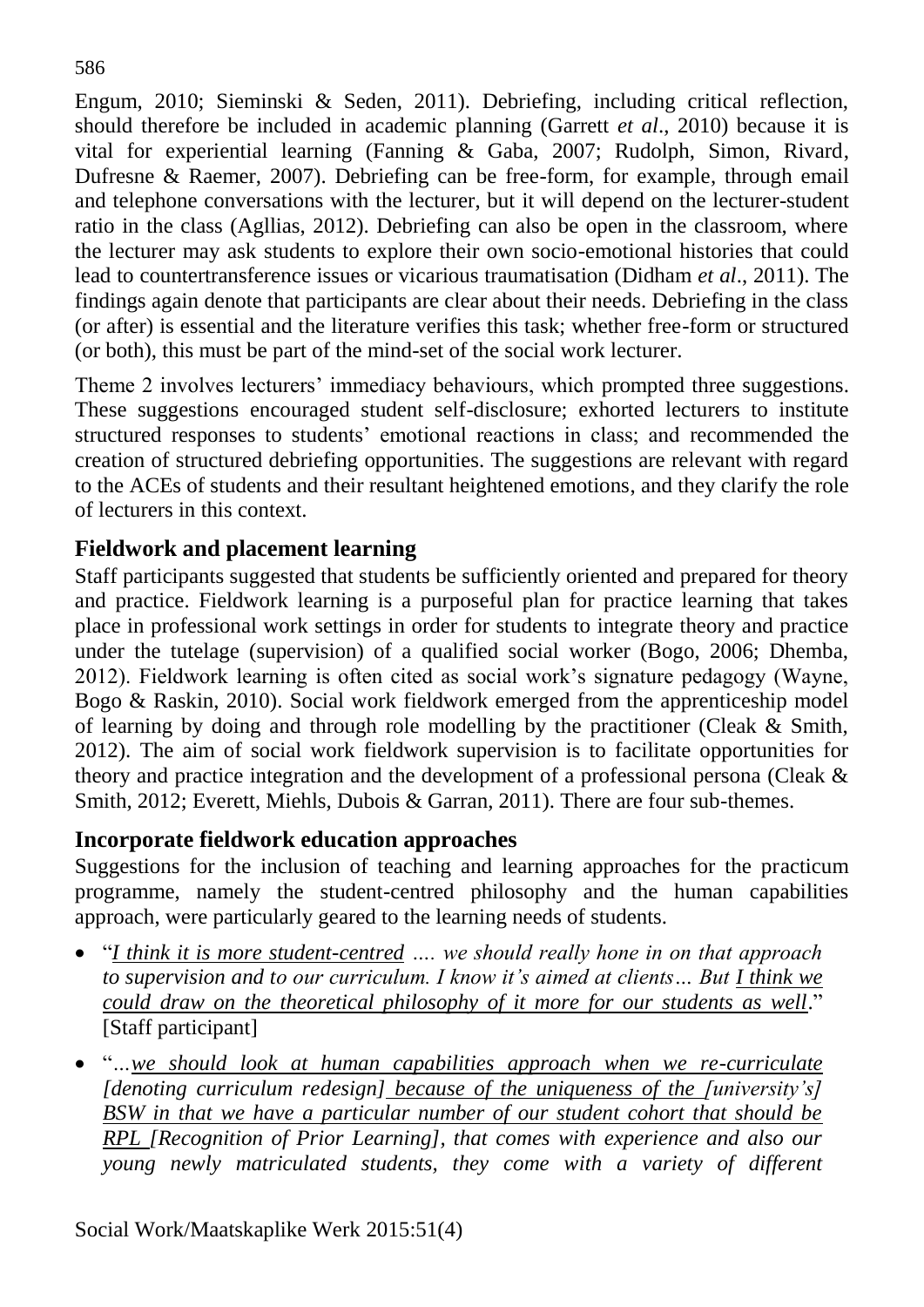*backgrounds and experience… And then hand in hand with that would go strength-based...*" [Staff participant]

These suggestions mention appropriate theories that would relate to students' learning profiles. The capabilities approach is based on welfare economics originally developed by Amartya Sen and further developed by the philosopher Martha Nussbaum (Maddox, 2008; Nussbaum, 2006; Robeyns, 2003; Walker, 2012; Wood & Deprez, 2012). A key principle is the focus on what people are able to do and to become, emphasising the values of autonomy and freedom (Robeyns, 2003), which can counteract an adverse past, present circumstances, and feed into educational needs (Wood & Deprez, 2012). The constructivist approach to teaching and learning is not dissimilar to the capabilities approach in that the principles of student-centred learning and active learning are particularly geared towards developing the students' capacities through flexible, selfdirected, collaborative, problem-based and experiential learning (Mascolo, 2009; O'Neill & McMahon, 2005). The suggestion that the fieldwork programme be underpinned with a specific learning approach is positive and the suggestions are worth considering as they link with a particular student profile.

#### **Teach students self-assessment of strengths**

To inform the learning contract, students should be assisted from the first year to assess their own strengths and to scaffold and reflect on them on a regular basis, instead of supervisors fulfilling this task.

- "*In the first year already maybe in every year level that the students write for us that will go onto their personal file, what are my strengths and it comes from them… [and not] from the perspective of the supervisor*." [Staff participant]
- "*I think I would definitely next year want to focus more in having them believe and accept that when they go into an agency that they're coming to add some value. Because some of them do feel that what am I doing here? What can I really do? I've been abused can I really do this? I have such a failed self-esteem, can I really do this?*" [Staff participant]

These suggestions focused on the skill of self-assessment by students which would advance their notions of self-efficacy and self-belief. Research has confirmed that selfassessment (where it operates as a mechanism for learning) can be a means for enabling students to accurately identify their strengths and weaknesses (Andrade & Valtcheva, 2009; Eva & Regehr, 2005). Benefits for students are professional self-regulation, appropriate goal setting, confidence boosting and increased motivation (Andrade & Du, 2007; Langendyk, 2006; Ross, 2006). For the most part students generally linked selfassessment to their perception of the time and effort invested in the task, not necessarily related to the standard of work (Taras, 2003). However, accurate self-assessment was linked to a deep approach to learning (Cassidy, 2006). This suggestion is sporadically used in social work at the specific university, but in a somewhat inconsistent and unstructured way. The cited literature has expanded the thinking around student selfassessment that, when used in the suggested way, will assist in achieving deep learning,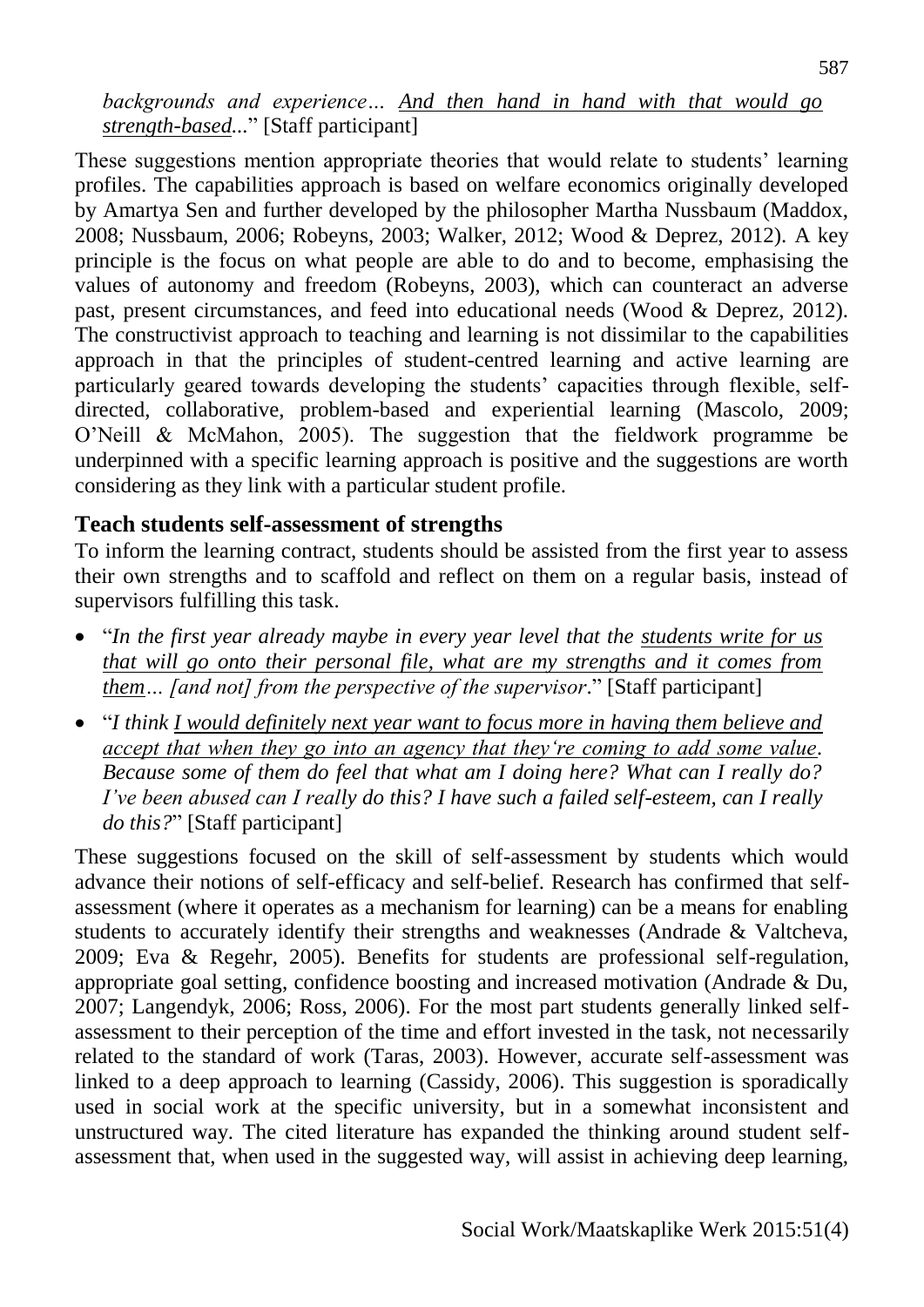but not in its current form. Therefore to develop deep learning, self-assessment must be embedded in modules across year levels for scaffolding of this skill.

#### **Focus on mindfulness in learning**

To focus on the self in the first year of study, with topics on self-development allowing students to reflect on who they are and "what they're about", will form the basis for their professional self and identity. These learning endeavours have been identified as mindfulness. Mindfulness in the classroom is a cognitive activity for raising students' awareness of their internal and external lenses that would enable them to pay unencumbered attention to their emotions and to the various viewpoints in the class as the learning process unfolds (Coholic, 2011; Napoli & Bonifas, 2011; Napoli, Krech & Holley, 2005).

- "*I think there should be something more maybe built into 101 [first-year fieldwork module] on self-development, personal development, just for that student from first year to know who they are, what they're about, more intense work with that so that they can determine whether this is for me, there already you know instead of coming to third year and working with all these different types of issues and then dropping out to say that because it's too hectic.*" [Staff participant]
- "*I say it must start from their first year so that they can develop into this practitioner when they come to third and fourth year. So I think it's definitely a matter of having to – I don't want to say overcome – but having to accept their past and what has happened and having tools to manage that past and I think that would be a good investment.*" [Staff participant]

These suggestions clearly reflect the significance of students' early exposure to learning tasks that would provide opportunities for them to learn more about themselves. This focus will assist students in developing intra-personal awareness and strengths to manage their past, as well as assess whether social work is the appropriate career for them. The outcomes of mindfulness include self-acceptance, trust, non-judgmentalism and self-awareness (Birnbaum, 2008; Birnbaum & Birnbaum, 2008; Dekeyser, Raes, Leijssen, Leysen & Dewulf, 2008). The suggestion is an important one as it reflects and acknowledges the personal struggles of students especially in the social work learning context.

In Theme 3 fieldwork and placement learning were the dominant focus. The suggestions were attentive to the needs of students within their fieldwork and placement settings and the ideas that emerged essentially centred on enriching the learning experiences in this context. Furthermore, these suggestions are important as they are helpful strategies to sufficiently induct students into fieldwork practice for the year level, as well as for ongoing preparation sessions so that students could feel more self-contained, knowledgeable and confident about expectations and requirements.

## **DISCUSSION AND STUDY RECOMMENDATIONS**

The three key suggestions from participants emphasised that students in HEIs (mostly adult learners) desire to be active participants in class; that they want lecturers to be

Social Work/Maatskaplike Werk 2015:51(4)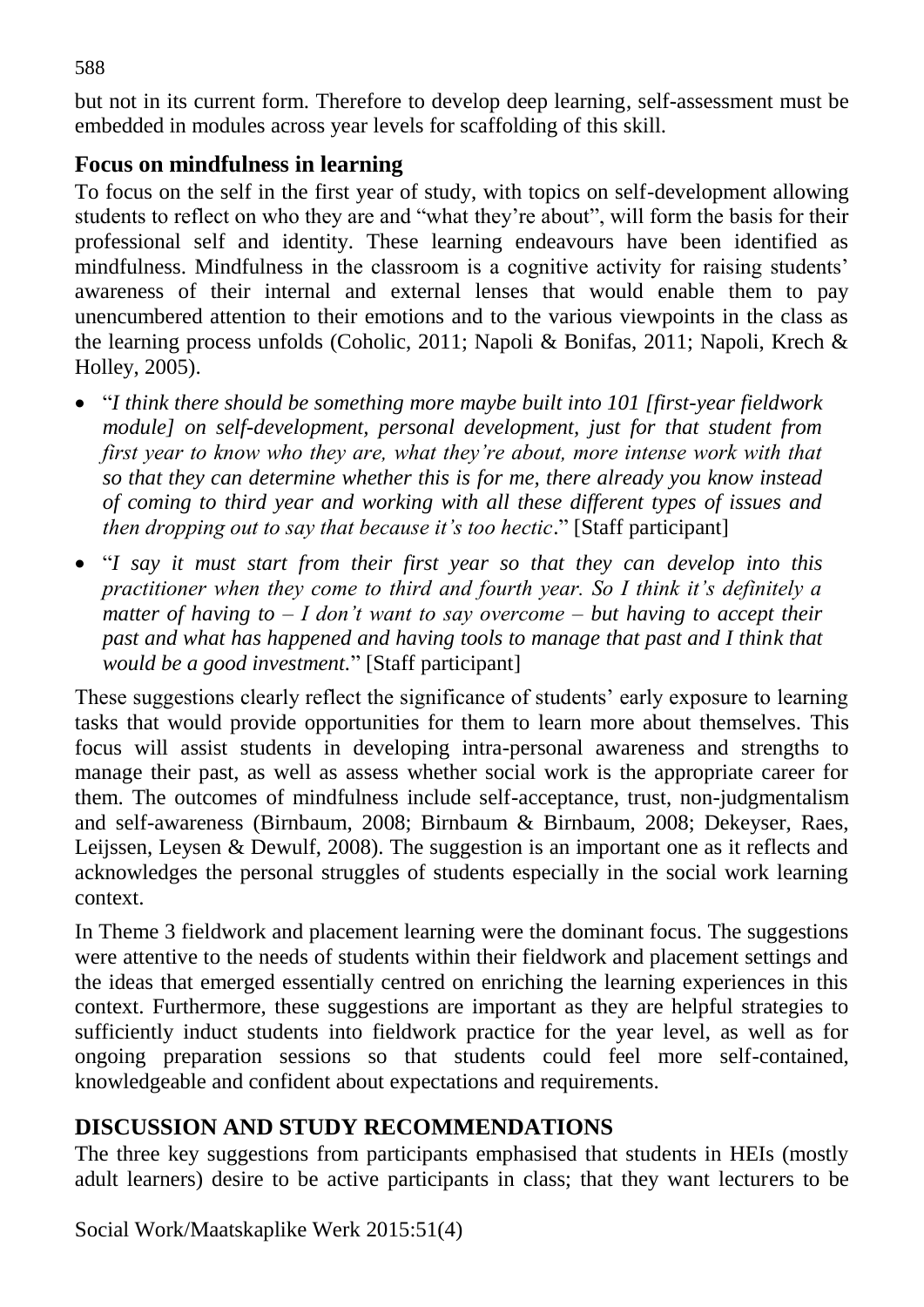more meaningfully engaged with them as whole human beings; and that their fieldwork and placement learning must not only take their needs (their "wholeness") into account but also their learning needs for fieldwork/placement learning, with particular reference to mindfulness practices that would teach and enhance self-awareness. However, the findings do not suggest that all social work students have endured harrowing childhood experiences. The majority of students in the population, however, did indicate levels of adverse childhood experiences.

The findings also show the need to rethink and reorganise the curriculum structure and design, as well as to incorporate aspects to familiarise staff with students' learning profiles and what these mean for teaching and learning. The value of knowing social work students' learning profiles lies in increased understanding of both context (social circumstances) and personal characteristics, because it is the combination of the two that determines students' emotional reactions within the learning environment. The impact of ACEs is particularly linked to the learning profiles of social work students. Consequently this study has contributed to the knowledge relating to the significance of the learning profiles of social work students.

Participants' suggestions have supported the notion of lecturers understanding students' learning profiles in teaching and learning. These suggestions have strongly related to TLT as a learning philosophy and theory. The use of transformative learning methods is vital because of the personal transformative impact on the student. Therefore when one considers their experiences prior to their HE studies, the choice of TLT becomes clear.

The following teaching and learning recommendations can be made on the basis of the findings.

## **The professional use of self in the context of professional learning**

The study's findings and conclusions have converged to produce the following considerations for the professional learning context.

- The professional use of self (including the focus on counter-transference, intersubjectivity, self-disclosure and empathy) in an appropriate place in the existing social work curriculum to maximise optimal learning in terms of theory and practice.
- Introduction of contemporary psychodynamic theories (for example, intersubjectivity theory or relational theory) that would refocus attention on the socio-emotional factors forming the basis of behaviour, feelings and emotions, and development of awareness of how these link with early experiences, both in terms of students' selfawareness and their understanding of how they affect their clients.
- The inclusion of mindfulness practices in fieldwork learning to support students' post-traumatic growth, and teach self-awareness (such as facilitating self-observation and introspection regarding personal reactions, strengths, motives and histories) to develop insight and perceptiveness regarding feelings, behaviours and virtue ethics. These activities would contribute to the development of a professional identity, specifically developing a personal philosophy of practice. Examples of teaching practices are: journaling, reaction papers (after an exercise), seminar discussions, role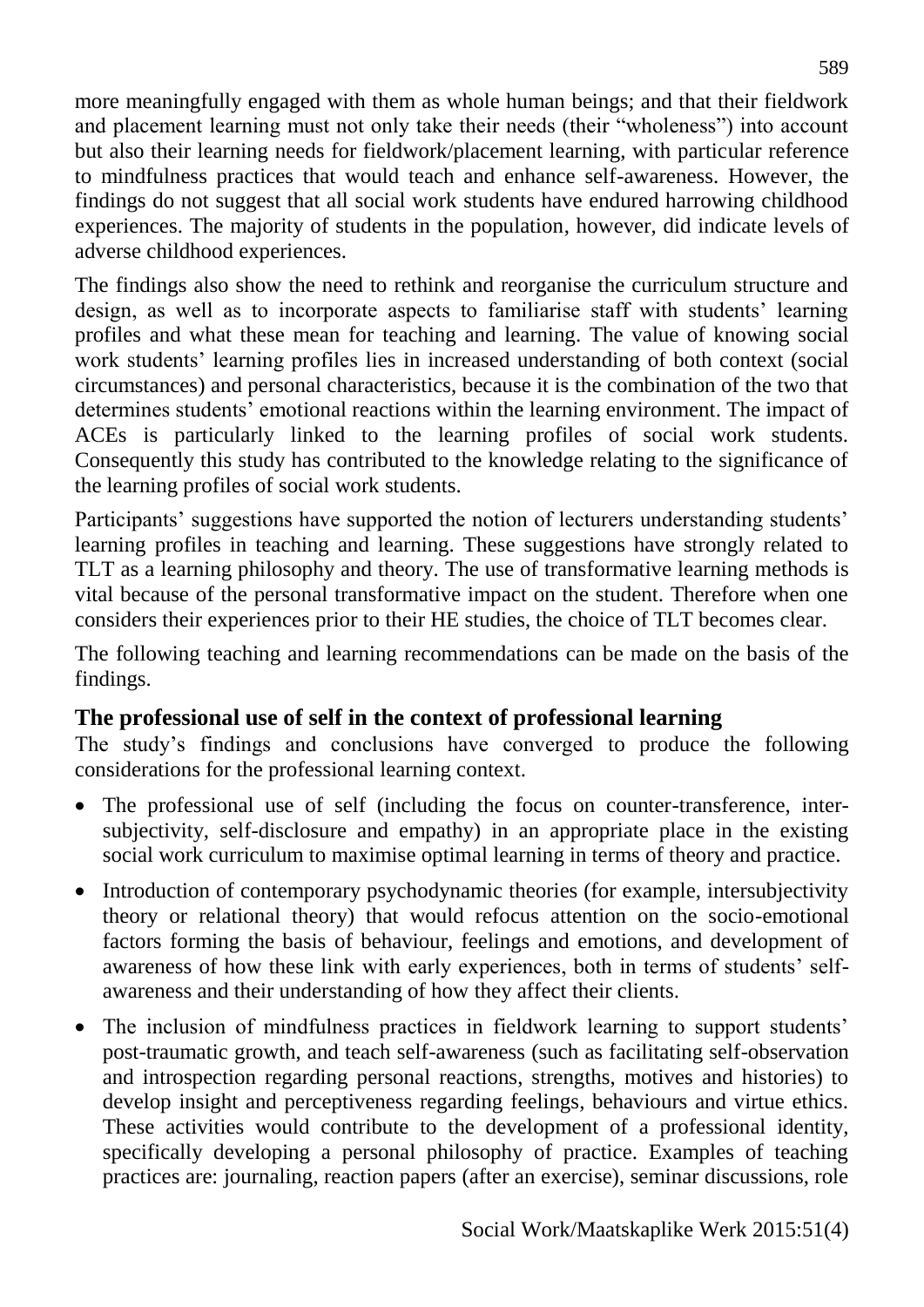plays, video/films, genograms, ecomaps and life history timelines (Heydt & Sherman, 2005).

- Consider the capabilities approach especially to support fieldwork education, which facilitates the focus on self-efficacy and which addresses students' past and present experiences and relates to their learning needs.
- Use the transformative learning approaches, for example, problem-based learning methods such as case studies of real-world issues, and critical reflective tasks such as thought-provoking interchanges, observations, reflective recall activities, and journal writing to facilitate introspection and future perspectives (looking backward, inward, outward and forward).
- Promote student self-development through facilitating skills regarding student selfassessment of personal strengths, social work and academic abilities that will be authentic and based within a growth and development context. In addition, all teaching staff should encourage and implement structured appraisals of students for a composite view of student profiles to be used to inform teaching and learning responsiveness.

## **Development of lecturers' immediacy behaviours**

This refers to lecturers' immediacy behaviours which relate to the lecturer-student relationship and interaction. Therefore it is recommended that lecturers:

- Extend lecturer presence in the class context through open and active interaction and engagement with students during class activities (alongside the use of constructivist teaching methods);
- Increase lecturer credibility and trustworthiness in interactions with students through behaviours that show values (such as consistency, fairness, non-judging and nondiscrimination) for students to endorse and affirm lecturers' trustworthiness;
- Develop the use of lecturers' self-disclosure that links up with the topic under discussion to benefit from the lecturers' experiences and knowledge.

## **Responding to students' emotional needs and vicarious traumatisation**

Based on the study's findings and conclusions, three tasks concern the appropriate response to students' emotional needs and vicarious traumatisation. It is recommended that lecturers:

- Incorporate structured debriefing sessions in class using case vignettes for discussion, reflection and (appropriate) self-disclosure;
- Manage student self-disclosure to preserve confidentiality (taking place in consultation) and/or maintain principles of non-judging and acceptance (taking place in class), where discussion is structured and topic-specific;
- Clarify appropriate lecturer and fieldwork supervisor responses to students' emotional reactions that include timeliness, appropriateness and sensitivity.